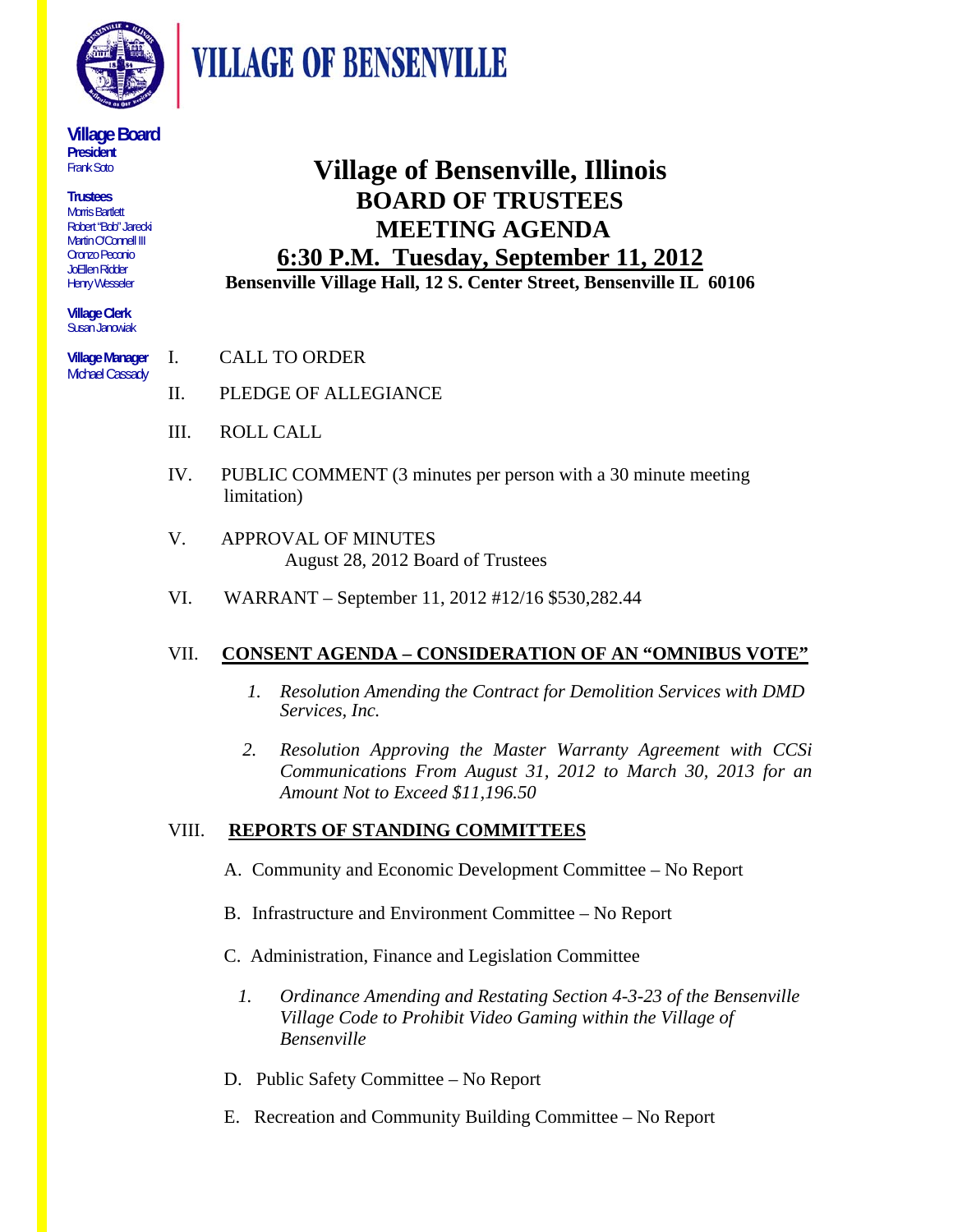#### F. Technology Committee – No Report

#### IX. **REPORTS OF VILLAGE OFFICERS:**

#### A. PRESIDENT'S REMARKS:

*A Resolution Granting the Advice and Consent to the President's Appointment of Michael Cassady and Robert Ridder to the Bensenville Police Pension Board* 

*Proclamation: "No Text on Board – Pledge Day" September 19, 2012* 

#### B. VILLAGE MANAGER'S REPORT:

*Introduction of New Utility Supervisor, Rick Radde* 

- C. VILLAGE ATTORNEY'S REPORT:
- X. UNFINISHED BUSINESS
- XI. NEW BUSINESS

#### XII. EXECUTIVE SESSION

- A. Review of Executive Session Minutes [5 ILCS 120/2 (C)(21)]
- B. Personnel  $[5$  ILCS  $120/2(C)(1)]$
- C. Collective Bargaining  $[5 \text{ ILCS } 120/2 \text{ (C)}(2)]$
- D. Property Acquisition  $[5 \text{ ILCS } 120/2 \text{ (C)}(5)]$
- E. Litigation  $[5$  ILCS  $120/2(C)(11)]$
- XIII. MATTERS REFERRED FROM EXECUTIVE SESSION
- XIV. ADJOURNMENT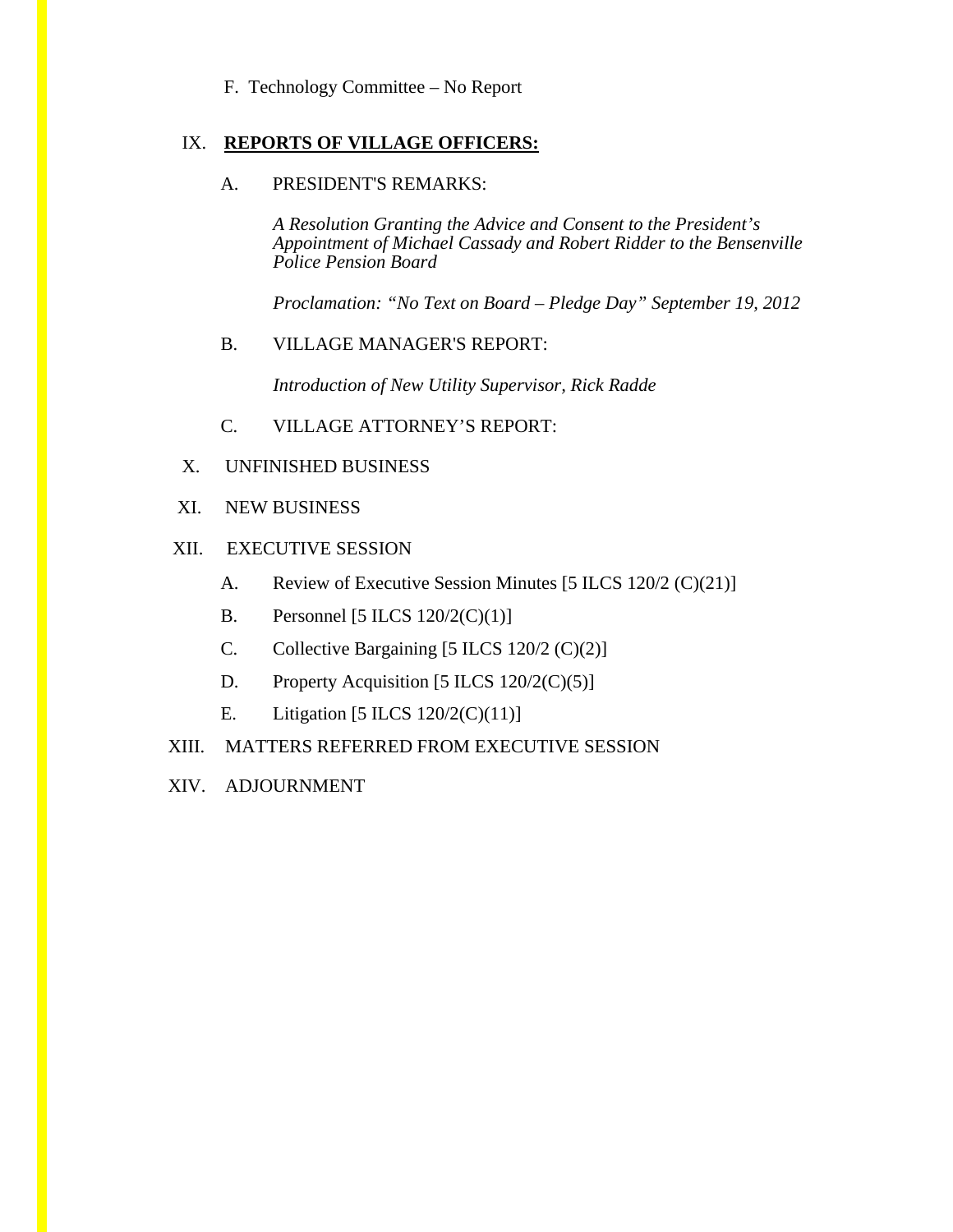#### **Village of Bensenville Board Room 12 South Center Street Bensenville, Illinois 60106 Counties of DuPage and Cook**

### **MINUTES OF THE VILLAGE BOARD OF TRUSTEES MEETING August 28, 2012**

- **CALL TO ORDER:** 1. President Soto called the meeting to order at 6:40 p.m.
- **ROLL CALL:** 2. Upon roll call by Village Clerk, Susan Janowiak, the following Board Members were present:

Bartlett, Jarecki, O'Connell, Peconio, Ridder, Wesseler

Absent: None

A quorum was present.

#### **PUBLIC COMMENT: James Baker – 349 S. Walnut Street**

Mr. Baker addressed the Village Board in regards to his variance requests for his property. Mr. Baker expressed frustration with the process and asked the Village Board to reconsider their recommendations.

#### **Michael Kelly – 277 E. Red Oak Avenue**

Mr. Kelly addressed the Village Board in regards to 261 Red Oak Avenue. Mr. Kelly addressed a letter sent to him by Director of Community Development, Scott Viger. Village Staff was directed to meet with Mr. Kelly regarding his concerns.

# **APPROVAL OF**

**MINUTES:** 3. The August 7, 2012 Village Board Meeting minutes were presented.

Motion: Trustee Ridder made a motion to approve the minutes as presented. Trustee Bartlett seconded the motion.

All were in favor. Motion carried.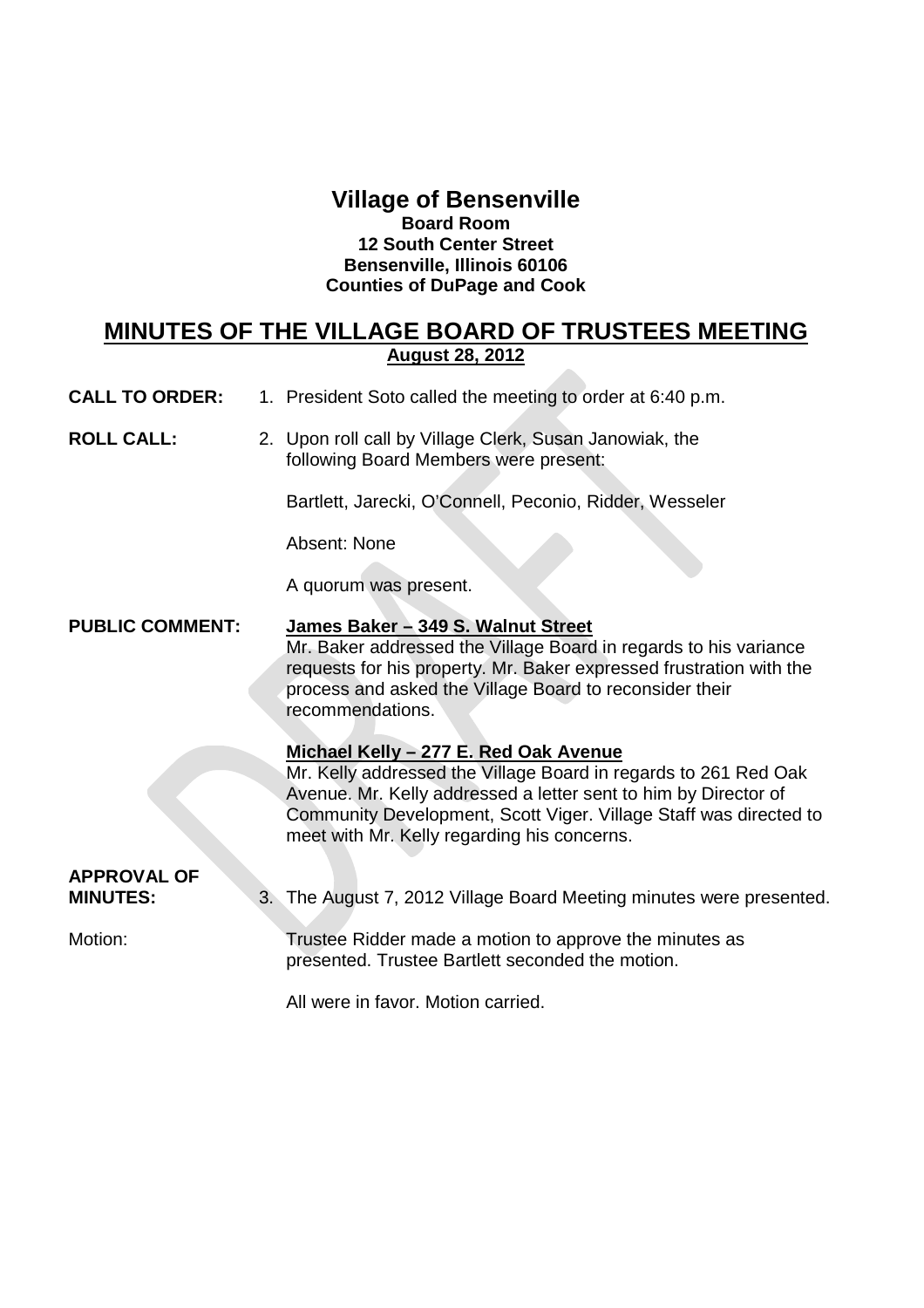| <b>WARRANT NO.</b><br>12/15:        | 4. President Soto presented Warrant No. 12/15 in the amount of<br>\$2,444,224.65.                                                                                                                                                                   |
|-------------------------------------|-----------------------------------------------------------------------------------------------------------------------------------------------------------------------------------------------------------------------------------------------------|
|                                     | Trustee Peconio asked for a copy of the Rory Group's monthly<br>report.                                                                                                                                                                             |
| Motion:                             | Trustee O'Connell made a motion to approve the warrant as<br>presented. Trustee Wesseler seconded the motion.                                                                                                                                       |
| <b>ROLL CALL:</b>                   | AYES: Bartlett, Jarecki, O'Connell, Ridder, Wesseler                                                                                                                                                                                                |
|                                     | <b>NAYS: None</b>                                                                                                                                                                                                                                   |
|                                     | <b>ABSTAINED: Peconio</b>                                                                                                                                                                                                                           |
|                                     | Motion carried.                                                                                                                                                                                                                                     |
| Motion:                             | 5. Trustee O'Connell made a motion to set the Consent Agenda as<br>presented. Trustee Bartlett seconded the motion.                                                                                                                                 |
|                                     | All were in favor. Motion carried.                                                                                                                                                                                                                  |
| <b>Resolution No.</b><br>R-79-2012: | <b>Resolution Authorizing the Execution of an Engineering</b><br>Services Agreement with Trotter and Associates, Inc. for the<br>County Line Road Watermain Replacement Project in the<br>Amount of \$35,031. (Consent Agenda)                      |
| <b>Resolution No.</b><br>R-80-2012: | <b>Resolution Authorizing the Execution of a Construction</b><br><b>Contract for the County Line Road Watermain Replacement</b><br>Project with Vian Construction Company, Inc. of Elk Grove, IL in<br>the Amount of \$296,218.60. (Consent Agenda) |
| <b>Resolution No.</b><br>R-81-2012: | <b>Resolution Authorizing the Execution of a Contract to Onxy</b><br>Sealcoating, Inc. for Parking Lot Sealcoating Services in the<br>Amount of \$17,370.40. (Consent Agenda)                                                                       |
| <b>Resolution No.</b><br>R-82-2012: | <b>Resolution Authorizing the Execution of a Design Engineering</b><br>Services Contract for the Village of Bensenville WWTP Upgrade<br>Project with Strand Associates, Inc. in the Amount of<br>\$1,400,000. (Consent Agenda)                      |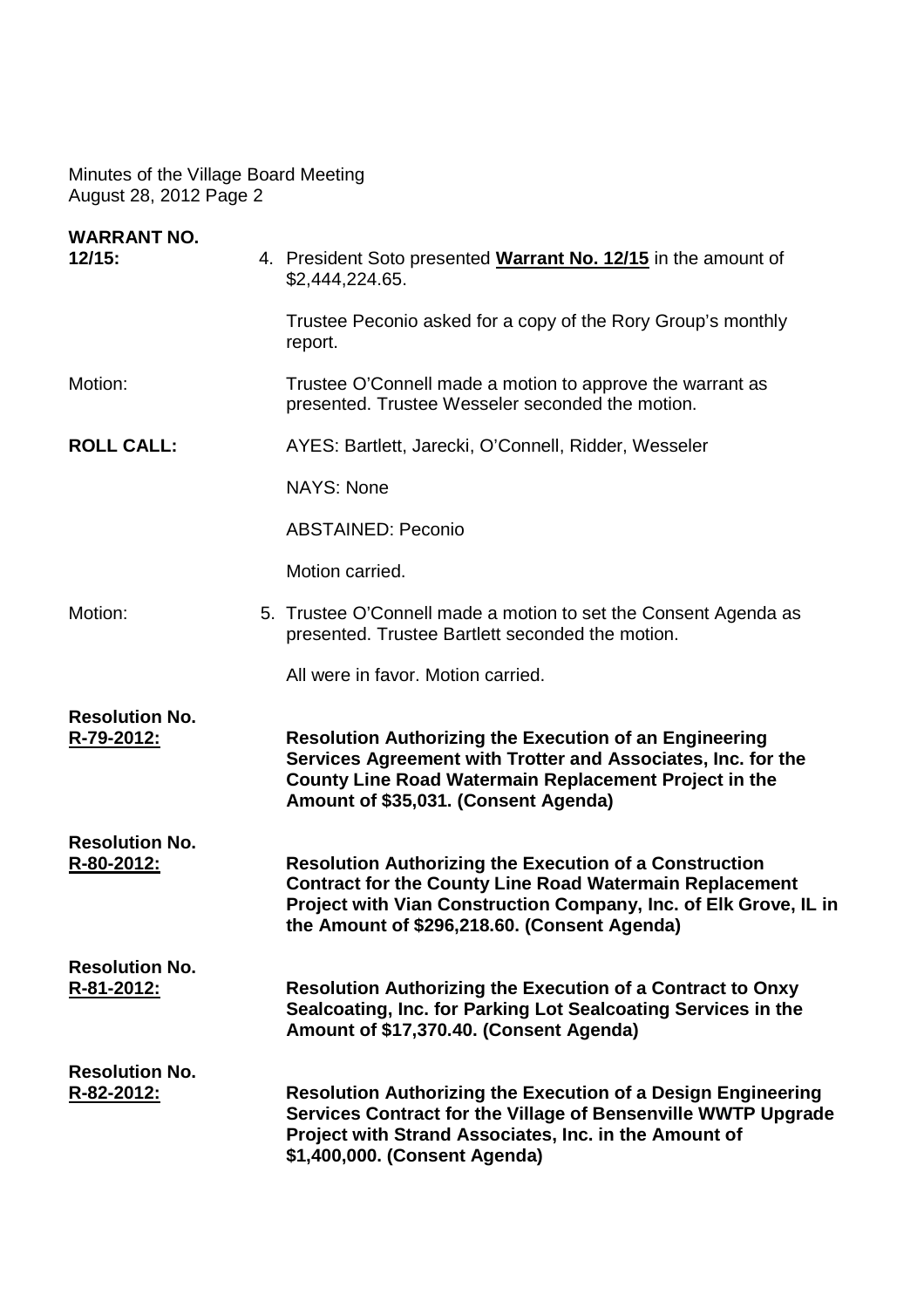| <b>Ordinance No.</b> |                                                                                                                                                                                                                                               |
|----------------------|-----------------------------------------------------------------------------------------------------------------------------------------------------------------------------------------------------------------------------------------------|
| 39-2012:             | <b>Ordinance Amending and Restating in Their Entirety, Title 9,</b><br>Chapters 12, 13, and 14 of the Bensenville Village Code<br>(Adoption of Revised DuPage County Stormwater Management<br><b>Ordinance). (Consent Agenda)</b>             |
| Ordinance No.        |                                                                                                                                                                                                                                               |
| 40-2012:             | <b>Ordinance Approving the Grant of a Conditional Use Permit to</b><br>Allow an Indoor Athletic Facility at 764 West Foster Avenue,<br>Bensenville, Illinois, Corssfit 1013. (Consent Agenda)                                                 |
| <b>Ordinance No.</b> |                                                                                                                                                                                                                                               |
| 41-2012:             | <b>Ordinance Granting Certain Variances to Allow for Construction</b><br>of a Parking Pad and Fence in the Actual Corner Side Yard at<br>349 Walnut Street, Bensenville, Illinois, James Baker. (Consent<br>Agenda)                           |
| <b>Ordinance No.</b> |                                                                                                                                                                                                                                               |
| 42-2012:             | <b>Ordinance Approving the Grant of a Conditional Use Permit and</b><br>Associated Variances to Allow Motor Vehicle Repair (Minor) at<br>480-500 West Irving Park Road, Bensenville, Illinois, C&M Truck<br>and Auto Repair. (Consent Agenda) |
| Ordinance No.        |                                                                                                                                                                                                                                               |
| 43-2012:             | <b>Ordinance Granting Approval of a Variance to Allow Driveway</b><br>Width to Allow Construction of a Twenty-Nine Foot Driveway at<br>the Property Identified as 1002 W. Brookwood, Bensenville,<br>Illinois, Joyce Fankum. (Consent Agenda) |
| Ordinance No.        |                                                                                                                                                                                                                                               |
| 44-2012:             | <b>Ordinance Approving the Grant of a Conditional Use Permit to</b><br>Allow "Schools and Education Institutions - Public" at 6 South<br>Addison Street, Bensenville, Illinois, NDSEC. (Consent Agenda)                                       |
| Motion:              | Trustee Wesseler made a motion to approve the Consent Agenda as<br>presented. Trustee Bartlett seconded the motion.                                                                                                                           |
| <b>ROLL CALL:</b>    | AYES: Bartlett, Jarecki, O'Connell, Peconio, Ridder, Wesseler                                                                                                                                                                                 |
|                      | <b>NAYS: None</b>                                                                                                                                                                                                                             |
|                      | All were in favor. Motion carried.                                                                                                                                                                                                            |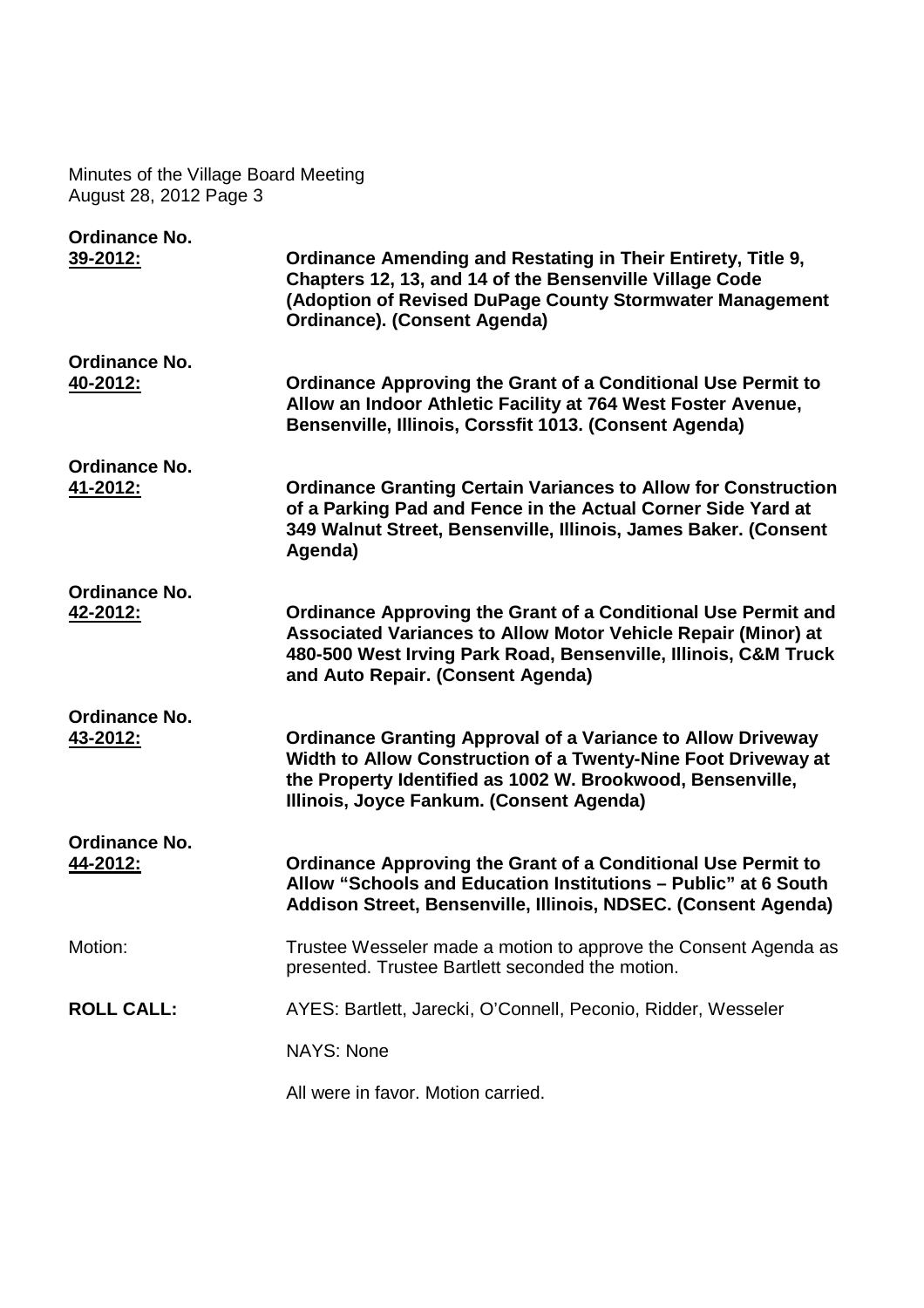| <b>PRESIDENTIAL</b><br><b>REMARKS:</b>                | President Soto read a thank you letter into the record from Ms.<br>Elizabeth Madland, thanking the Village of Bensenville for granting<br>her Golden Wish.                                                                                                  |
|-------------------------------------------------------|-------------------------------------------------------------------------------------------------------------------------------------------------------------------------------------------------------------------------------------------------------------|
|                                                       | President Soto spoke about the severity of the West Niles Virus and<br>asked Bensenville Residents to proceed with caution. Information<br>pertaining to the West Nile Virus can be found on the Village's<br>website.                                      |
| <b>MANAGERS</b>                                       | President Soto announced the Village plans to extend Music in the<br>Park an additional four weeks. Details are emerging and more<br>information is forth coming.                                                                                           |
| <b>REPORT:</b>                                        | Village Manager, Michael Cassady, had no report.                                                                                                                                                                                                            |
| <b>VILLAGE</b><br><b>ATTORNEY'S</b><br><b>REPORT:</b> |                                                                                                                                                                                                                                                             |
| <b>Resolution No.</b><br>R-83-2012:                   | Village Attorney, Pat Bond, gave the summarization of the action<br>contemplated in Resolution No. R-83-2012 entitled A Resolution<br>Authorizing the Village Manager to Retain Services of Real<br><b>Estate Representatives for Property Acquisition.</b> |
| Motion:                                               | Trustee O'Connell made a motion to approve the resolution as<br>presented. Trustee Ridder seconded the motion.                                                                                                                                              |
| <b>ROLL CALL:</b>                                     | AYES: Bartlett, Jarecki, O'Connell, Peconio, Ridder, Wesseler                                                                                                                                                                                               |
|                                                       | <b>NAYS: None</b>                                                                                                                                                                                                                                           |
|                                                       | All were in favor. Motion carried.                                                                                                                                                                                                                          |
| <b>UNFINISHED</b><br><b>BUSINESS:</b>                 | There was no unfinished business.                                                                                                                                                                                                                           |
| <b>NEW BUSINESS:</b>                                  | There was no new business.                                                                                                                                                                                                                                  |
| <b>EXECUTIVE</b><br><b>SESSION:</b>                   | Village Attorney, Pat Bond, stated there was no need for Executive<br>Session.                                                                                                                                                                              |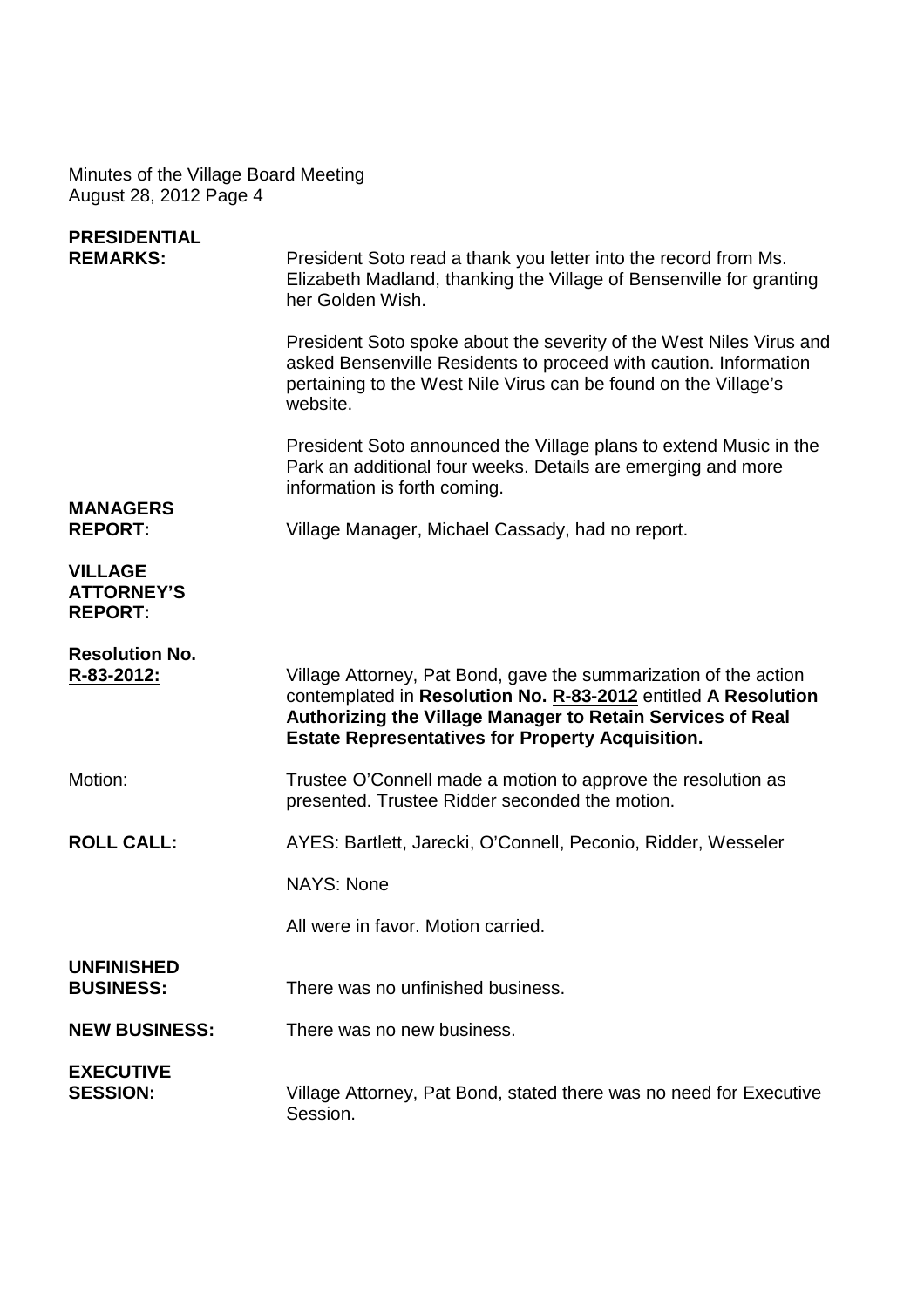#### **ADJOURNMENT:** Trustee O'Connell made a motion to adjourn the meeting. Trustee Ridder seconded the motion.

All were in favor. Motion carried.

President Soto adjourned the meeting at 7:12 p.m.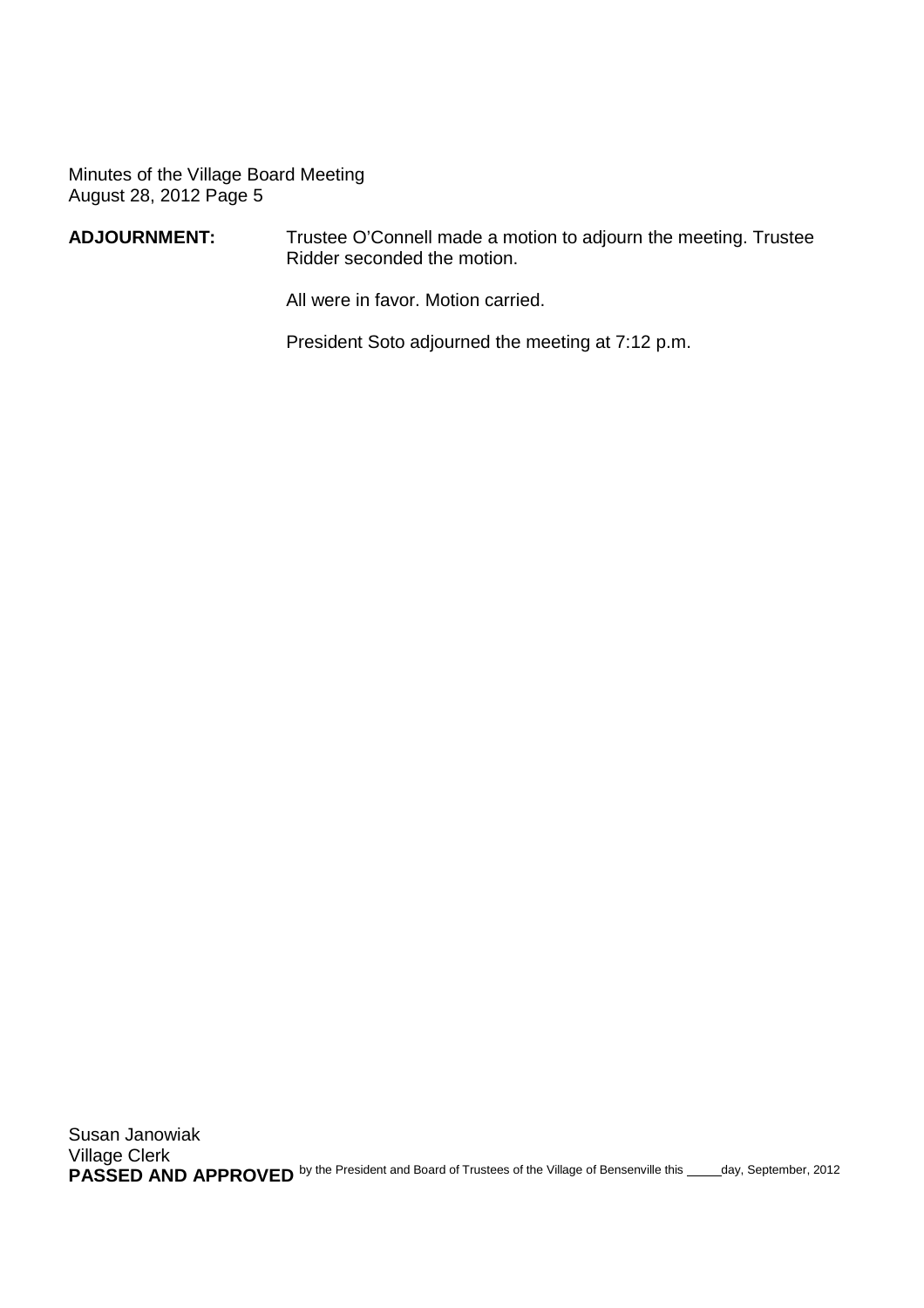| TYPE: | Motion | <b>SUBMITTED BY:</b> | Viger | <b>DATE: 08.30.12</b> |
|-------|--------|----------------------|-------|-----------------------|
|-------|--------|----------------------|-------|-----------------------|

**DESCRIPTION:** Approve an addition to the Contract with DMD Services, Inc. to include the demolition of the Non-Village owned single family residential building at 238 S. Park St. for \$15,500.00.

#### *SUPPORTS THE FOLLOWING APPLICABLE VILLAGE GOALS:*

*X* Safe and Beautiful Village View Vibrant Major Corridors **Vibrant Major Corridors** 

*X* Financially Sound Village X X Enrich the lives of Residents  *Quality Customer Oriented Services Major Business/Corporate Center*  

### **COMMITTEE ACTION:** Public Safety (approved 7-0) **DATE: 08.28.12**

#### **BACKGROUND:**

The Village entered into a settlement agreement with the owner of 238 S. Park Street for him to demolish the structure that burned in the year 1998. The agreement called for the owner to apply for Village permits by July 13, 2012 and demolish the structure by August 1, 2012. The owner failed to apply for permits and was reminded both with phone calls and letters from the Village Attorney. As the owner is in breach of the agreement, the Village of Bensenville has been directed by counsel to move forward with the demolition and lien the property for all costs.

The Village Board approved the demolition of several Village owned and non-Village owned properties on March 27, 2012 through a contract with DMD Services. This item is intended to be an amendment to the original contract for an additional \$15,500.00, for a revised total contract amount of \$102,920.00

The Public Safety Committee approved the addition to the contract 7-0 on 8.28.12.

#### **KEY ISSUES:**

Prior to making the determination to demolish this residential building, staff performed a site inspection and noticed the following problems:

- Significant structural integrity issues due to fire;
- High mold content due to flooding and lack of maintenance/poor condition; and
- Animal infestations and the associated damage.

State Statute (ILCS 65/11-31-1) gives the Village authority to demolish vacant and abandoned properties in order to protect the health and safety of the public. Staff has followed the procedure set forth in the Statute to demolish the buildings, and proper notice has been given to the property owner.

The Non-Village owned property will be leined to recover the costs of demolition. The original demolition RFP recognized the potential for additional properties to be added to the contract and DMD Services, Inc. has held pricing for the new properties.

#### **ALTERNATIVES:**

- 1. Deny motion and require Staff to issue another RFP.
- 2. Discretion of the Board

#### **RECOMMENDATION:**

Staff recommends approval of the addition to the contract with DMD Services, Inc. to demolish the property at 238 S. Park Street.

#### **BUDGET IMPACT:**

\$15,500.00 – ACCT# 11060110 576010 (Neighborhood Stabilization Initiatives)

#### **ACTION REQUIRED:**

Motion to approve the addition to the contract with DMD Services, Inc.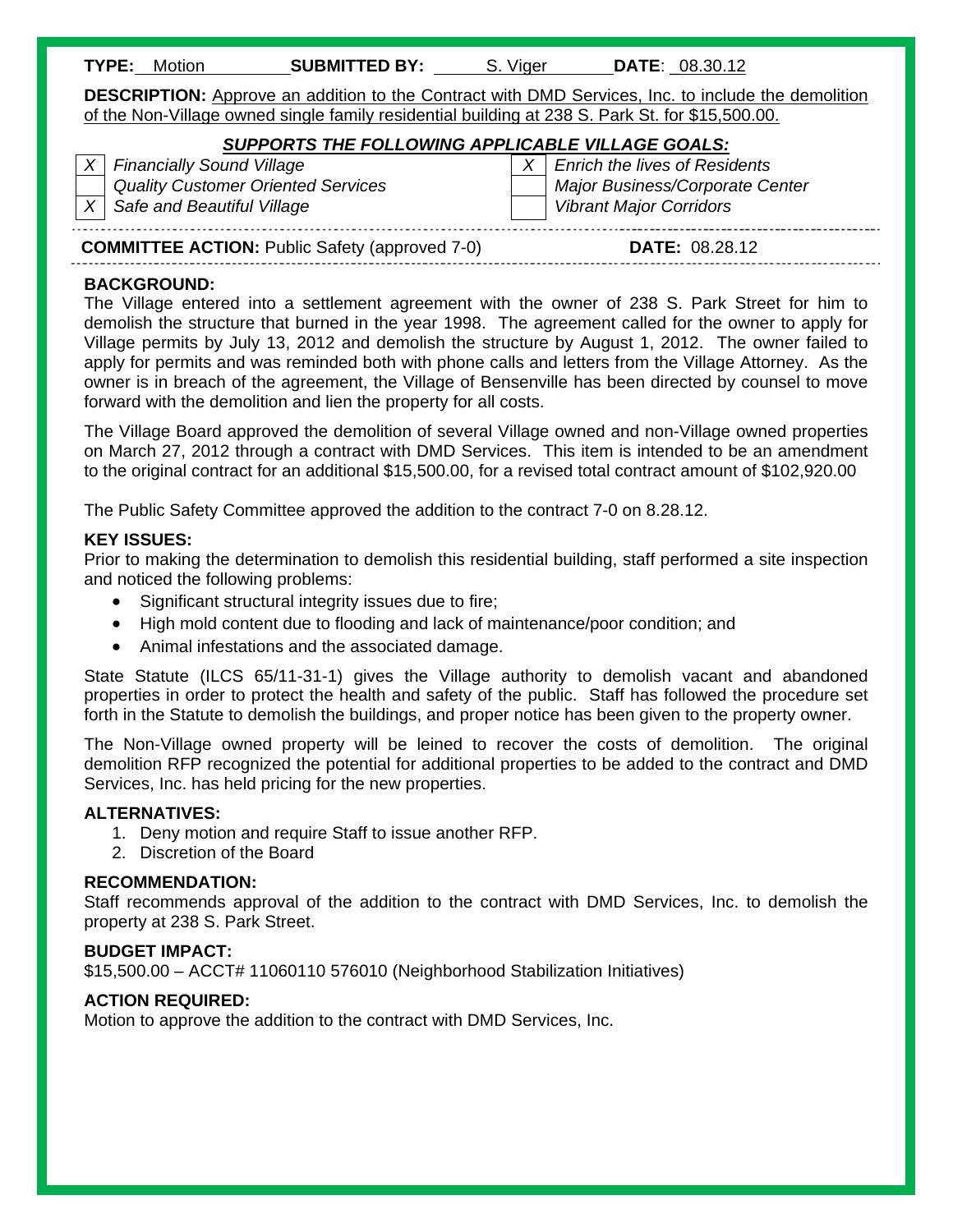#### **RESOLUTION NO. R-\_**

#### **A RESOLUTION AMENDING THE CONTRACT FOR DEMOLITION SERVICES WITH DMD SERVICES, INC.**

WHEREAS, the VILLAGE OF BENSENVILLE (hereinafter "VILLAGE") is a municipal corporation established and existing under the laws of the State of Illinois pursuant to the Illinois Municipal Code, 65 ILCS 5/1-1-1 *et seq.;* and

 WHEREAS, the VILLAGE is empowered to make all agreements and contracts and to undertake other acts as necessary in the exercise of its statutory powers; and

 WHEREAS, it is sometimes necessary in furtherance of its statutory functions for the VILLAGE to contract for various services required by the VILLAGE; and

 WHEREAS, there was a fire at 238 Park Street in 1998 and no work has been completed to date to repair the structure; and

WHEREAS, the home has been vacant since 1998; and

 WHEREAS, recent inspections by the VILLAGE have revealed the property is infested with mold, inhabited by animals, there is a hole in the roof, and has compromised structural integrity, presenting an unsafe condition to the public; and

 WHEREAS, the VILLAGE has determined the property must be razed in order to eliminate the physical hazards on the premises as well as make the lots more desirable for potential buyers; and

 WHEREAS, for this purpose, the VILLAGE has determined that it is reasonable, necessary, and desirable to amend the Contract for demolition services with DMD Services Inc., originally approved on March 27, 2012 (Resolution 29-2012), which Contract is attached hereto and incorporated herein by reference as Exhibit "A."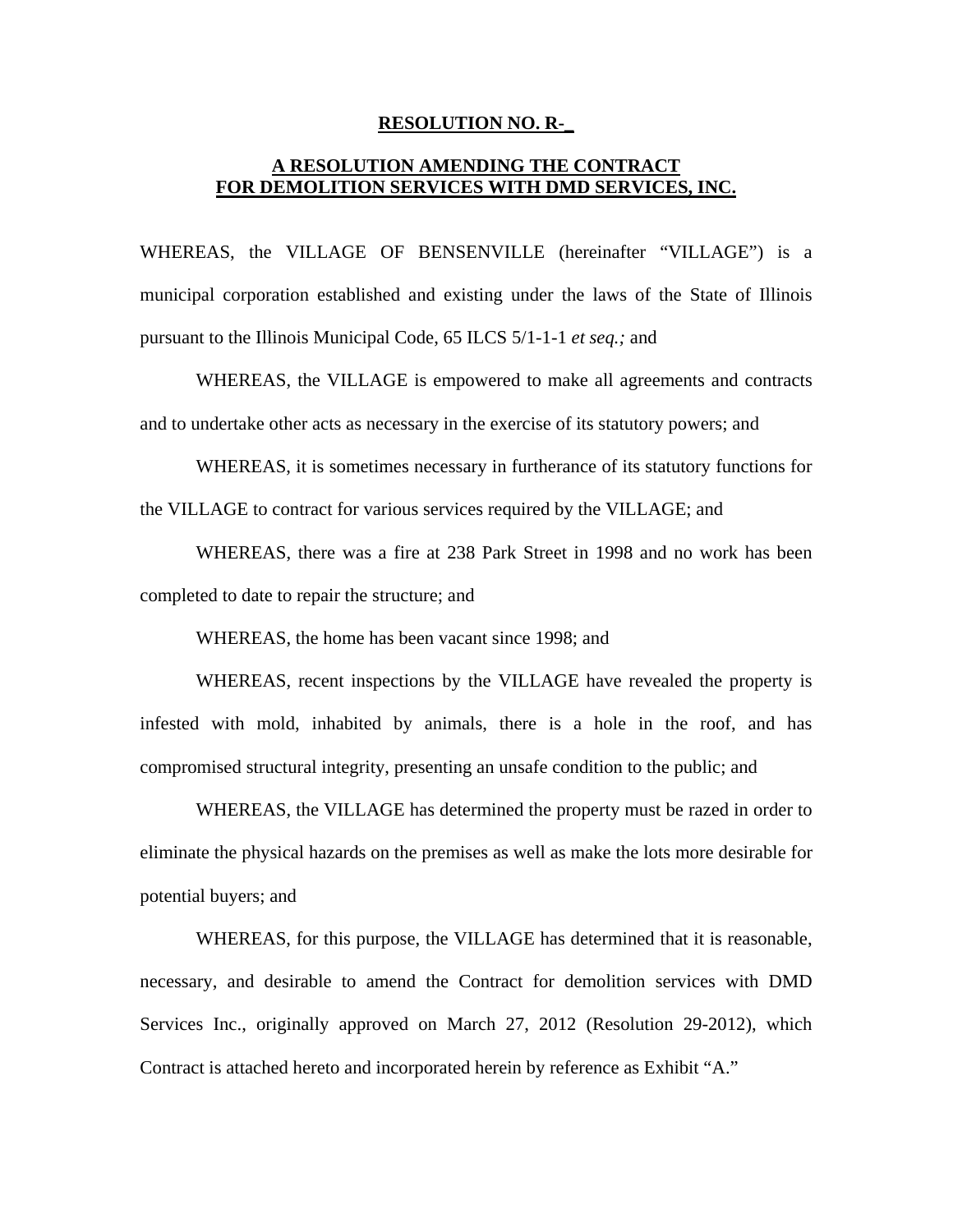NOW, THEREFORE, BE IT RESOLVED by the President and Board of Trustees of the Village of Bensenville, Counties of DuPage and Cook, IL as follows:

SECTION ONE: The recitals set forth above are incorporated herein and made a part hereof.

SECTION TWO: The Village Board authorizes the Village Manager to amend a contract, with DMD Services, Inc. of Northlake, Illinois for Demolition Services in accordance with their proposal dated June 28, 2012.

SECTION THREE: This Resolution shall take effect immediately upon its passage and approval as provided by law.

PASSED AND APPROVED by the President and Board of Trustees of the Village of Bensenville, Illinois this 11th day of September, 2012.

APPROVED:

Frank Soto Village President

\_\_\_\_\_\_\_\_\_\_\_\_\_\_\_\_\_\_\_\_\_\_\_\_

ATTEST:

Susan Janowiak, Village Clerk

\_\_\_\_\_\_\_\_\_\_\_\_\_\_\_\_\_\_\_\_\_\_\_\_\_

AYES:

NAYES:

ABSENT: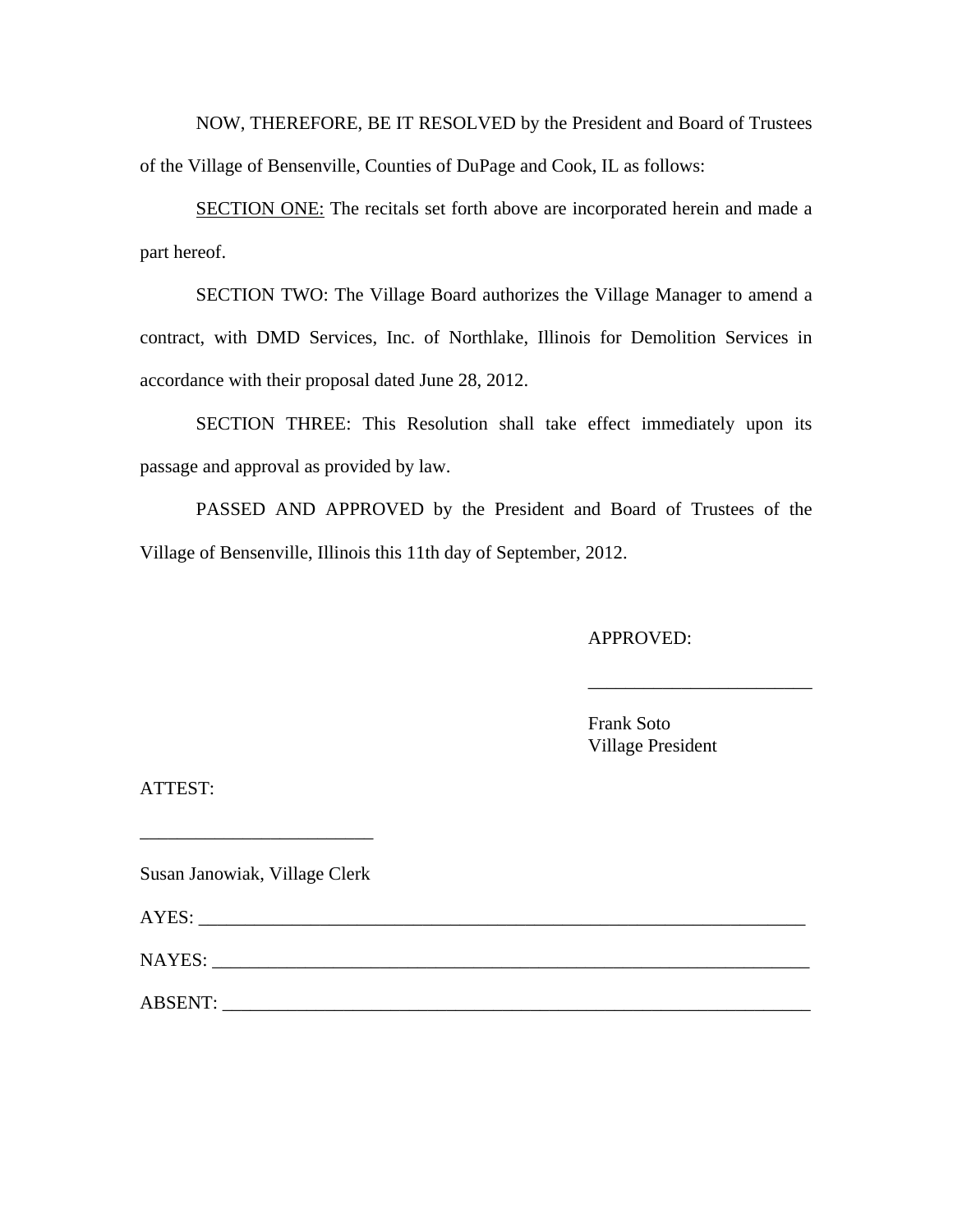

### **FRED BUCHOLZ**

Du Page County Recorder 421 North County Farm Road Wheaton, IL 60187

 $(630)$  407-5400

# **FRED BUCHOLZ**<br>DUPAGE COUNTY RECORDER 9:25 AM **RHSP JUL.13.2012**  $\frac{63-18-322-010}{n2012-090183}$ OTHER 018 PAGES

### **RECORDING COVER PAGE**

**NOTHER**  $\square$  UCC  $\Box$  PLAT  $\square$  RE-RECORD  $\square$  DEED

\*Please note - This cover page has been attached to the document for recording purposes. It is a permanent part of the document and has been included in the page count.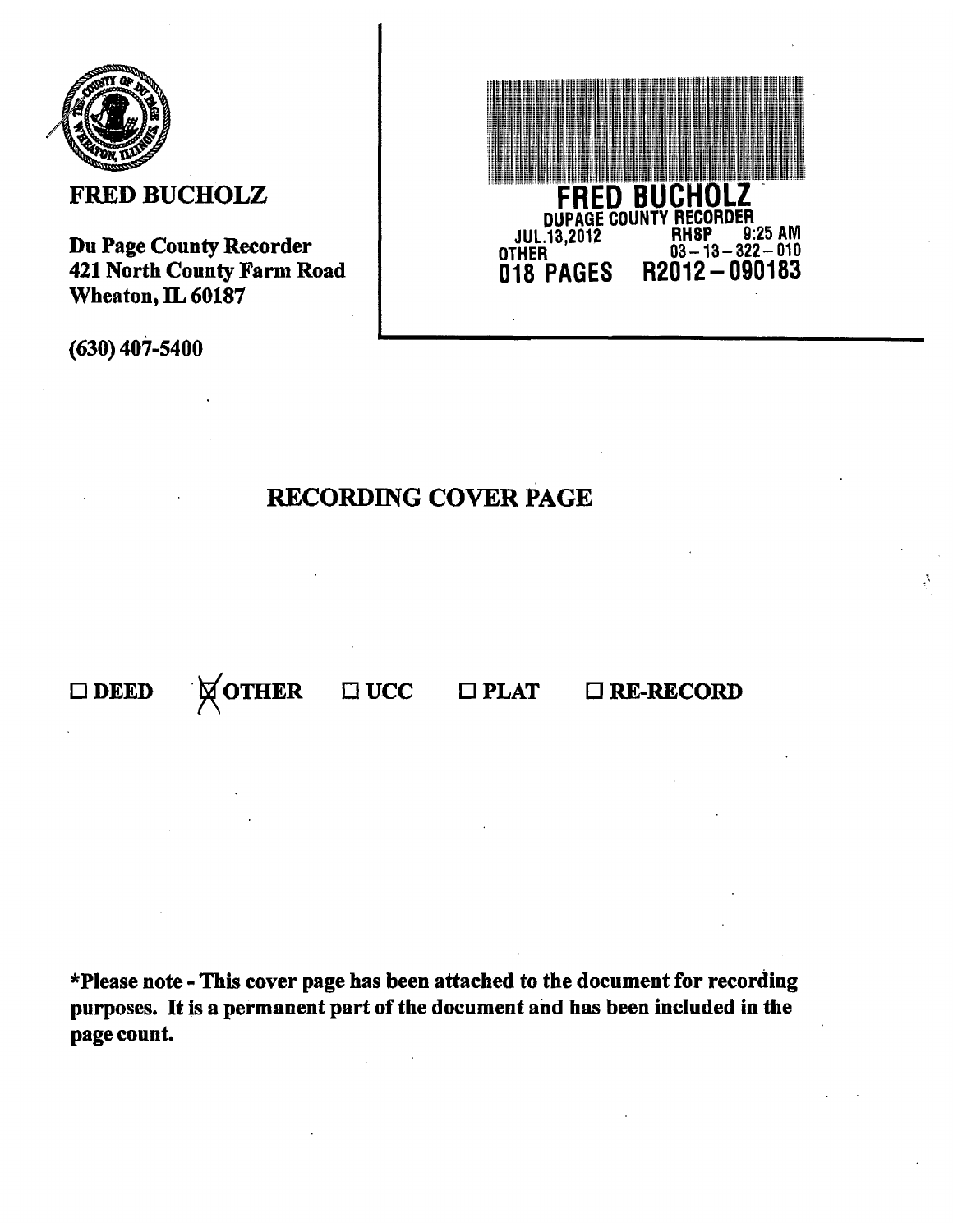### **AGREEMENT BETWEEN THE VILLAGE OF BENSENVILLE AND JUAN FLORES** REGARDING THE PROPERTIES AT 238 PARK STREET AND 237 MARION COURT, **BENSENVILLE, ILLINOIS 60106**

THIS AGREEEMENT, made and entered into as of the 27<sup>th</sup> day of June, 2012, by and between the VILLAGE OF BENSENVILLE, an Illinois municipal corporation (hereinafter the "VILLAGE") and JUAN FLORES (hereinafter "FLORES").

#### WITNESSETH:

WHEREAS, the VILLAGE is a duly organized and existing Illinois municipality pursuant to the Illinois Municipal Code, 65 ILCS 5/1-1-1 et seq.; and

WHEREAS, the VILLAGE has the authority to enter into this Agreement pursuant to the Illinois Municipal Code, 65 ILCS 5/2-2-12; and

WHEREAS, FLORES is the owner and title holder of the real property located at 238 Park Street and 237 Marion Court, Bensenville, Illinois 60106 (hereinafter collectively referred to as the "Properties"); and

WHEREAS, 238 Park Street is less than three (3) stories in height; and

WHEREAS, 238 Park Street sustained substantial fire damage and has been uninhabited since 2001; and

WHEREAS, the VILLAGE has determined that the building at 238 Park Street is open and vacant and an immediate and continuing hazard to the Community; and

WHEREAS, the VILLAGE has determined 238 Park Street is in need of demolition; and

WHEREAS, the VILLAGE sought to demolish 238 Park Street pursuant to its authority under the Illinois Municipal Code, 65 ILCS 5/11-31-1(e); and

WHEREAS, the VILLAGE posted a Notice of Demolition at 238 Park Street on March 23, 2012; and

WHEREAS, the VILLAGE caused to be sent on April 2, 2012, by certified mail, return receipt requested, a Notice to Remediate to FLORES and all other beneficial owners, owners of record or lien holders, in which the VILLAGE stated its intent to demolish, repair, or enclose the building if the owners did not take action, a copy of the Notice to Remediate is attached hereto and incorporated herein as Exhibit "A"; and

**WHEREAS,** the Notice to Remediate was recorded with the DuPage County Recorder's Office on April 2, 2012; and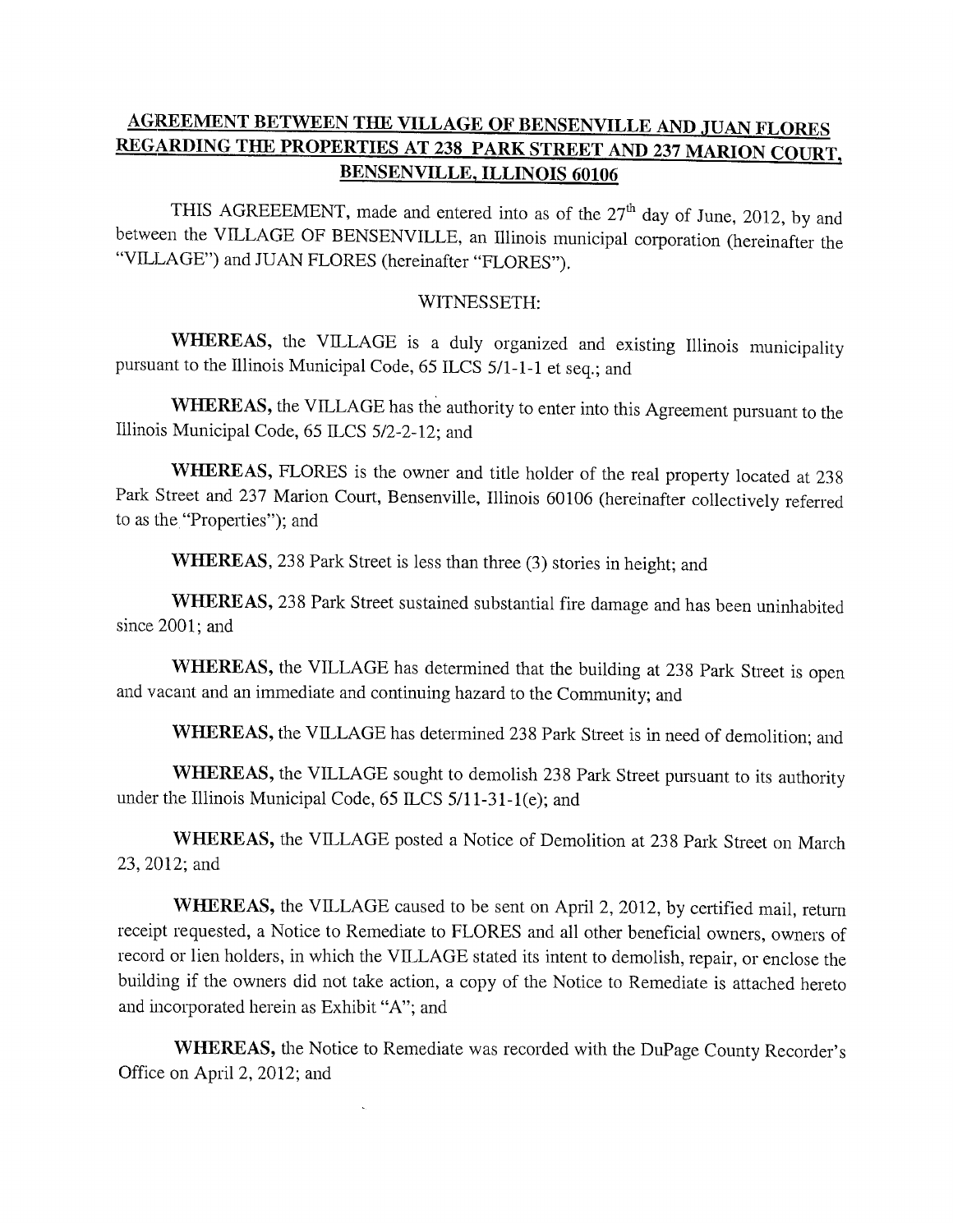WHEREAS, on April 4, 5, and 6 2012, the Village caused to be published, in a newspaper published in the municipality where the building is located, that being the Daily Herald, a Notice setting forth (i) the permanent tax index number and the address of the building, (ii) a statement that 238 Park Street is open and vacant and constitutes an immediate and continuing hazard to the community, and (iii) a statement that the Village intends to demolish, repair, or enclose the building or remove and garbage, debris, or other hazardous, noxious, or unhealthy substances or materials if the owner or owners or lien holders of record fail to do so, a copy of the Notice of Publication is attached hereto and incorporated herein as Exhibit "B"; and

WHEREAS, no owner, beneficial owner, or lien holder, after the Notice to Remediate was sent by the Village, proceeded to repair or remodel 238 Park Street so that 238 Park Street complied with the Village Building Code and ceased being an immediate and continuing hazard to the Community; and

WHEREAS, FLORES received the VILLAGE'S Notice to Remediate and was aware of the VILLLAGE'S intention and authority to demolish 238 Park Street; and

WHEREAS, the VILLAGE complied with the statutory requirements of the Illinois Municipal Code, 65 ILCS 5/11-31-1(e) and the VILLAGE obtained the authority to demolish 238 Park Street, pursuant to Section 5/11-31-1(e), on May 6, 2012; and

WHEREAS, FLORES, the owner, beneficial owner or lien holder have not filed the appropriate documents with the Court seeking to prevent the VILLAGE from demolishing 238 Park Street; and

WHEREAS, the VILLAGE possesses the statutory authority to demolish 238 Park Street; and

WHEREAS, FLORES currently resides at 237 Marion Court, Bensenville, Illinois 60106, which is an accessory structure to the building located at 238 Park Street; and

WHEREAS, the 237 Marion Court shares the same Property Index Number, 03-13-322-010, as 238 Park Street; and

WHEREAS, on April 15, 1998, the VILLAGE obtained a Judgment finding that 237 Marion Court was an unlawful nonconforming use and permanently enjoining FLORES, "from occupying or allowing the occupancy of the accessory structures located at the rear of 234 and 238 Park Street. . ." (hereinafter the "Judgment"); the Judgment in Flores v. Bensenville, 97 MR 330 is attached hereto and incorporated herein as Exhibit "C"; and

WHEREAS, FLORES has continually violated, and is currently in violation of, the Judgment by residing in 237 Marion Court; and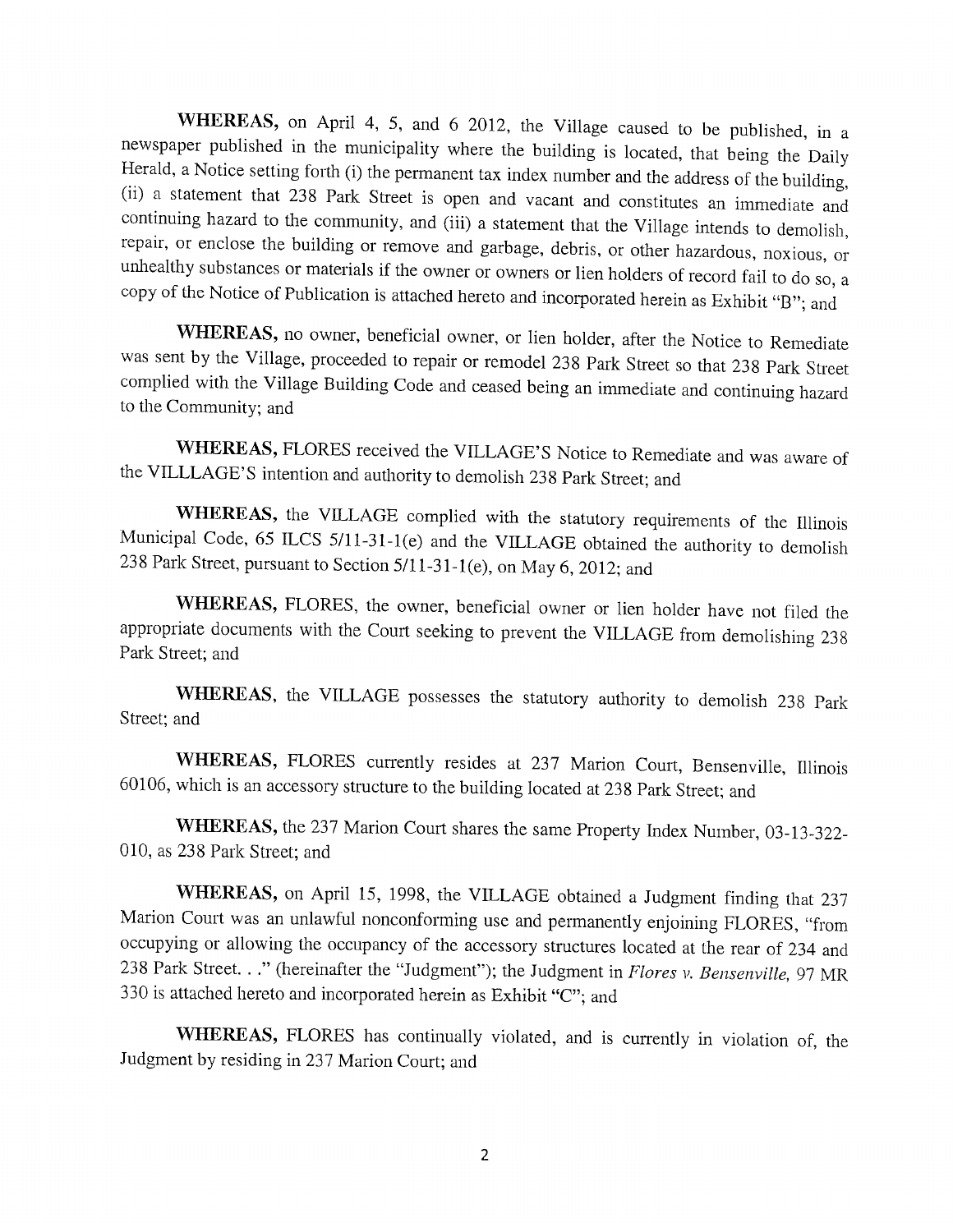WHEREAS, the VILLAGE, on May 15, 2012, met with FLORES to discuss the Properties; and

WHEREAS, the Parties have reached an Agreement that is designed to remove 238 Park Street from being an immediate and continuing threat to the Community, by requiring FLORES to demolish 238 Park Street, and, in consideration of the demolition of 238 Park Street, FLORES is allowed to continue to reside at 237 Marion Court, pursuant to the terms and conditions of the Agreement set forth hereinafter.

NOW, THEREFORE, in consideration of the foregoing recitals and of the covenants and conditions hereinafter contained, the adequacy and sufficiency of which the Parties hereto hereby stipulate, the Parties hereto agree as follows:

That the recitals set forth above are incorporated herein and **SECTION ONE:** made a part hereof by reference.

**SECTION TWO:** That the term of this Agreement shall commence on June 27, 2012.

That FLORES shall apply or cause an application to be **SECTION THREE:** applied for, on or before July 13, 2012, for the requisite VILLAGE demolition and other Permits. FLORES shall contact Scott Viger, VILLAGE Director of Community Development for the requisite Permits.

That within ten (10) days of the receipt from the VILLAGE **SECTION FOUR:** of the requisite Permits, FLORES shall demolish the property located at 238 Park Street.

That after the property located at 238 Park Street has been **SECTION FIVE:** completed, FLORES is required to grade the property located at 238 Park Street, plant grass seed on the property located at 238 Park Street and maintain the planted grass.

**SECTION SIX:** That the demolition of 238 Park Street must be completed on or before August 1, 2012.

That in consideration of the demolition of 238 Park Street, **SECTION SEVEN:** FLORES may continue to reside at the property located at 237 Marion Court.

That upon FLORES'S failure to abide by any provisions of **SECTION EIGHT:** this Agreement or the timeline set forth in this Agreement, the VILLAGE shall have the authority, pursuant to this Agreement and the Illinois Municipal Code, to immediately demolish 238 Park Street.

That upon FLORES'S failure to abide by the provisions of **SECTION NINE:** this Agreement or the timeline set forth in this Agreement, the VILLAGE shall immediately, upon written notification to FLORES, proceed with the demolition of 238 Park Street.

**SECTION TEN:** That the cost of the demolition of 238 Park Street shall be paid for by FLORES and, if unpaid, shall be a lien on 238 Park Street, pursuant to the Illinois Municipal Code.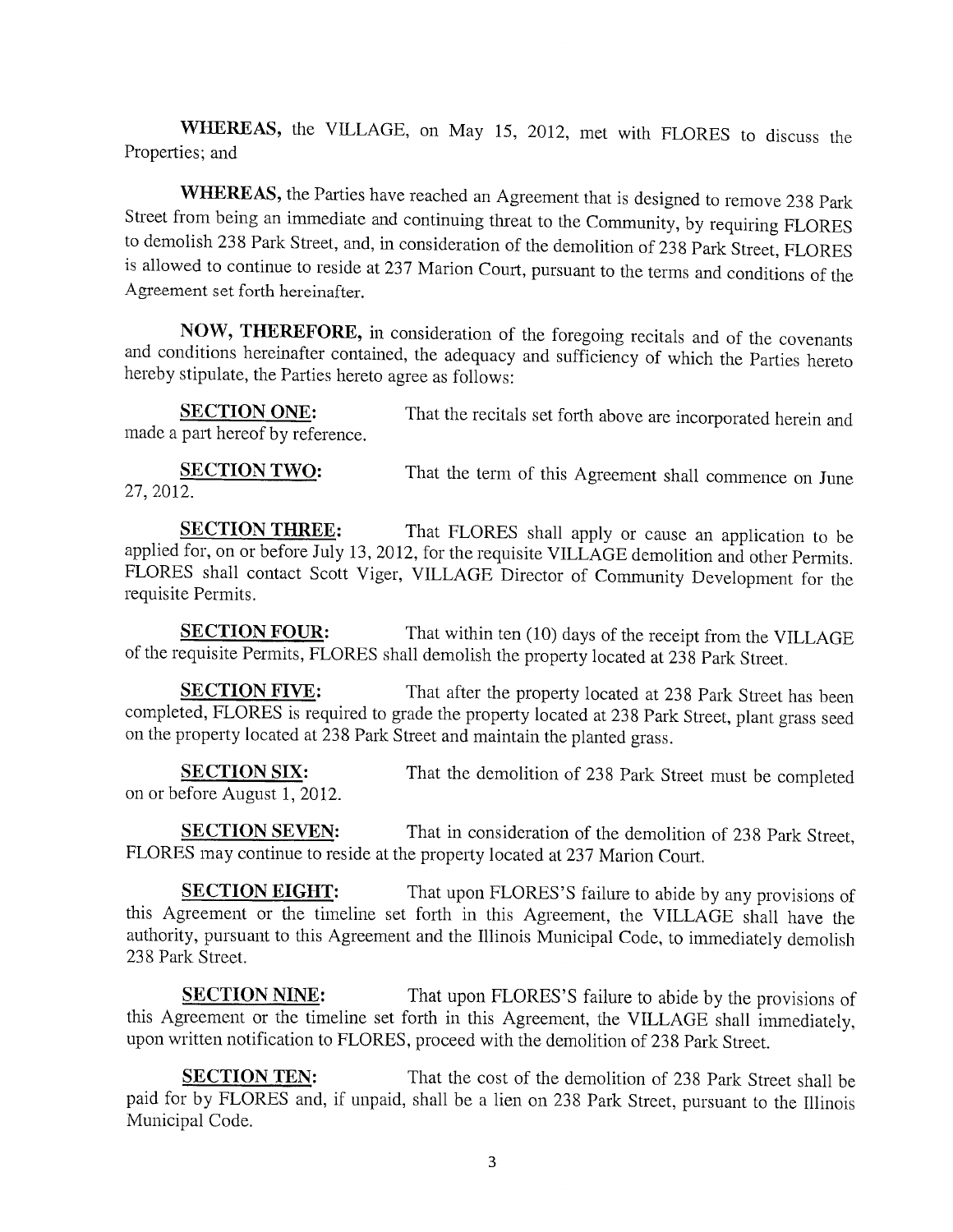**SECTION ELEVEN:** That upon FLORES'S failure to abide by the provisions of this Agreement or the timeline set forth in this Agreement, the VILLAGE may enforce the Judgment as provided for in Exhibit "C".

**SECTION TWELVE:** That upon FLORES'S failure to abide by the provisions of this Agreement or the timeline set forth in this Agreement, FLORES shall, upon written Notice of the Village sent via U.S. Mail notifying FLORES of a breach of this Agreement and directing FLORES to vacate the property located at 237 Marion Court, and without any further Notice or Court Action taken by the VILLAGE, vacate the property located at 237 Marion Court within five (5) days of the mailing of the Notice. The VILLAGE, upon FLORES'S failure to vacate the property located at 237 Marion Court, shall have the legal right to enter on to the property located at 236 Marion Court for the purpose of forcefully removing FLORES, any immediate family members, and any personal property from the property located at 237 Marion Court.

**SECTION THIRTEEN:** That the VILLAGE only allows FLORES, pursuant to the terms of this Agreement, to reside at the property located at 237 Marion Court, which is an unlawful nonconforming use; and upon the sale, transfer, abandonment, or any other process in which FLORES ceases to reside at the property located at 237 Marion Court, future residency by any individual of the property located at 237 Marion Court is strictly prohibited and, pursuant to the Judgment, the property located at 237 Marion Court shall continue to be deemed an unlawful nonconforming use.

**SECTION FOURTEEN:** That this Agreement shall be recorded with the Office of the Recorder for DuPage County.

That FLORES hereby releases, waives and forever **SECTION FIFTEEN:** discharges the VILLAGE, its Trustees, Officers, employees, attorneys and agents from and against any and all claims, losses, demands, rights, causes of action or otherwise resulting from, or arising out of, the demolition of 238 Park Street or the enforcement of the Judgment or any activities related thereto. Further, FLORES hereby agrees that the VILLAGE, its Trustees, Officers, employees, its sureties shall incur no liability for loss, damage, or financial responsibility arising out of, or in any manner, connected with any damages, injury or loss either to FLORES or 238 Park Street or 237 Marion Court or activities related thereto arising out of this Agreement or the VILLAGE'S right under the Illinois Municipal Code.

That FLORES, his/her successors, agents, officers and **SECTION SIXTEEN:** assigns, shall indemnify and hold harmless the VILLAGE, its Trustees, Officers, agents, employees, successors and assigns, from and against any and all liability, any and all injury, actions, claims, assertions of liability, losses, demands, and causes of action or lawsuits, and shall waive any claims or causes of action, arising out of related to or resulting in any way from the demolition of 238 Park Street or the enforcement of the Judgment or activities related thereto.

**SECTION SEVENTEEN:** That this Agreement sets forth the entire understanding of the Parties and may only be amended, modified or terminated by a written instrument signed by the Parties except as herein otherwise provided.

That the invalidity of any provision of this Agreement shall **SECTION EIGHTEEN:** not impair the validity of any other provision. If any provision of this Agreement is determined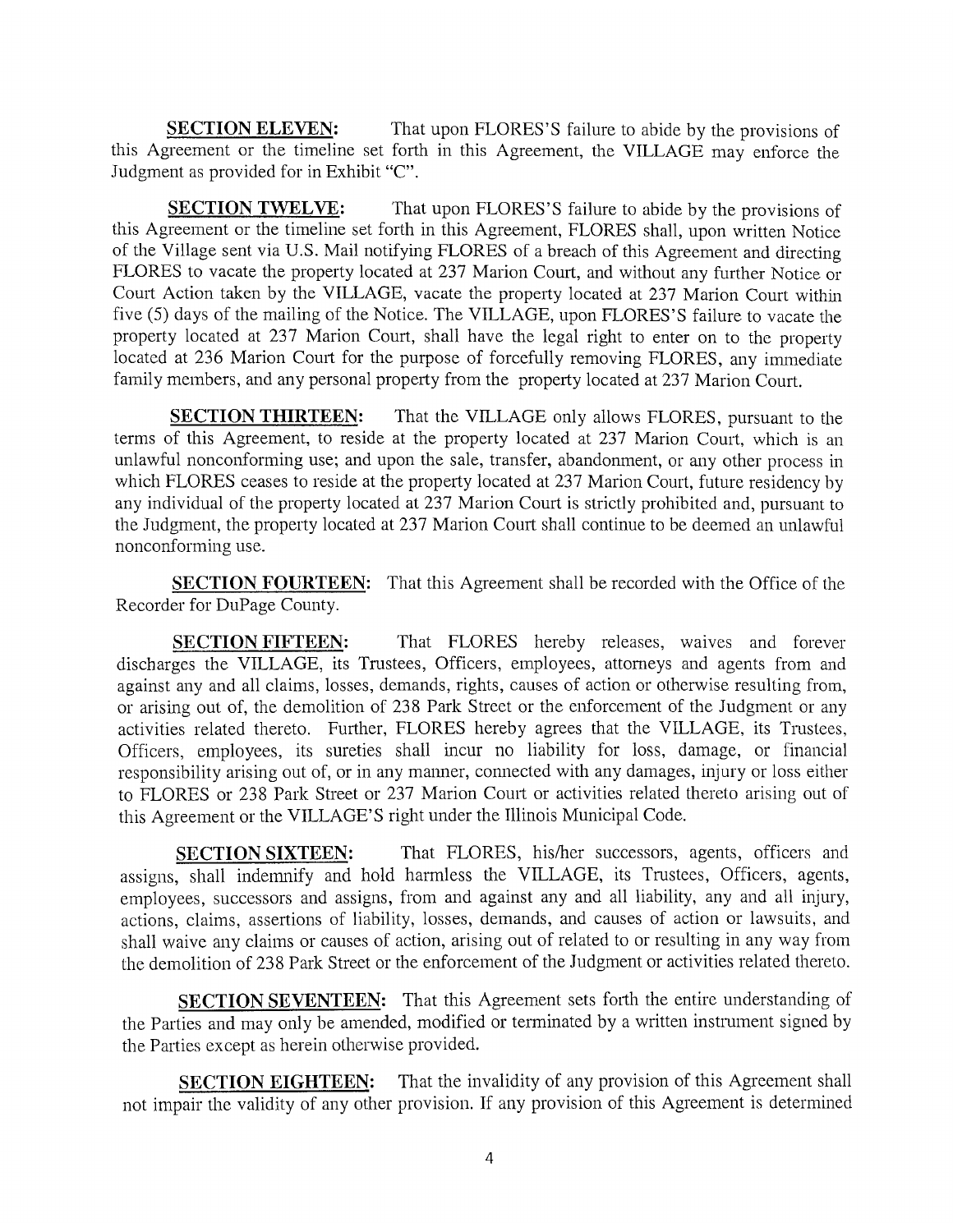by a court of competent jurisdiction to be unenforceable, that provision will be deemed severable and the Agreement may be enforced with that provision severed or as modified by the court.

**SECTION NINETEEN:** That this Agreement shall be interpreted and construed in accordance with the laws of the State of Illinois.

That the 18<sup>th</sup> Judicial Circuit of DuPage County shall be the **SECTION TWENTY:** proper venue for any action arising out of this Agreement.

SECTION TWENTY ONE: That FLORES shall pay the court costs and attorney fees of the VILLAGE in the event the VILLAGE prevails in any litigation arising from 1) this AGREEMENT, 2) the VILLAGE'S authority to demolish the Property pursuant to the Illinois Municipal Code, or 3) an action by the VILLAGE to enforce the Judgment.

SECTION TWENTY TWO: That all notices hereunder shall be in writing and must be served either personally, by e-mail transmission or U.S. Mail to:

(1) VILLAGE at: Michael Cassady, Village Manager 12 S. Center Street Bensenville, IL 60106

With copy to:

Scott Hadala, Attorney Bond Dickson & Associates, P.C. 400 S. Knoll Street, Unit C Wheaton, IL 60187 Scotthadala@bond-dickson.com

(2) FLORES at:

Juan Flores 237 Marion Court Bensenville, IL 6010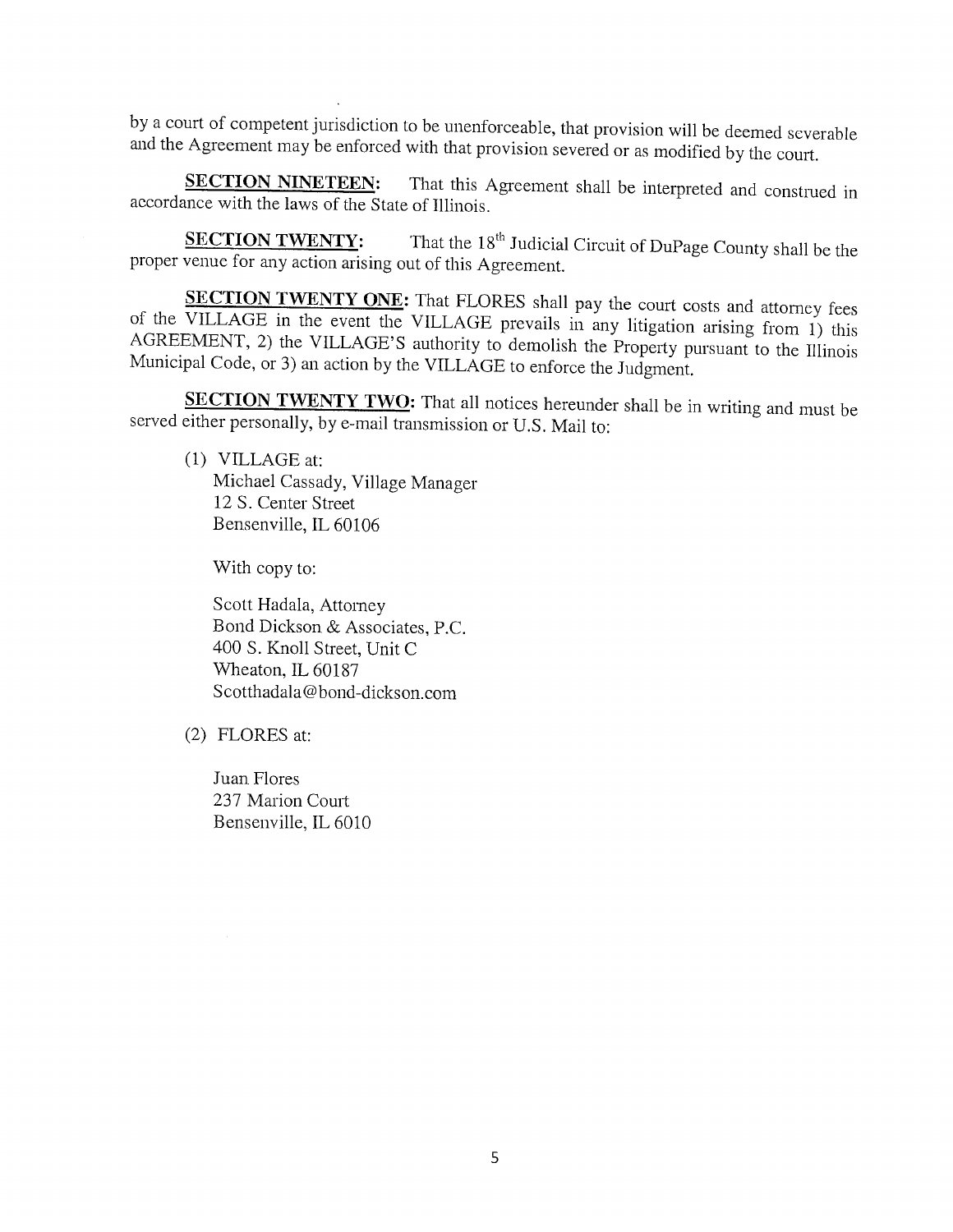IN WITNESS WHEREOF, the parties hereto have read and understood the terms of the Agreement and, upon their signatures, knowingly agree to the terms of this Agreement.

VILLAGE OF BENSENVILLE, an Illinois Municipal Gorpordtion, By: Michael Cassady, Village Manager Attest: **JUAN FLORES,**  $\&\iota$ By: n Flores Atte

F:\PKB\Bensenville\Agreements\238 Park Street Agreement.SAH.5.17.12.docx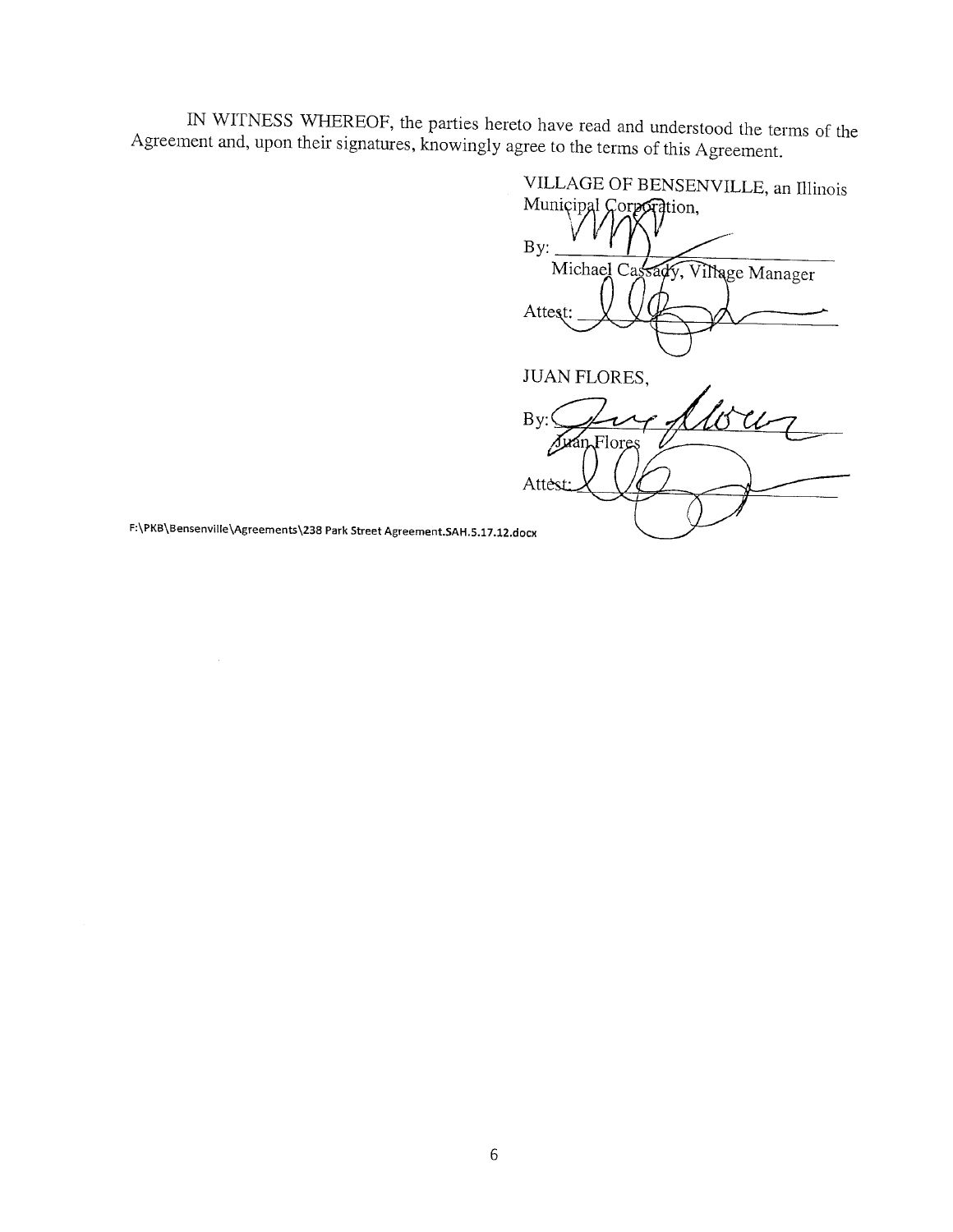

# **VILLAGE OF BENSENVILLE**



#### April 2, 2012

#### **NOTICE TO REMEDIATE**

**Trustees** Monis Bartiett Robert "Bob" Jarecki Martin O'Connell Oronzo Peconio JoEilen Ridder Henry Wesseler

To:

Village Board

President Frank Soto

**Village Clerk** Susan V. Janowiak

Village Manager Michael J. Cassady

Juan Flores 237 Marion Court Bensenville, Illinois 60106

Antonia Flores 237 Marion Court Bensenville, Illinois 60106

Illinois Regional Bank National Association 105 S. York Street Elmhurst, Illinois 60126

JP Morgan Chase Bank Retail Loan Servicing KY2-1606 P.O. Box 11606 Lexington, KY 40576-1606

JP Morgan Chase Bank 120 E. Wesley Street Wheaton, IL 60187

LaSalle Bank, FSB 4747 W. Irving Park Road Chicago, IL 60641

Bank of America 135 South LaSalle Street, Suite 140 Chicago, IL 60603

> Re: 238 Park Street. Bensenville, Illinois 60106 P.I.N. 03-13-322-010 Our File No.: 09-983

PLEASE TAKE NOTICE that the Village of Bensenville seeks to demolish the property at 238 Park Street, Bensenville, Illinois, P.I.N. 03-13-322-010 (the "Property"), pursuant to the Illinois Municipal Code, 65 ILCS 5/11-31-1(e) unless you immediately remediate the property.

There are numerous Code violations on the Property. The Property is uninhabitable and has been abandoned for some time. Clearly, given the fact that this parcel is immediately adjacent to both

#### **Village of Bensenville**

12 South Center Street • Bensenville, IL 60106 Phone: 630-766-8200 • Fax: 630-594-1105 www.bensenville.il.us



|         | <b>EXHIBIT</b> |  |
|---------|----------------|--|
| tabbles |                |  |
|         |                |  |
|         |                |  |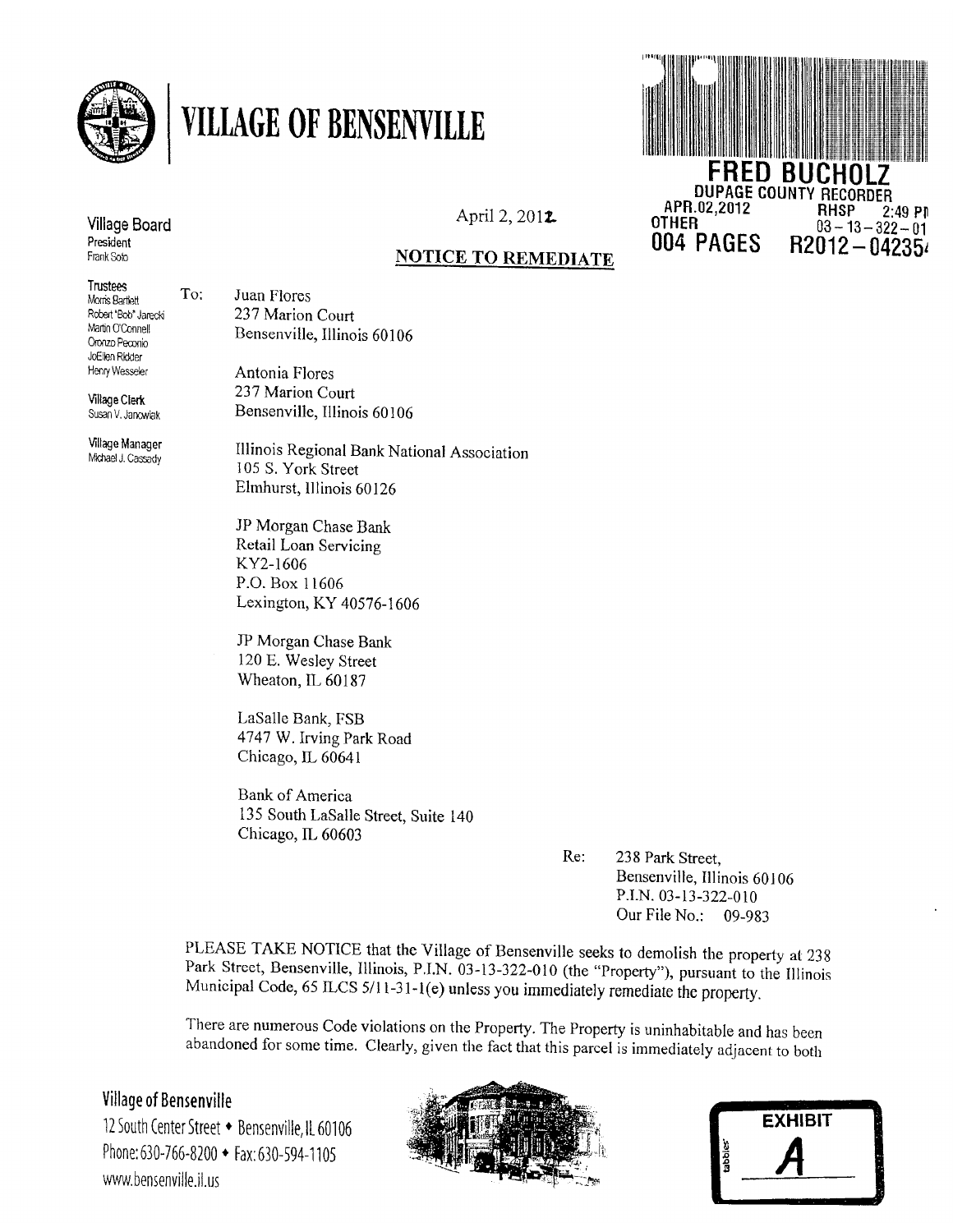238 Park Street  $4/2/12$ Page 2

residential and business properties, this constitutes a serious threat to the health, safety and welfare of the residents of the Village. In connection therewith, you have been contacted by the Village previously regarding these concerns. To date, those issues have not been abated and/or addressed.

Accordingly, you have left the Village with no alternative but to exercise its statutory police powers and to abate the nuisance. The Village will, under State statute and its Village Code, lien the property for the cost of said demolition, litigation and other related expenses. If the Code violations are not immediately addressed, the Village will demolish the aforesaid property no sooner than thirty (30) days from the date of mailing this notice.

Should you wish to remedy this situation, please contact Scott Viger, Director of Community & Economic Development, at Village Hall (630) 350-3411. Should you have any other questions regarding this matter, please contact our Office.

VILLAGE OF BENSENVILLE By:

Scott A. Hadala, One of its Attorneys

Prepared by: Bond, Dickson & Associates, P.C 400 S. Knoll Street, Unit C Wheaton, IL 60187  $(630) 681 - 1000$ 

F:\PKB\Bensenville\COVE\238 Park Street\2nd Demo Process\NOTICE TO REMEDIATE.SAH.3.30.12.doc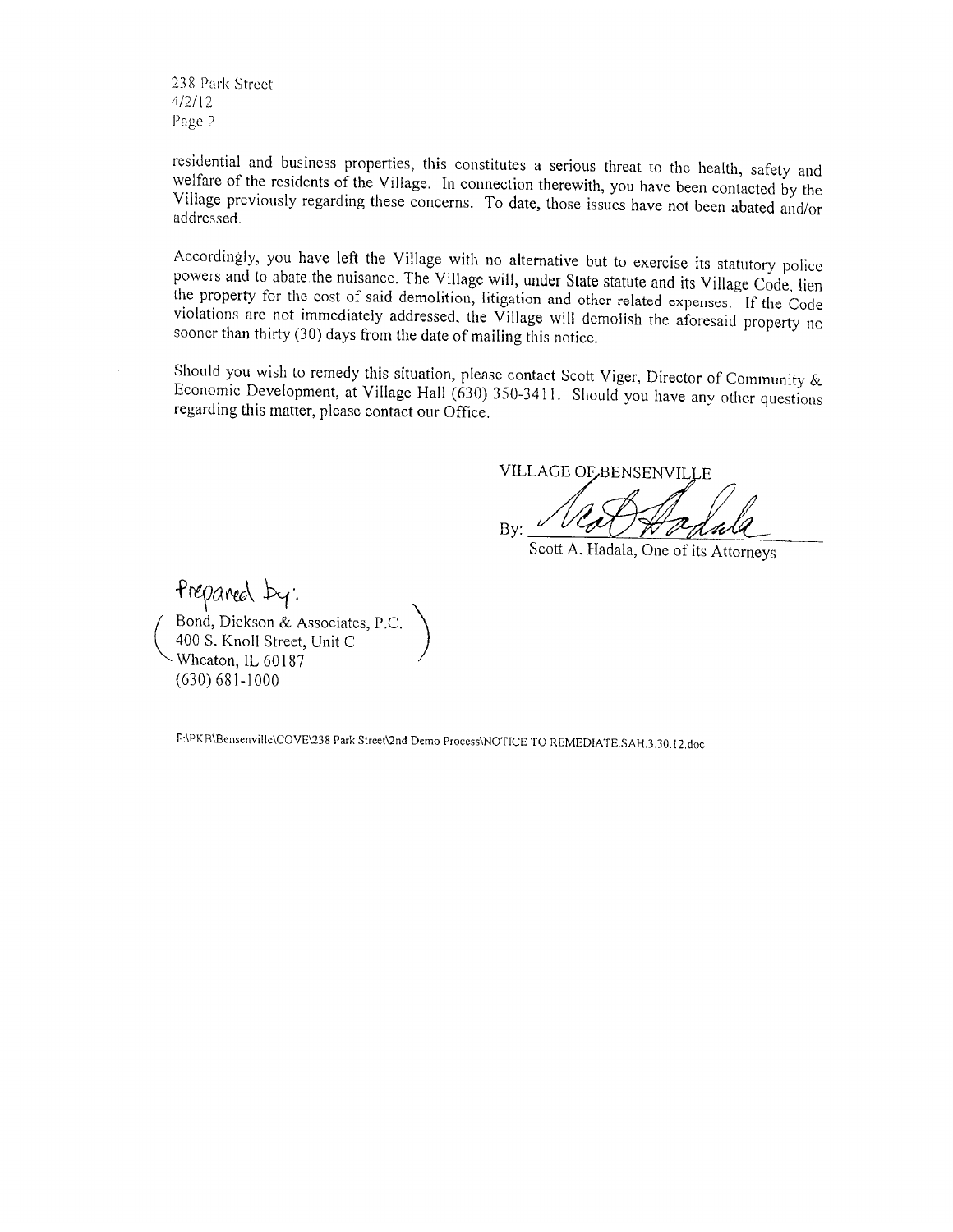#### **CERTIFICATE OF SERVICE**

Under penalties as provided by law pursuant to 735 ILCS 5/15-1502.5, the undersigned certifies that she served the above-referenced document, NOTICE TO REMEDIATE, by sending the same to the parties listed in the above-referenced document, NOTICE TO REMEDIATE, via Certified U.S. Mail, Return Receipt Requested, on April 2, 2012.

SUBSCRIBED and SWORN to before me this 2nd day of April, 2012.

NOTARY PUBLIC

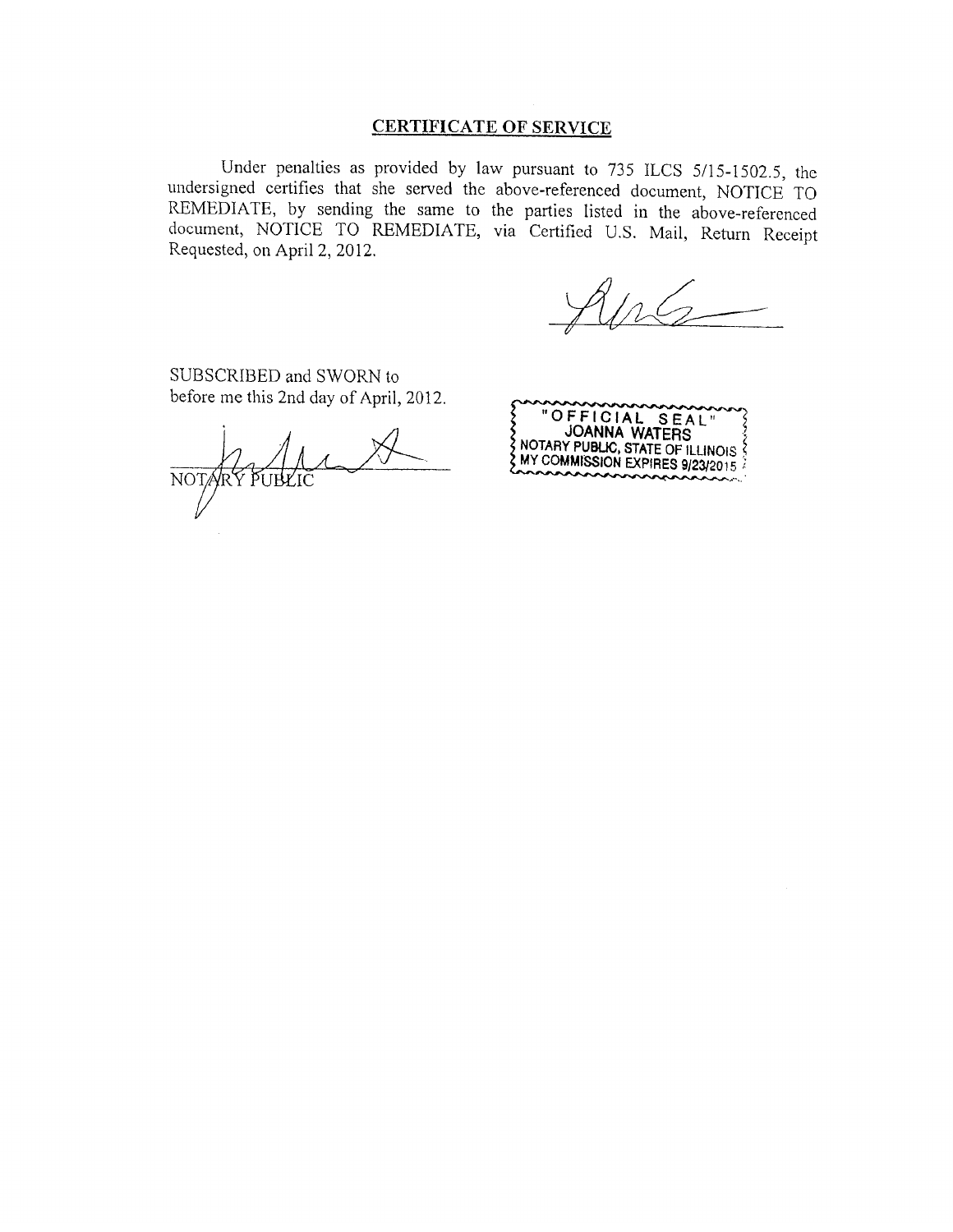Submitted by: **HELEN ELLISON** 

Return To: **COLLATERAL SERVICES** LASALLE BANK NA 4747 WEST IRVING PARK ROAD Chicago, IL 60641

Loan Number: 09207402223213

### $==$  Fred Bucholz ==

**DUPAGE COUNTY RECORDER** 06-20-2007 **OTHER RHSP** 001

8:06 AM 03-13-322-010 R2007-113863

#### **RELEASE OF MORTGAGE**

Illinois

KNOW ALL MEN BY THESE PRESENTS that, LASALLE BANK NA holder of a certain mortgage, whose parties, dates and recording information are below, does hereby acknowledge that it has received full payment and satisfaction of the same, and in consideration thereof, does hereby cancel and discharge said mortgage.

Original Mortgagor(S): JUAN FLORES AND ANTONIA FLORES, HIS WIFE, AS JOINT TENANTS

Original Mortgagee(S): LASALLE BANK NA

Original Instrument No: R2002-181231

Date of Note: 06/28/2002

Original Recording Date: 07/16/2002

Property Address: 238 S PARK AVENUE BENSENVILLE, IL 60106

Legal Description: LOT 11 IN BLOCK 2 IN WILLIAM L KORTHAUERS, ADDITION TO BENSENVILLE BEING A SUBDIVISION OF PART OF THE SW 1/4 OF SECTION 13, TOWNSHIP 40 NORTH, RANGE 11, EAST OF THE THIRD PRINCIPAL MERIDIAN, ACCORDING TO THE PLAT THEREOF RECORDED 01/03/03 AS DOCUMENT NO. 50837. IN DUPAGE COUNTY, ILLINOIS.

Pin #: 03-13-322-010

County: DuPage County, State of Illinois

IN WITNESS WHEREOF, the undersigned has caused this instrument to be executed on this date of 06/19/2007.

**LASALLE BANK NA**  $==$  KayLynn Dalebout  $==$ By: KAYLYNN DALEBOUT Title: VICE PRESIDENT LOAN **DOCUMENTATION** 

State of UT  $\lambda$ City/County of LOGAN  $\int$ 

This instrument was acknowledged before mc on 06/19/2007 by KAYLYNN DALEBOUT, AUTHORIZED OFFICER of LASALLE BANK NA, on behalf of said corporation.

Witness my hand and official seal on the date hereinabove set forth.

 $==$  Lyndi Smith  $==$ Notary Public: LYNDI SMITH My Commission Expires: 12/29/2010 Resides in: LOGAN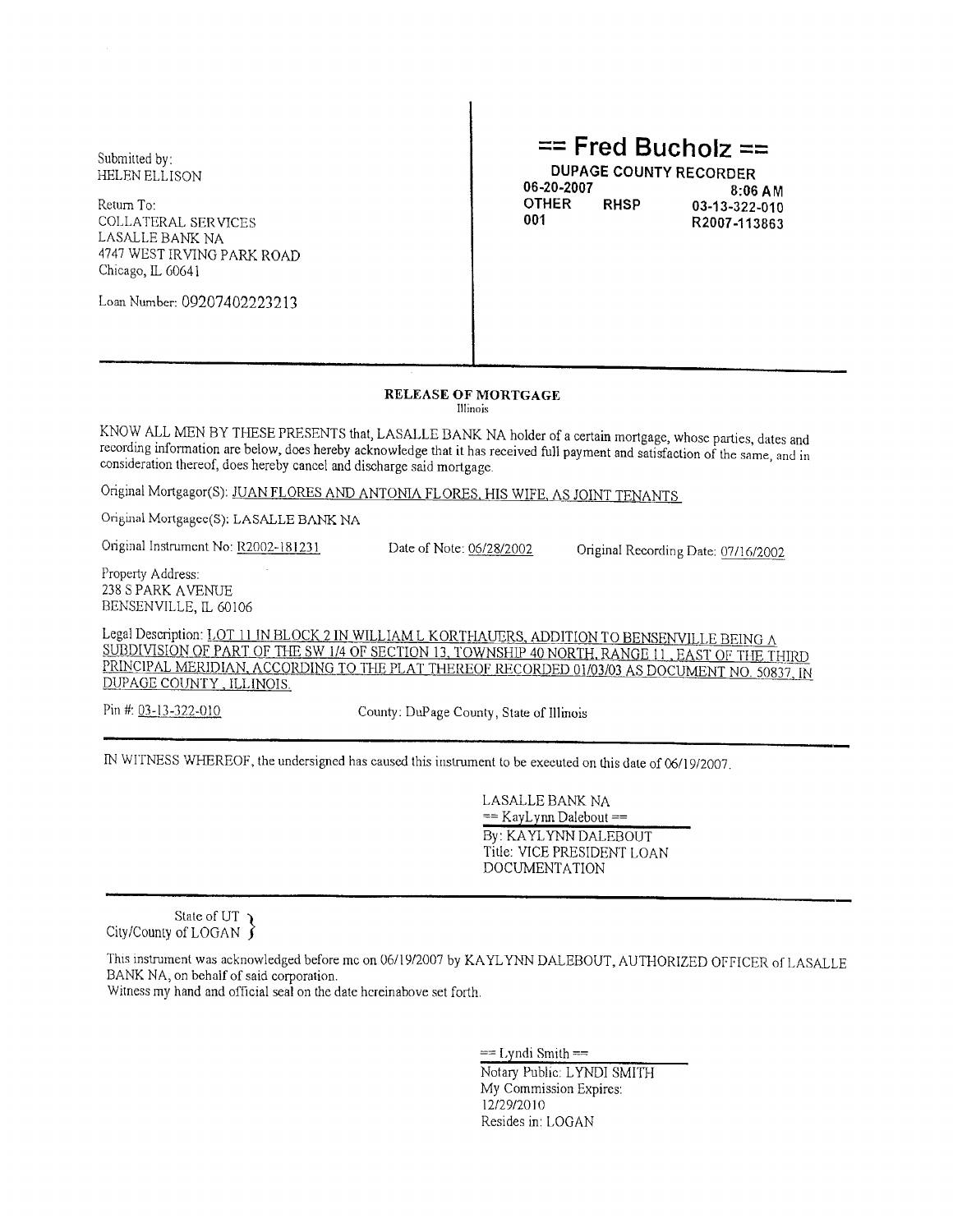PUBLIC NOTICE PUBLIC NOTICE THE VIRGE OF MANUSCRIPT THE VIRGE OF BEAM THE VIRGE OF BEAM TO BE SHOW THAT SHOW ON THE SHOW ON THE SHOW ON THE CONTINUES ON THE CONTINUES OF THE CONTINUES OF THE SHOW CONTINUES OF THE SHOW ON THE SHOW ON TH P.1. N. 03-13-327-010, for Vilney Code violotions That<br>time Code violotions That<br>three castled its a confluid<br>thread in the linear of the resident<br>of the Millage of Bersenville,<br>and welfare of the resident<br>to he women of

**Services** (1998)

### **CERTIFICATE OF PUBLICATION**

Paddock Publications, Inc. **Daily Herald** 

Corporation organized and existing under and by virtue of the laws of the State of Illinois, DOES HEREBY CERTIFY that it is the publisher of the DAILY HERALD. That said DAILY HERALD is a secular newspaper and has been circulated daily in the Village(s) of Addison, Bensenville, Bloomingdale, Carol Stream, Glendale Heights, Glen Ellyn, Itasca, Keeneyville, Lisle, Lombard, Medinah, Naperville, Oak Brook, Oakbrook Terrace, Roselle, Villa Park, Warrenville, West Chicago, Wheaton, Winfield, Wood Dale

<u> 1990 - Jan Barbara a</u>

#### County(ies) of DuPage

and State of Illinois, continuously for more than one year prior to the date of the first publication of the notice hereinafter referred to and is of general circulation throughout said Village(s), County(ies) and State.

I further certify that the DAILY HERALD is a newspaper as defined in "an Act to revise the law in relation to notices" as amended in 1992 Illinois Compiled Statutes, Chapter 7150, Act 5, Section 1 and 5. That a notice of which the annexed printed slip is a true copy, was published April 4, 5, 6, 2012 in said DAILY HERALD.

IN WITNESS WHEREOF, the undersigned, the said PADDOCK PUBLICATIONS, Inc., has caused this certificate to be signed by, this authorized agent, at Arlington Heights, Illinois.

PADDOCK PUBLICATIONS, INC. DAILY HERALD NEWSPAPERS

Laula P BY Authorized Agent

Control #4296767

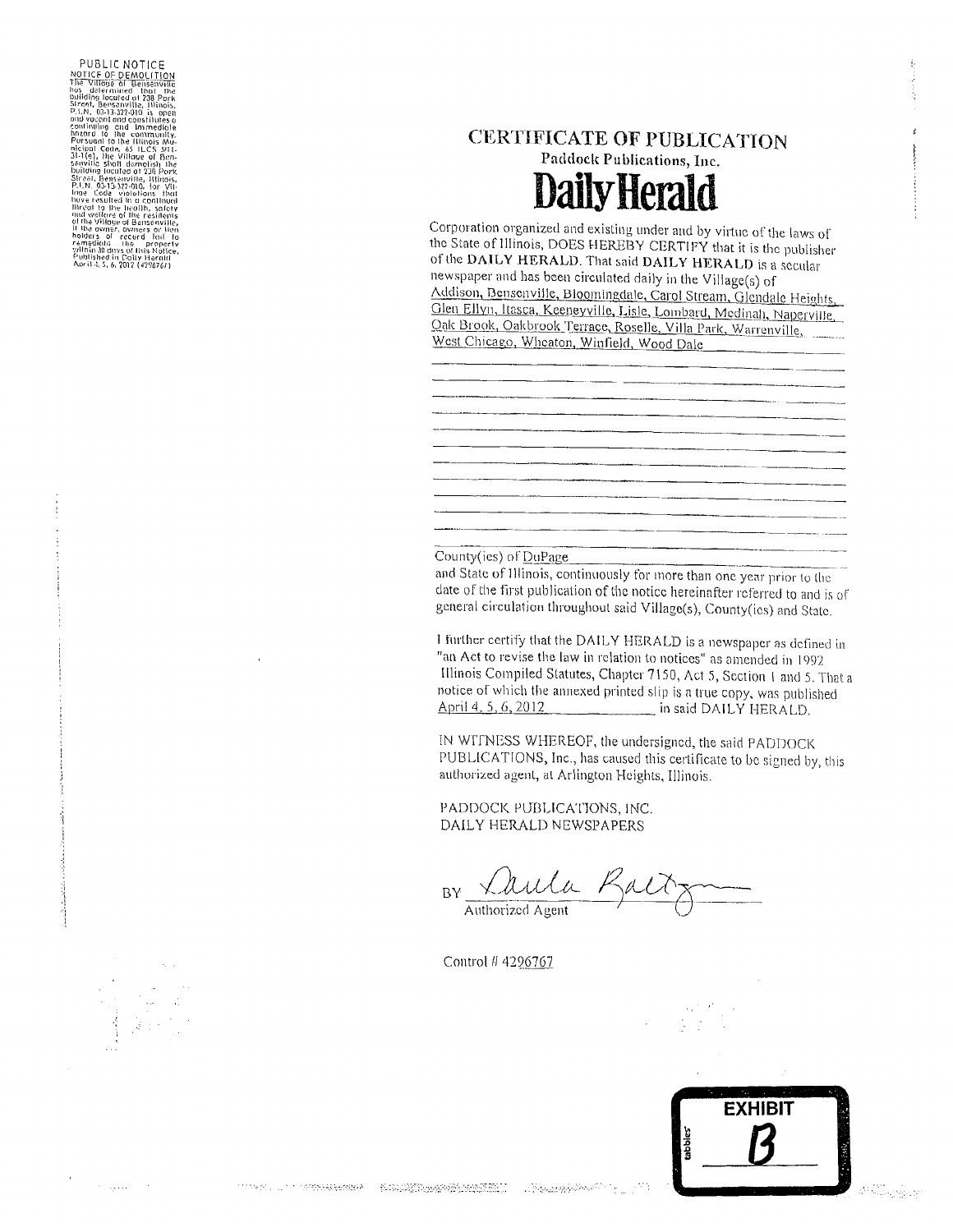| <b>MEMORANDUM</b><br>OF JUDGMENT<br>18TH JUDICIAL CIRCUIT COURT<br>OF DU PAGE COUNTY<br>το<br>RECORDER OF DU PAGE COUNTY<br>(Please Type or Print Information) | <b>J.P. "RICK" CARNE</b><br>AUG.03,1999 - 3:26 PM<br>OTHER 03-13-322-010<br>006 PAGES R1999 - 169925                        |
|----------------------------------------------------------------------------------------------------------------------------------------------------------------|-----------------------------------------------------------------------------------------------------------------------------|
| <b>JUDGMENT</b><br><b>EX RENDERED</b> DREVIVED                                                                                                                 | (Reserved for Recorder's Use Only)                                                                                          |
| IN FAVOR OF (Name)                                                                                                                                             |                                                                                                                             |
|                                                                                                                                                                | <u>Village of Bensenville</u><br>700 N. Irving Park Road                                                                    |
|                                                                                                                                                                | Bensenville, Illinois 60106                                                                                                 |
|                                                                                                                                                                |                                                                                                                             |
| Juan Flores                                                                                                                                                    | AGAINST (Name and last known address. If address is unknown, please so state)                                               |
| 238 Park Street                                                                                                                                                |                                                                                                                             |
|                                                                                                                                                                | Bensenville, Illinois 60106                                                                                                 |
|                                                                                                                                                                |                                                                                                                             |
|                                                                                                                                                                | $03 - 13 - 322 - 010$                                                                                                       |
| Permanent Index Number_<br>$15 - 04 - 98$<br>DATE OF JUDGMENT<br>DAY MO. YR.                                                                                   | See Attached<br>97 MR 330<br>AMOUNT                                                                                         |
| Prepared by and mail to                                                                                                                                        |                                                                                                                             |
| Mail recorded instrument to:<br><u>Village of Bensenville</u>                                                                                                  | LOT II, BLK 2, WM KORTHAUSK AD. TO BENS, A SUBDIVISION OF PT SW 14 SEC 13, TWP 40N,<br>DATED.                               |
| Attn: Peter W. Ostling                                                                                                                                         | $B$ usil $B$<br>SIGNED                                                                                                      |
| 700 W. Irving Park Road                                                                                                                                        | Theath                                                                                                                      |
| Bensenville, IL 60106                                                                                                                                          | DIVISION Chancery Division                                                                                                  |
|                                                                                                                                                                |                                                                                                                             |
|                                                                                                                                                                | I. P. "RICK" CARNEY, DU PAGE COUNTY RECORDER<br>421 N. COUNTY FARM ROAD, BOX 936, WHEATON, ILLINOIS 60189<br><b>EXHIBIT</b> |

**SANDRA CALLED**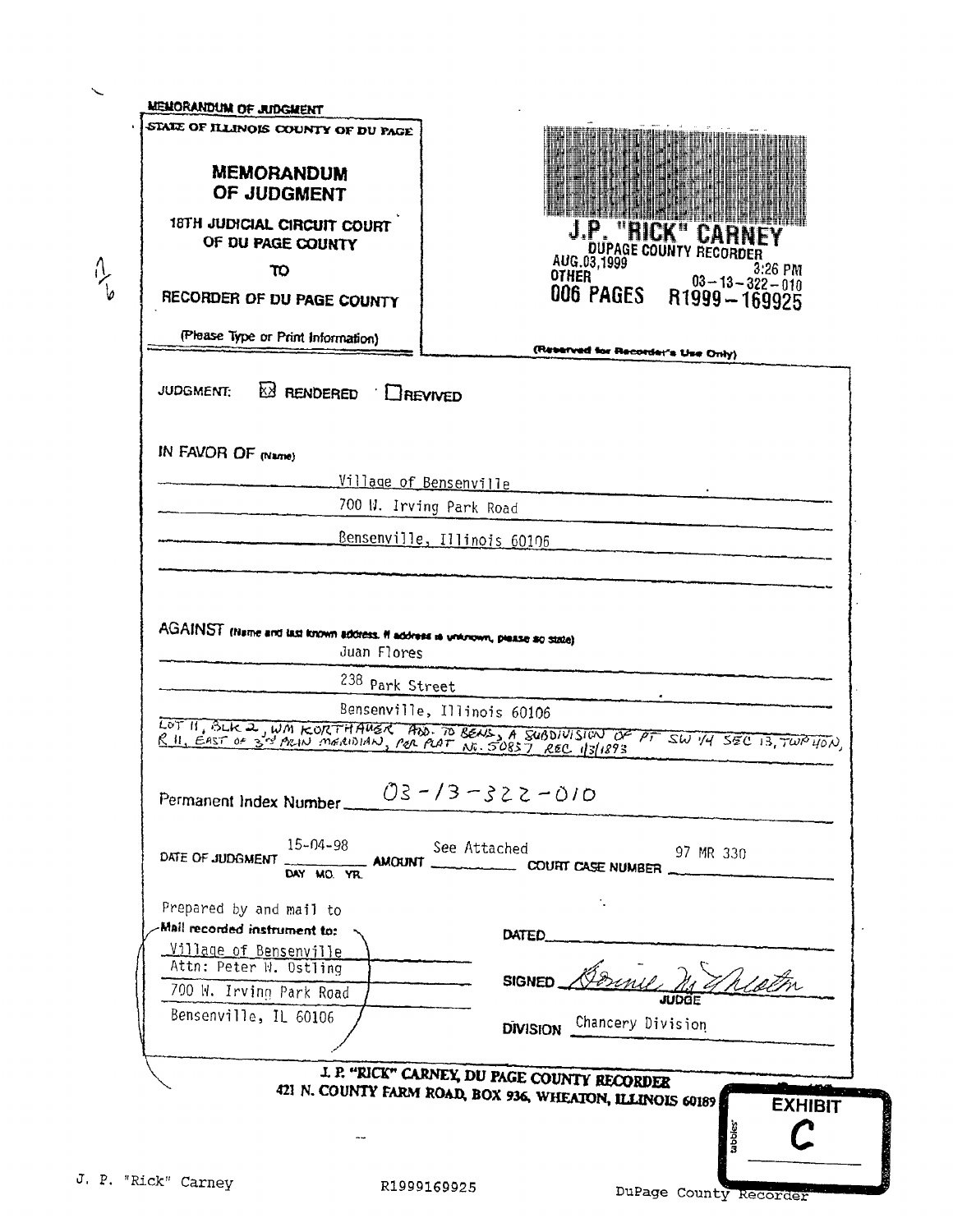#### IN THE CIRCUIT COURT FOR THE EIGHTEENTH JUDICIAL CIRCUIT WHEATON, DU PAGE COUNTY, ILLINOIS

| JUAN FLORES,                                        |  |  |               |  |
|-----------------------------------------------------|--|--|---------------|--|
| Plaintiff,                                          |  |  |               |  |
| vs.                                                 |  |  | No. 97 MR 330 |  |
| VILLAGE OF BENSENVILLE,<br>A Municipal Corporation, |  |  |               |  |
| Defendant.                                          |  |  |               |  |

#### MEMORANDUM OPINION AND ORDER

This matter came before the Court for hearing on the motion of Defendant VILLAGE OF BENSENVILLE ("BENSENVILLE") for judgment on the pleadings. The complaint filed by Plaintiff JUAN FLORES ("FLORES") seeks administrative review of the decision of BENSENVILLE's Village Board affirming the prior decision of BENSENVILLE's Code Appeals Board to deny appeal of an order to vacate accessory structures located at the rear of 234 and 238 Park Street in the Village of Bensenville. BENSENVILLE counterclaimed for a permanent injunction barring occupancy of the subject premises.

#### FACTS

The record of proceedings before the Code Appeals Board and the exhibits attached to various pleadings establish The affidavit of Dorothy Korthauer certain facts. established that in 1943, when the Affiant moved to the area, there were people living in the subject structures,

 $\mathbf{I}$ 

 $\beta_{\rm{eff}}=\frac{2}{C_{\rm{eff}}}$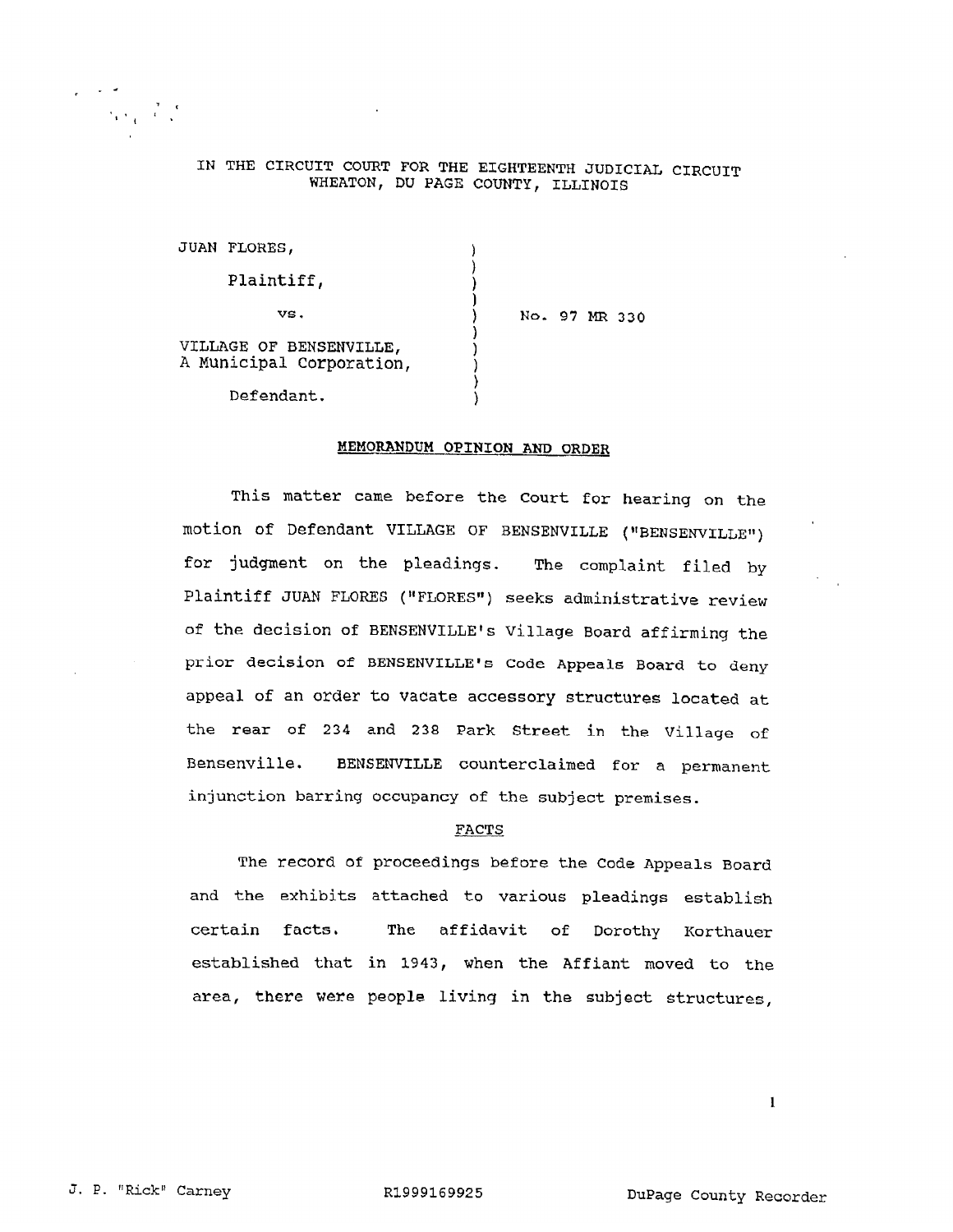and that the structures were never used as anything but residences.

 $\mathcal{H}_{\mathcal{A}}$ 

The applicable Village Zoning Ordinance of 1941 defines "BUILDING AREA" as "The maximum horizontal projected area of a building and its accessory buildings, excluding open steps, terraces and cornices projecting not more than thirty "ACCESSORY BUILIDNG" is defined as "A  $(30)$  inches.<sup> $\Pi$ </sup> subordinate building or portion of the main building which is located on and occupies not more than 10% of the lot on which the main building is situated, the use of which is clearly incidental to the use of the main building."

The use of the subject structures as residences is unlawful under the current BENSENVILLE zoning ordinance.

Plaintiff FLORES **WAS** found guilty of violating BENSENVILLE's orders to vacate the accessory structures.

#### **ISSUES**

FLORES contends that the Code Appeal Board improperly found that the finding of guilty was res judicata on the issue, and alternatively that BENSENVILLE was guilty of laches in failing to enforce its ordinances for a period in excess of 50 years. BENSENVILLE argues that the occupancy of the structures was an illegal non-conforming use, and that the decision of BENSENVILLE should be upheld.

Resolution of the issues depends on the status of the occupancy of the accessory structures. The 2nd District Appellate Court recently restated the law regarding non-

 $\overline{c}$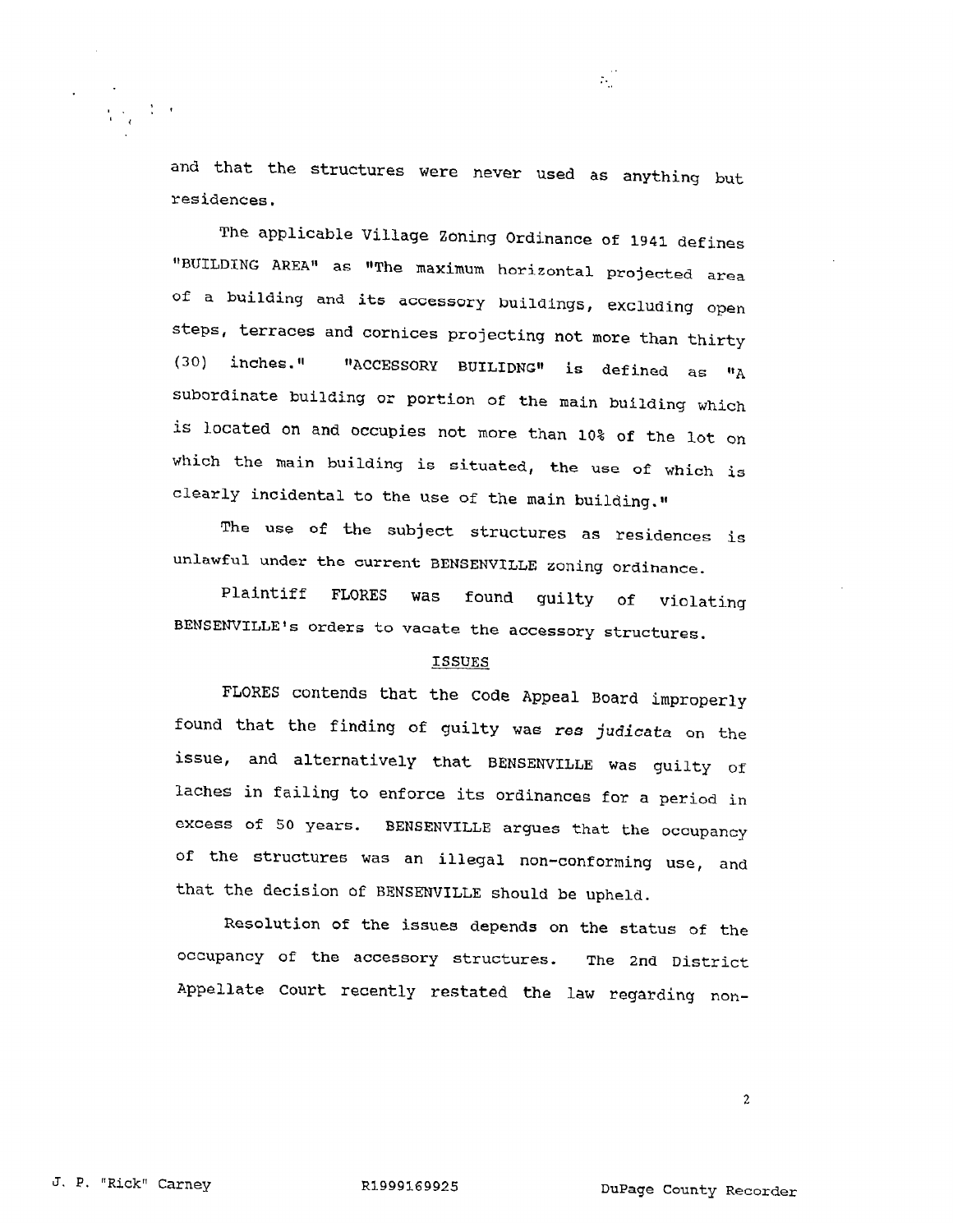$\Delta\chi^2/\Delta$ 

conforming uses in Bainter v. Village of Algonquin, 675 N.E.2d 120, 285 Ill.App.3d 745:

A legal nonconforming use is a nonpermitted use under currently applicable zoning ordinances which predates the applicable zoning ordinance and is legalized on<br>that basis. [Citations] A use which was not lawful at<br>its inception is not a legal nonconforming use and thus cannot be protected from elimination for violation of present zoning ordinances. [Citations]<br>The facts of each particular case ultimately determine whether an owner is entitled to the protection of a legal nonconforming use.

Similarly, the Illinois Supreme Court in Jacobson v. Village of Wilmette, 403 Ill.250, 85 N.E.2d 753, stated:

A 'nonconforming use' is defined by the ordinances to be a building or premises occupied by use that does not conform to the regulations of the use district in which it is situated. The ordinances provide, however, that the lawful use of a building or premises existing at the time of the adoption of the ordinance may be continued, although such use does not conform to the provisions thereof, and such use may be extended throughout the building or premises.

Appplying these legal tenets, the Court in  $Welch_v$ . City of Evanston (409 N.E.2d 450, 87 Ill.App.3d 1017) found that a basement apartment was illegal at its inception in 1925 under the existing 1921 zoning ordinance, and affirmed the validity of the ordinance existing in 1980.

In the instant case, the earliest date upon which occupancy of the accessory structures as residences was established was 1943. Under the 1941 zoning ordinance, the use of the accessory buildings as residences was not a There was neither testimony nor affidavit lawful use. before the Code Appeals Board that the accessory structures ever constituted a legal non-conforming use.

 $\mathcal{C} \rightarrow \mathcal{C}_{\mathcal{M}}$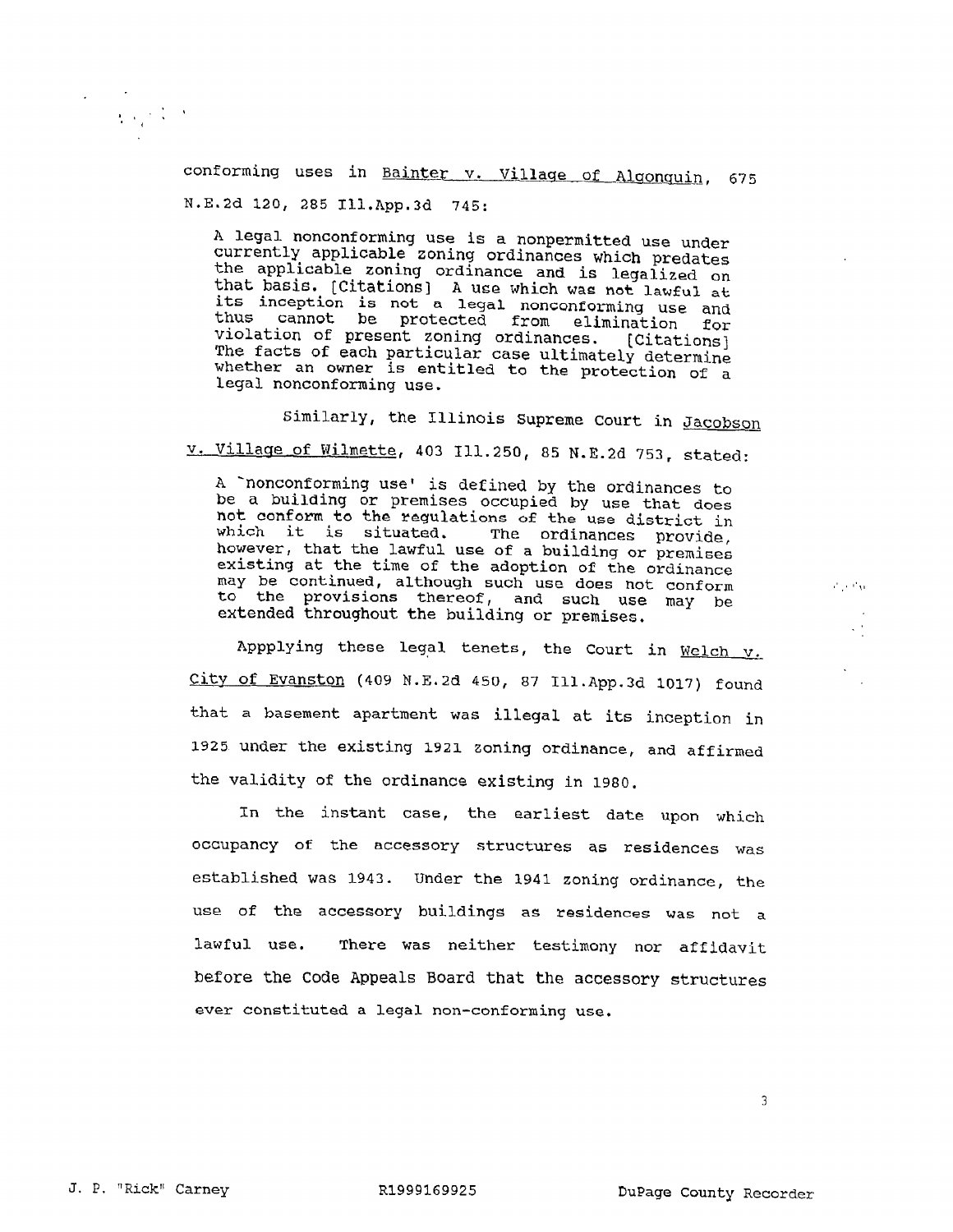The mere passage of time does not transform the unlawful use into a legal use, nor does it establish that BENSENVILLE was guilty of laches. FLORES contends that he has been damaged, but the pleading require a contrary The leases appended to the Complaint establish inference. that FLORES has obtained rental income from the accessory structures which would be impermissible under the zoning ordinances in effect either in 1941 or at the present time. Rather than being injured, FLORES has experienced a windfall of rental income.

The proceedings in which FLORES was found guilty of disobeying an order to vacate the accessory structures were argued before the Code Appeals Board, but there is no indication in the record that those proceedings were the basis for the Board's decision. Indeed, even without considering those proceedings there was ample testimony, evidence and argument upon which the decision could be based.

#### **ORDER**

For the foregoing reasons, the decision of BENSENVILLE's Village Board affirming the prior decision of BENSENVILLE's Code Appeals Board to deny appeal of an order to vacate accessory structures located at the rear of 234 and 238 Park Street in the Village of Bensenville is affirmed.

Judgment on the Pleadings is entered in favor of Defendant VILLAGE OF BENSENVILLE and against Plaintiff JUAN

 $\overline{4}$ 

séria)

 $\mathcal{A}_\text{c}$  ,  $\mathcal{A}_\text{c}$  ,  $\mathcal{A}_\text{c}$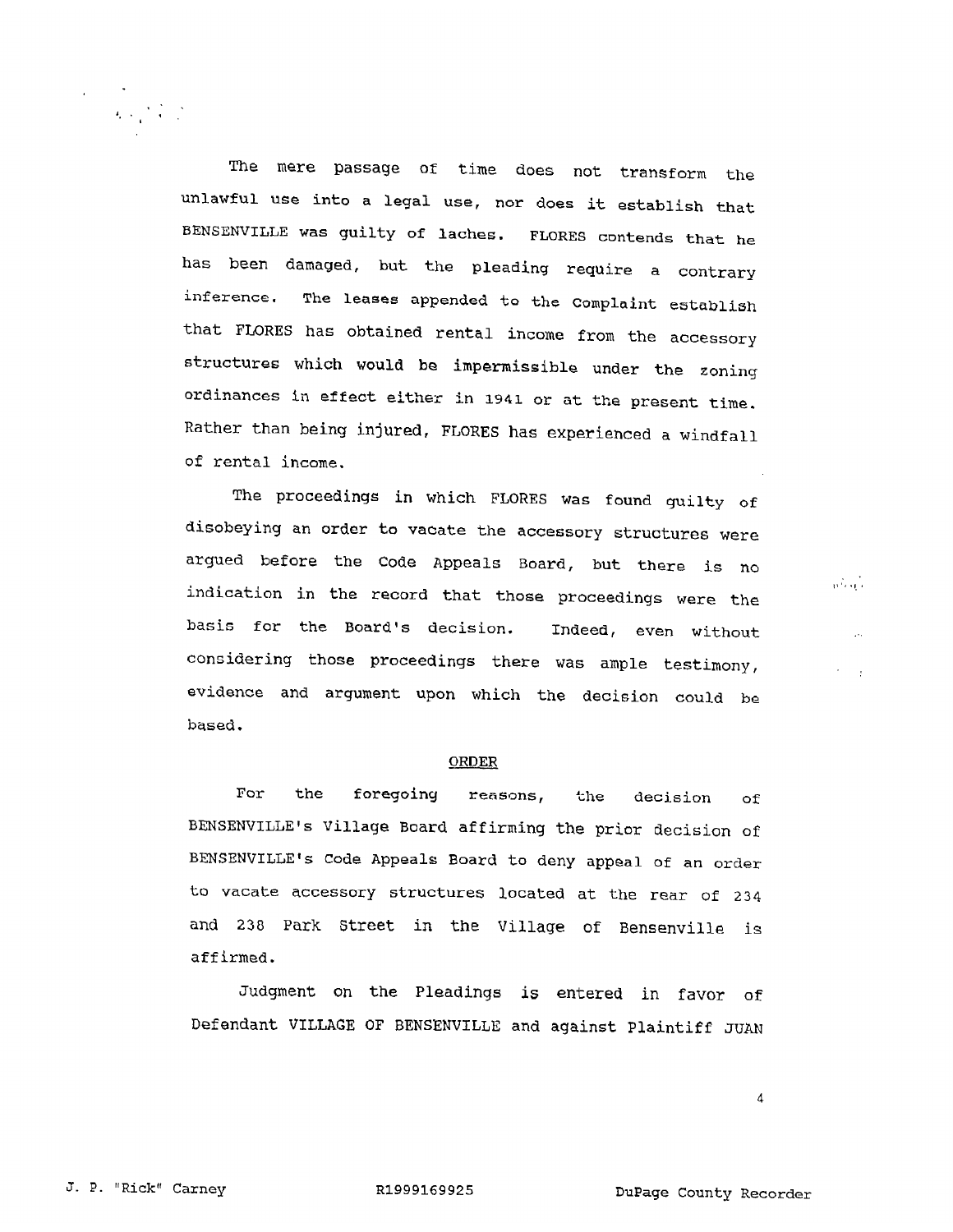

 $\bar{z}$ 

FLORES, and Plaintiff is permanently enjoined from occupying or allowing the occupancy of the accessory structures located at the rear of 234 and 238 Park Street in the Village of Bensenville as residences.

ENTER:

**JUDGE** 

Date: April 15, 1998

 $\omega = \omega_{\rm A}^2$ 

 $\frac{1}{4}$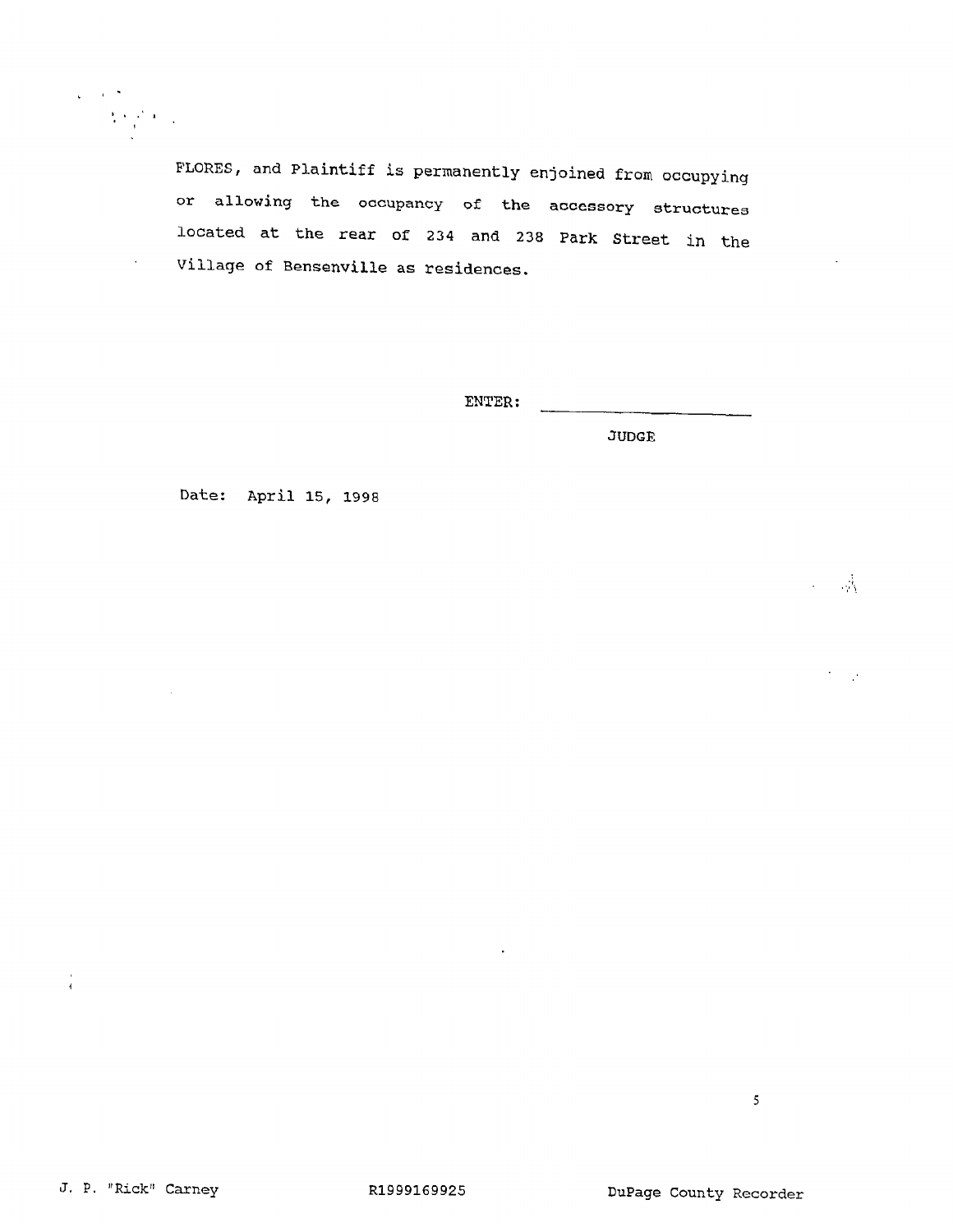

June 28, 2012

Village of Bensenville 12 S. Center Street Bensenville, Illinois 60106 Attn: Mark Rysavy

#### **RE: Demolition of structure at 238 Park, Bensenville, Illinois.**

We are pleased to provide this proposal to complete the following scope of work at the above referenced project. Our price includes all union labor, equipment, materials, transportation, disposal, insurance and administration to complete the project in accordance with applicable codes and regulations.

#### **Scope of Work:**

- 1. Demolition and debris removal of the existing structures.
- 2. Demolition and debris removal of all foundations, slabs, driveways, patios and private walkways.
- 3. Backfill with compactable fill up to 6" from existing grade. Top soil to be used for the remaining 6" of fill.
- 4. Hydro seed upon completion with a Kentucky Blue Grass mix.

#### **Exclusions and Clarifications:**

- 1. D.M.D. to procure demolition permits. No fee is included for the Village permit.
- 2. The owner will provide D.M.D. with a letter that states the building is asbestos free. If a letter is not provided an asbestos consultant shall be hired and shall be paid for by D.M.D.
- 3. D.M.D. to obtain disconnection letters for gas, telephone, electric and cable.
- 4. D.M.D. assumes no responsibility for the removal of pollutants or contaminates of any type such as PCB's, hazardous chemicals, underground storage tanks, etc.
- 5. D.M.D. shall take title to all salvage.
- 6. D.M.D. to provide 6' temporary fencing around site.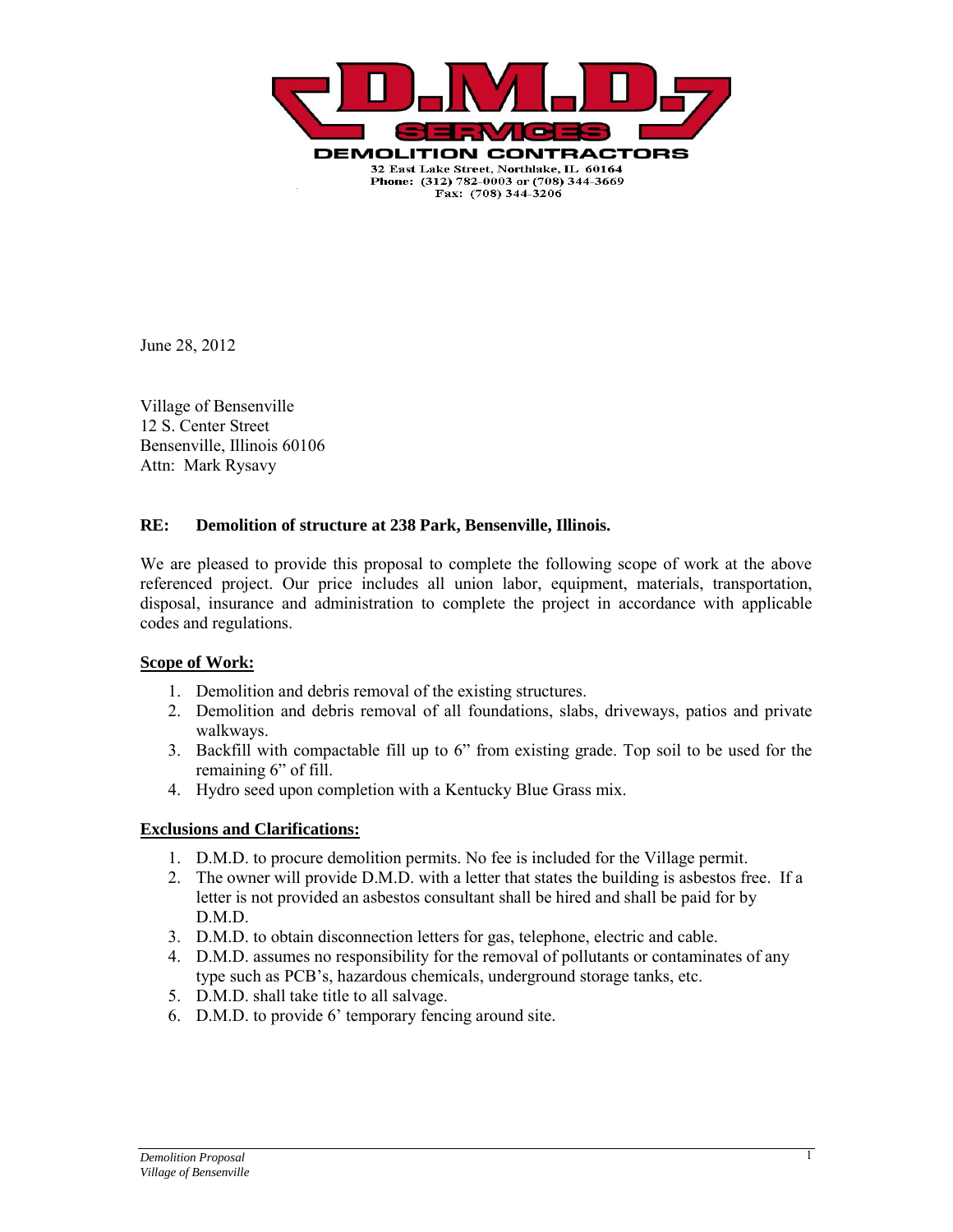D.M.D. will perform the proposed Scope of Work for and in consideration of receiving from Village of Bensenville (the Client), title to all salvage and payment in the lump sums as selected below:

Building Demolition: \$ 15,500.00

Alternate:

Water and Sewer Disconnections at the Mains: \$9,500.00 per building

The undersigned authorizes D.M.D. to perform the Scope of Work selected above and described in this proposal. The undersigned represents and warrants that he/she is fully authorized to execute this Agreement on behalf of the company, corporation, partnership, or legal entity to themselves, as the case may be; that they have read and understood this document, all attached documents, and all documents incorporated by reference; and that he/she intend the company, corporation, partnership, legal entity, or themselves, as the case may be, to be legally bound by the same. This proposal shall be incorporated into all additional project contracts/ documents. This proposal shall be good for 30 days. This proposal is based on normal construction standards. Any unforeseen or oversized construction will be addressed as a change order to this proposal. Prior to any change order work being performed both parties will meet to review said changes.

Project costs will be invoiced as the project proceeds on a monthly basis and/or upon completion. D.M.D. shall be compensated by the Client upon receipt of invoice. The Client understands that the fee is not contingent upon the closing of a transaction or the ability to receive financing for the property. Unpaid balances shall be subject to interest at the rate of 1.5% per month, or the maximum permissible under state law, whichever is less, commencing thirty (30) days from the invoice date. The Client agrees to reimburse D.M.D. for any reasonable collection fees, without limitations, including administrative and attorney's fees that D.M.D. may incur in collecting its fees and expenses as a result of the Client's failure to pay D.M.D.

| Signature:<br>Authorized Signature | Signature: | Ned Dell'e                     |
|------------------------------------|------------|--------------------------------|
| Name:                              | Name:      | Dominick S. DiSilvio           |
| Title:                             | Title:     | General Manager                |
| Company:                           |            | Company: D.M.D. Services, Inc. |
| Date:                              | Date:      | 6/28/12                        |

nonn.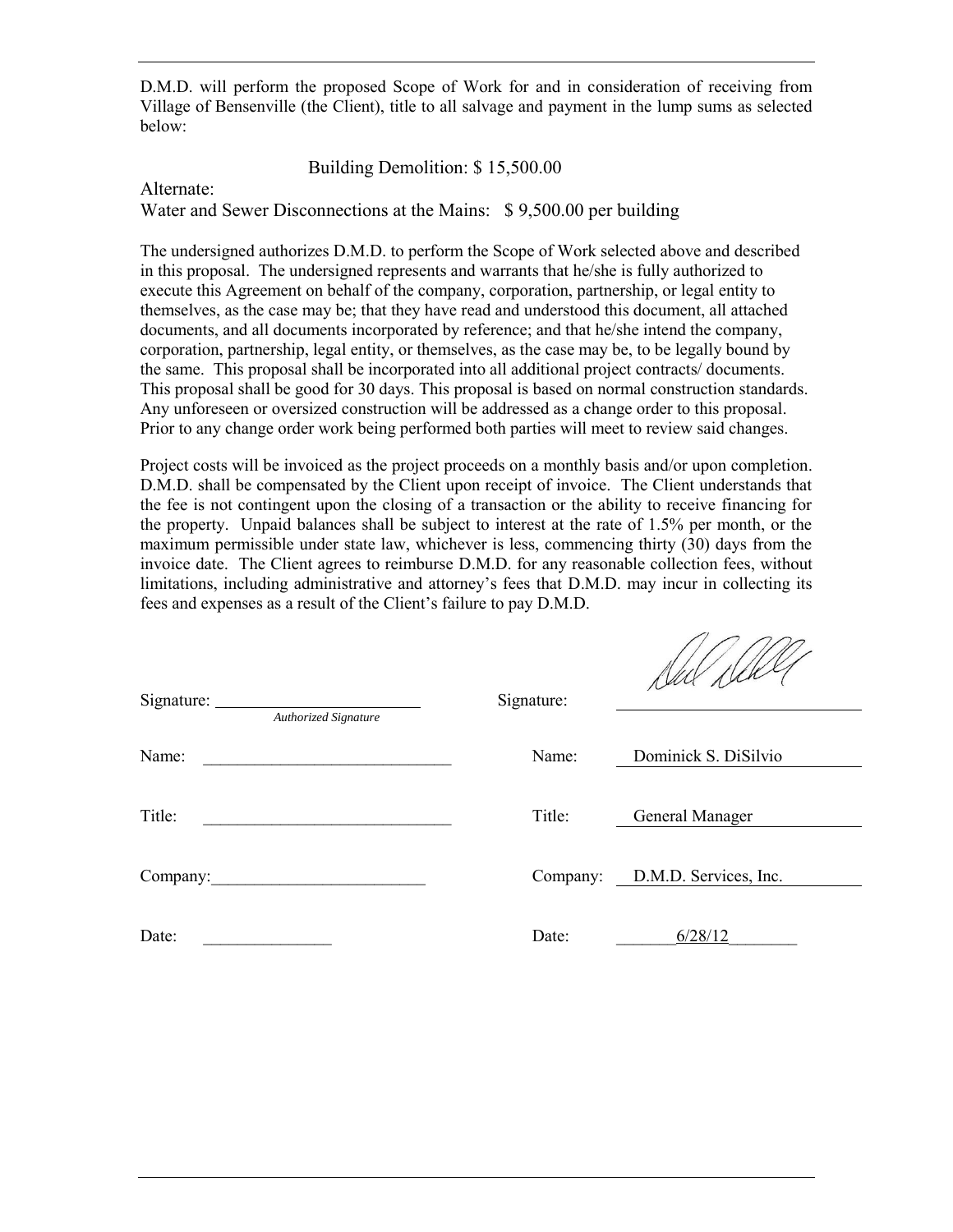#### **TYPE:** Resolution **SUBMITTED BY:** Mary Smith **DATE**: \_ September 5, 2012

**DESCRIPTION:** Resolution approving the Master Warranty Agreement with CCSi Communications from August 31, 2012 to March 30, 2013 for an amount not to exceed \$11,196.50

#### *SUPPORTS THE FOLLOWING APPLICABLE VILLAGE GOALS:*

*X* Financially Sound Village **Enrich the lives of Residents** *X Quality Customer Oriented Services Major Business/Corporate Center*  **Safe and Beautiful Village Safe and Beautiful Village Vibrant Major Corridors** 

### **COMMITTEE ACTION: AF&L (passed 7-0) DATE: August 28, 2012**

**BACKGROUND:** CCSi (Custom Communication Systems, Inc.) has been servicing the Village's landline Tadiran telephone system since July of 2009. We entered in to a 1 year master warranty agreement in August of 2009, August 2010 and again in August 2011. CCSi has been a great asset to the Village and is very responsive whenever an outage has occurred. They have saved the Village a great deal of downtime due to monitoring and proactively addressing phone system outages.

**KEY ISSUES:** The Village's phone system requires consistent maintenance and ongoing support to remain operational for residents and employees. The 2012 Strategic Plan includes both an interfacility network connection upgrade and the village wide transition to a VoIP telephone system in 2012. As such, the 2012 CIP includes \$190,000 for the transition to a VoIP telephone system village wide. However, prior to installing the new phone system, the Village needs to first upgrade our network infrastructure to handle the VoIP.

At this time we are still evaluating the optimal network infrastructure system, which may cost more than originally anticipated. Since our CCSi contract expired in August, we recommend renewing with CCSi and using the VoIP capital dollars towards the network infrastructure and phasing VoIP in starting in 2013.

At the August 28, 2012 AF&L Meeting, the Committee unanimously approved contracting with CCSi (vote 7-0) and suggested reducing the duration of the proposed contract in case the Village is in a position to move forward with VoIP sooner than anticipated. CCSi agreed to modify the proposed contract from 12 months to 7 months, so the attached Resolution approves a contract from August 31, 2012 to March 30, 2013. At the time of expiration the Village can determine whether or not an extension is necessary. Staff recommends approval of the updated contract.

#### **ALTERNATIVES:**

- Pay CCSi time and material only. Risks of doing this include downtime, expensive parts replacement and non-priority service support.
- Discretion of the Village Board

**RECOMMENDATION:** Adopt a Resolution approving the Master Warranty Agreement with CCSi Communications from August 31, 2012 to March 30, 2013 for an amount not to exceed \$11,196.50.

**BUDGET IMPACT:** 7-Month Contract of \$11,190.50 (12-Month contract equivalent of \$19,194). This amount was not budgeted in 2012 due to the anticipated switch to VoIP. Therefore, we will fund this expenditure out of a General Fund Transfer to ACCT#11020180-541310 (Communications – Phones). If a contract extension is needed beyond March 31, 2013, staff will present an extended contract to the Board at that time.

**ACTION REQUIRED:** Approve the Resolution.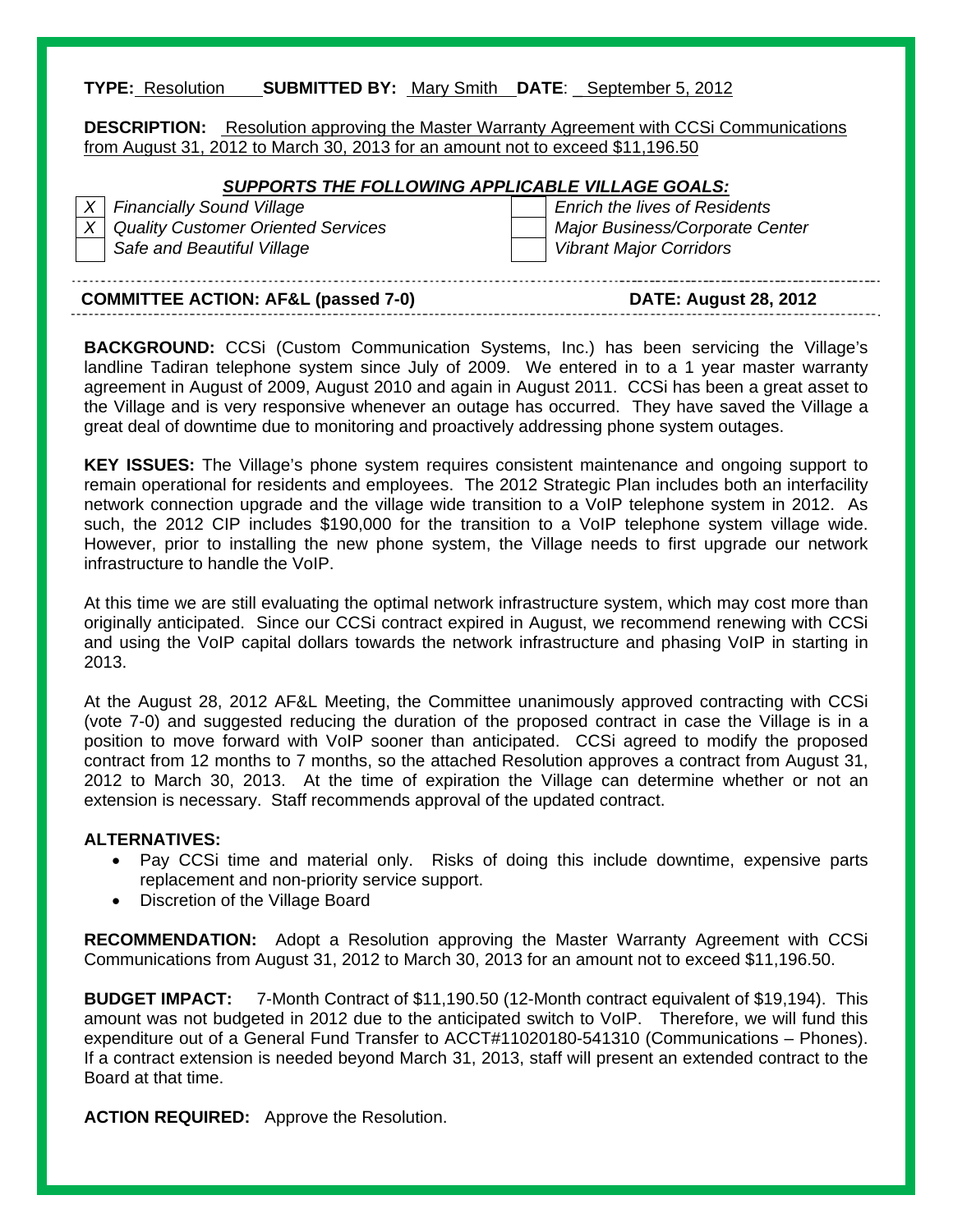#### **RESOLUTION NO.**

#### **A RESOLUTION APPROVING THE MASTER WARRANTY AGREEMENT WITH CCSI COMMUNICATIONS FROM AUGUST 31, 2012 TO MARCH 30, 2013 FOR AN AMOUNT NOT TO EXCEED \$11,196.50**

WHEREAS, the VILLAGE OF BENSENVILLE (hereinafter "VILLAGE") is a municipal corporation established and existing under the laws of the State of Illinois pursuant to the Illinois Municipal Code, 65 ILCS 5/1-1-1 *et seq*.; and

 WHEREAS, the VILLAGE is empowered to make all agreements, contracts, and engagements and to undertake other acts as necessary in the exercise of its statutory powers; and

WHEREAS, it is sometimes necessary, in furtherance of its statutory functions, for the VILLAGE to engage various outside services required by the VILLAGE; and

 WHEREAS, the VILLAGE has determined a need to enter into a Master Warranty Agreement with CCSi Communications for repair and maintenance services for the VILLAGE telephone and communications systems.

 NOW, THEREFORE, BE IT RESOLVED by the President and Board of Trustees of the Village of Bensenville, DuPage and Cook Counties, Illinois, as follows:

 SECTION ONE: The recitals set forth above are incorporated herein and made a part hereof as if fully set forth.

 SECTION TWO: The engagement of CCSi Communications to provide the Services described in the Master Warranty Agreement (Exhibit "A") for the period from August 31, 2012 through March 31, 2012 for an amount not to exceed \$11,190.50 is hereby approved.

SECTION THREE: The Village Manager is hereby authorized and directed to execute on behalf of the Village of Bensenville the Master Warranty Agreement with CCSi Communications, attached hereto and incorporated herein by reference as Exhibit "A," with such additions and revisions thereto as the Village Attorney shall require.

SECTION FOUR: This Resolution shall take effect immediately upon its passage and

1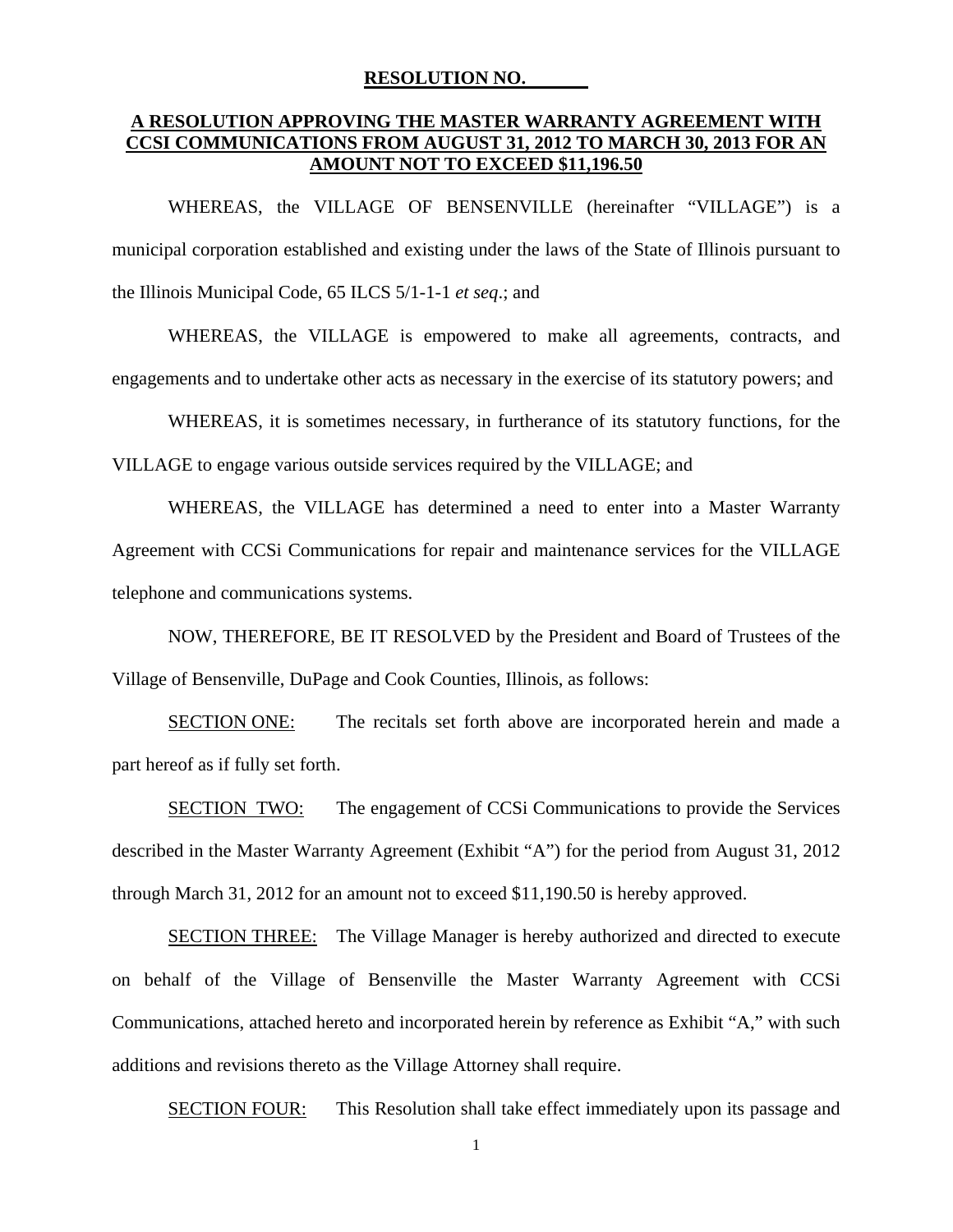approval as provided by law.

PASSED AND APPROVED by the President and Board of Trustees of the Village of Bensenville, Illinois, this 11th day of September, 2012.

 $\overline{\phantom{a}}$  , and the contract of the contract of the contract of the contract of the contract of the contract of the contract of the contract of the contract of the contract of the contract of the contract of the contrac

#### APPROVED:

Frank Soto, Village President

ATTEST:

Susan Janowiak, Village Clerk

\_\_\_\_\_\_\_\_\_\_\_\_\_\_\_\_\_\_\_\_\_\_\_\_\_\_\_\_\_\_\_\_\_

Ayes:

Nays:

Absent: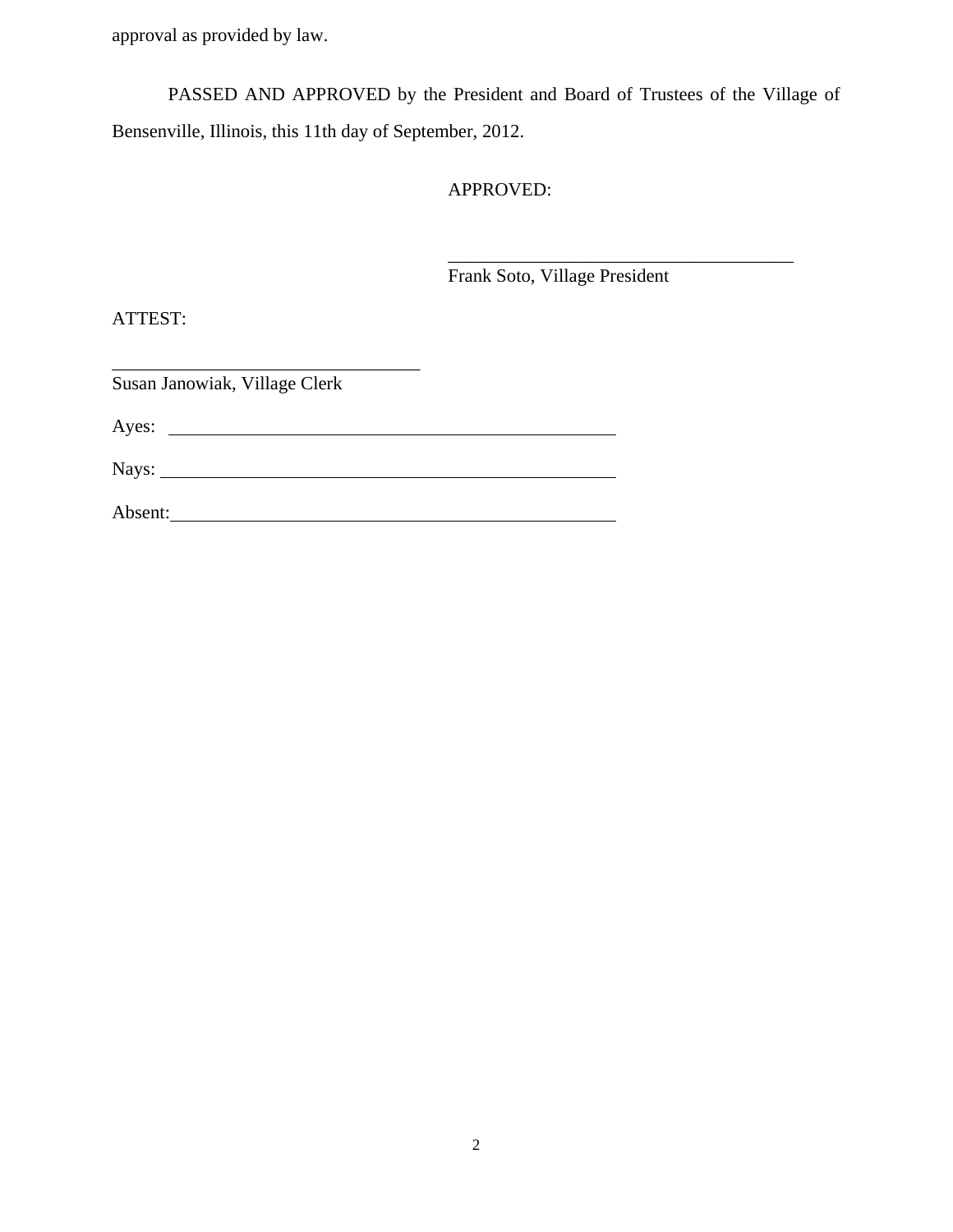*CCSi* communications

. . . . :<br>: . . :<br>: .

August 28, 2012

Village of Bensenville 12 South Center Street Bensenville, IL 60106

Dear Ladies and Gentlemen:

Please find enclosed with this letter:

A proposed "Master Warranty Agreement" Seven-Months of coverage – Includes:

- All repair labor used during CCSi Normal Business Hours defined as:
	- 8 am to 4:30 pm; Monday through Friday
- Advance Parts Replacement on all Covered Equipment & Software
- Excludes Weekends & Holidays
- Includes reasonable Wide Area Network and Carrier Problem Trouble Shooting.
- A maximum of 1 (one) service calls to be performed on weekends/nights (holidays excluded) for up to a total of 2.5 labor hours.

If you should have any questions or concerns, please feel free to call me.

Thanks again for you business, we appreciate your continued confidence in our service offering.

Best regards,

Klaus Germann

. . . . . . . . . . . . . . . . . . . . . . . . . . . .

*Helping Business DO Business Phone 630 241-0600 Fax 630 241-1071 www.ccsicomm.com*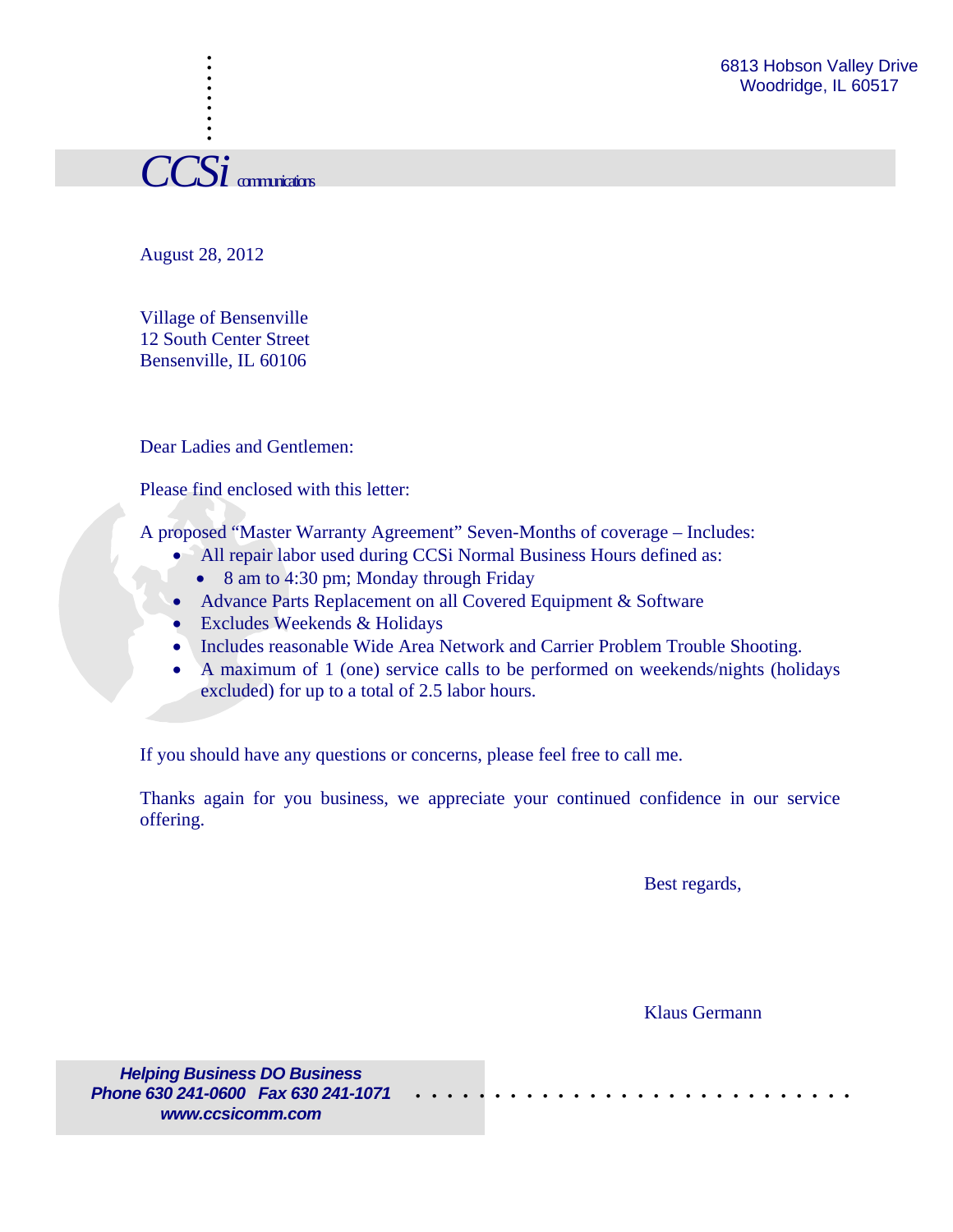#### **Master Warranty Agreement**

STARTING: 08 / 31 / 2012 ENDING: 03 / 30 / 2013

#### WARRANTY TERMS / CONDITIONS

- 1. CCSI shall provide repair and maintenance service to Village of Bensenville, which shall include all material and labor on equipment and software listed in Exhibit A - "Covered Equipment & Software". All services shall be provided within CCSi normal business hours. Normal business hours shall be defined as Monday through Friday (excluding holidays); 8 am to 4:30 pm. The Village of Bensenville will also be entitled to request 1 service calls outside of CCSi normal business hours. The total number hours of labor coverage for both calls combined shall not exceed 2.5 hours. Additional labor hours provided outside of CCSi's normal business hours will be billed at \$180 per hour.
- 2. In case of a major malfunction, CCSI shall, within CCSi normal business hours, immediately assign a certified technician to repair the problem as soon as reasonably possible during CCSi normal business hours. A major malfunction is defined as  $(1)$  loss of a console  $(2)$  loss of 50% or more of incoming or outgoing telephone service (3) loss of station-to-station service within the customer's system (4) loss of any station crucial to the customer's operation.
- 3. In case of a minor malfunction, CCSI shall respond within 48 hours. Repairs shall be completed as soon as reasonably possible during CCSi normal business hours. A minor malfunction is defined as any problem with the system and/or equipment other than major malfunction. All parts replacement is included
- 4. This Agreement shall be void, if the equipment is damaged or otherwise rendered defective or inoperable as a result of the negligence, tampering or other acts of customer, its agents, employees, or any other party, or acts of GOD.
- 5. Exclusions: See attached Exhibit B "Equipment & Software Excluded from Coverage"
- 6. This agreement will automatically renew for 12 month periods unless cancelled by either party with at least 90 days written notice. CCSi reserves the right to adjust the price of the coverage by the published CPI.
- 7. Payment in the amount of \$11,196.50 is due in full and in advance upon execution of this Master Warranty Agreement

| <b>ACCEPTED:</b>                 |             | <b>ACCEPTED</b>                 |             |
|----------------------------------|-------------|---------------------------------|-------------|
| <b>PRINTED NAME &amp; TITLE</b>  | <b>DATE</b> | <b>PRINTED NAME &amp; TITLE</b> | <b>DATE</b> |
| SIGNATURE VILLAGE OF BENSENVILLE |             | <b>SIGNATURE CCSI</b>           |             |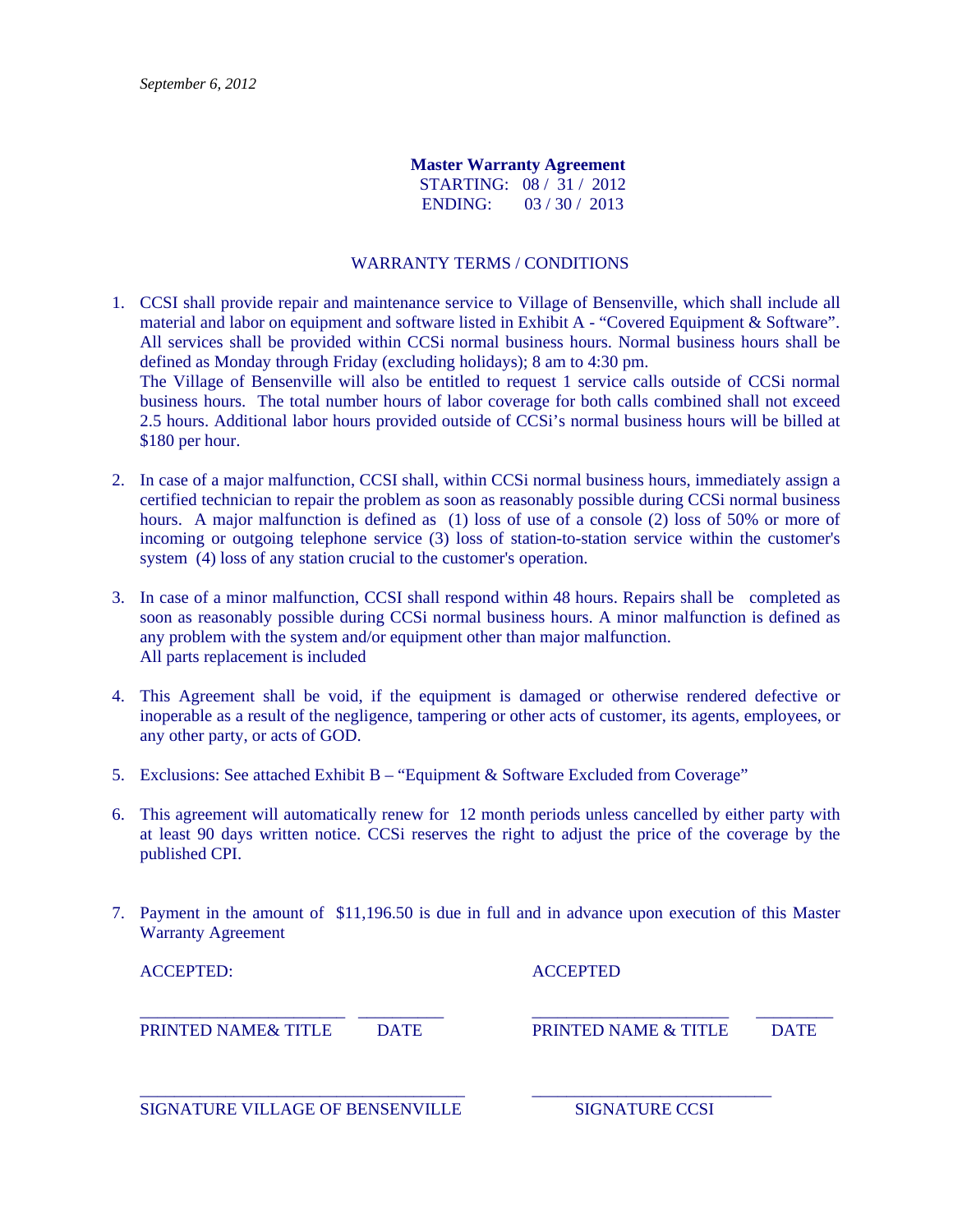### **Exhibit A - "Covered Equipment & Software"**

#### **Village Hall**

| <b>CPS</b>          |                    |
|---------------------|--------------------|
| 4GC                 |                    |
| <b>MEX-IP2 V 16</b> |                    |
| <b>RPS</b>          |                    |
| <b>PPS</b>          |                    |
| 0/4                 | <b>PRI23</b>       |
| 0/5                 | <b>PRI23</b>       |
| 0/8                 | <b>PRI23</b>       |
| 0/9                 | 24SFT              |
| 0/10                | 24SDT              |
| 0/11                | 16SKD              |
| 0/12                | 8S/S               |
| 0/13                | 24SLS              |
| 0/14                | 8T                 |
| 0/15                | 8DTR/S             |
| 0/16                | <b>CONF</b>        |
| 0/17                | <b>NO_CARD</b>     |
| 0/18                | <b>RMI/S RMI</b>   |
| <b>RPS</b>          |                    |
| <b>PPS</b>          |                    |
| 2/4                 | <b>PRI23</b>       |
| 2/6                 | <b>PRI23</b>       |
| 2/7                 | 4VS                |
| 2/8                 | <b>PRI23</b>       |
| 2/17                | <b>UGW</b>         |
| 2/18                | C <sub>3</sub> WAY |

Peripherals & Other Covered Items 4 PRI CSU's; 1 WiCMC; All telephone instruments connected to the system;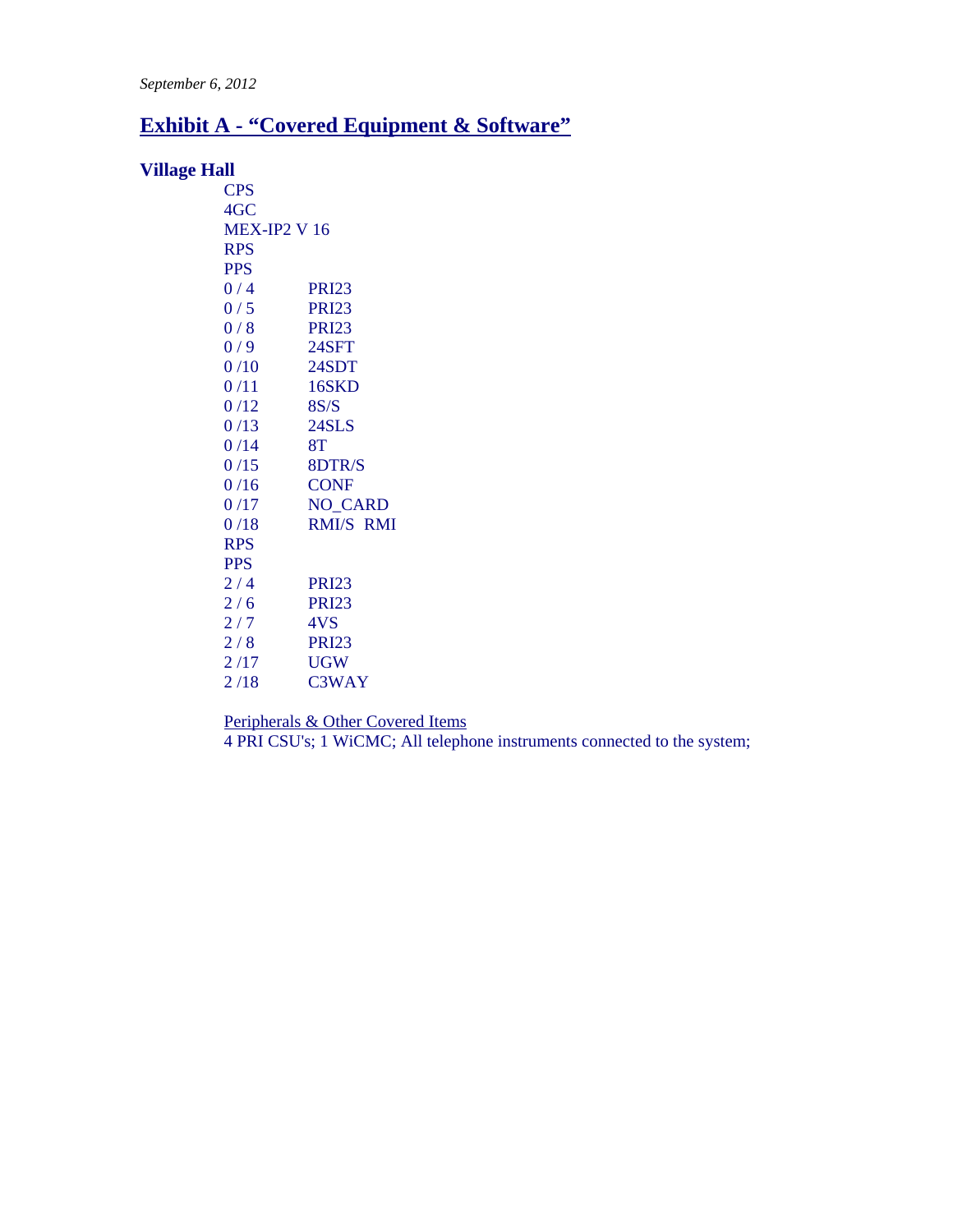#### *September 6, 2012*

#### **Police**

| <b>RPS</b>  | <b>RPS</b>          |
|-------------|---------------------|
| <b>PPS</b>  | <b>PPS</b>          |
| CS.         | <b>MEX-IP2 V 16</b> |
| <b>HDC</b>  |                     |
| 0/2         | <b>PRI23</b>        |
| 0/3         | <b>PRI23</b>        |
| 0/5         | 16SKD               |
| 0/6         | 16SKD               |
| 0/7         | 16SDT               |
| 0/8         | 16SDT               |
| 0/9         | 16SDT               |
| $0/10^{-1}$ | 16S/S               |
| 0/11        | 16SH/S              |
| 0/12        | 8T                  |
| 0 / 16      | 8DRCM               |

Peripherals & Other Covered Items 2 PRI CSU's; All telephone instruments connected to the system

#### **Water Treatment**

APSsl **CNSsl** MCPsl V 14 0 / 1 8T/PFsl 0 / 4 16SFTsl 0 / 5 8F/8Ssl RNGslx 1 / 2 PRI23 1 / 3 PRI23

#### Peripherals & Other Covered Items 1 PRI CSU; 1 Fiber Modem; All telephone instruments connected to the system

#### **Public-Works**

APSsl **CNSsl** MCPsl V 14  $0/1$  4T/PFsl 0 / 2 PRI23sl 0 / 3 PRI23sl 0 / 4 16SFTsl 0/5 8D8Ssl 1 / 1 24SDT 1 / 3 PRI23

Peripherals & Other Covered Items 3 Fiber Modem All telephone instruments connected to the system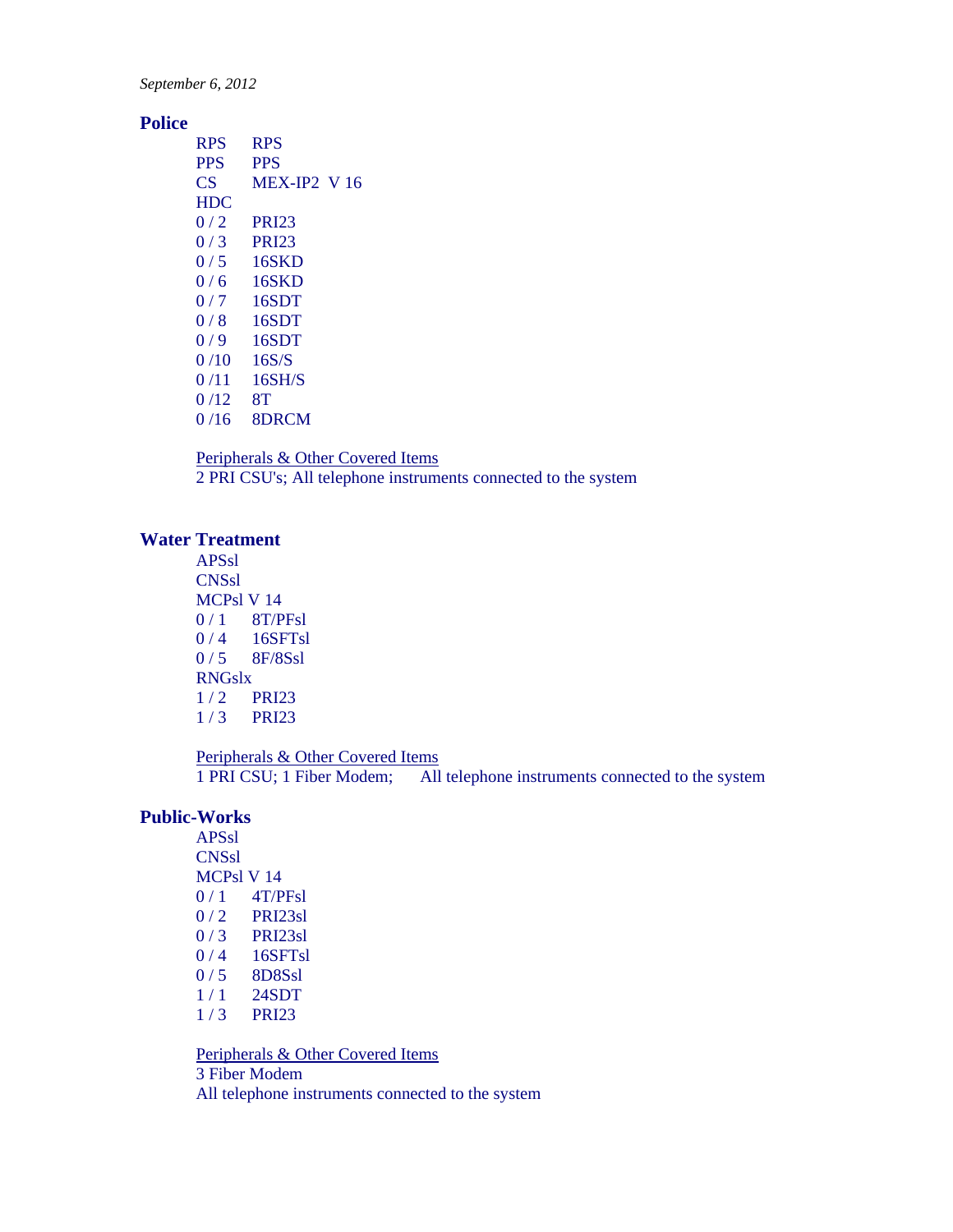*September 6, 2012* 

#### **Edge I**

3 each Tadiran T208M VoIP Voice Communications Terminal

### **Edge II Equipment Room needs light**

APSsl CNSsl MCPsl V 14.66.24 0 / 1 4TPFsl 0 / 4 16SDTsl 0/5 8D8Ssl  $\frac{RNGslx}{1/1}$  $1/1$  24SDT<br> $1/2$  24SFT 24SFT 1 / 3 PRI23 RNGslx  $1/5$  16SH/S<br> $1/7$  PRI23 **PRI23** 

Peripherals & Other Covered Items 1 Fiber Modem; 1 CSU; All telephone instruments connected to the system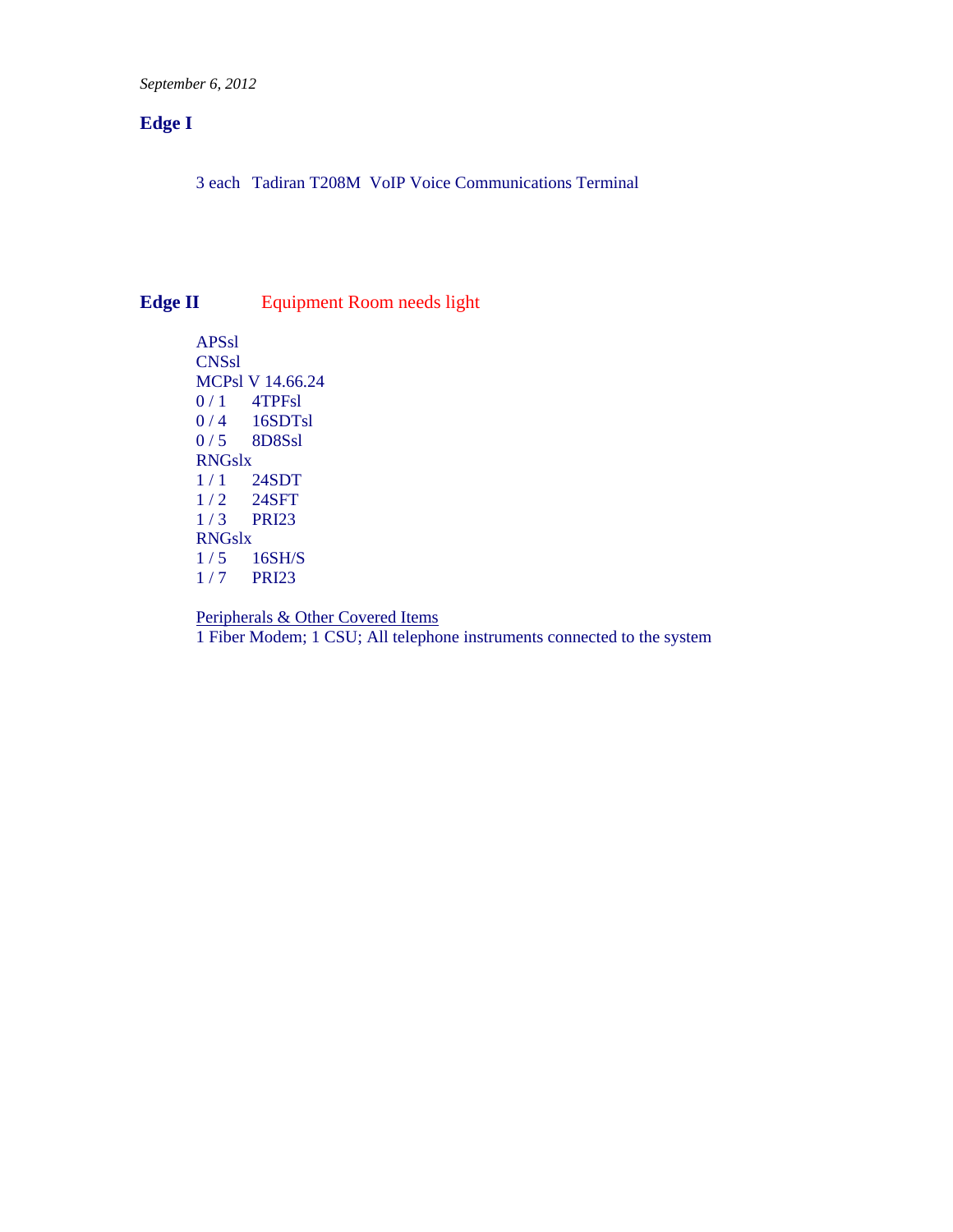# **Exhibit B - "Equipment & Software Excluded from Coverage"**

| to be removed from system                       |
|-------------------------------------------------|
| to be removed from system                       |
| manufacturer discontinued                       |
| Batteries are excluded                          |
| Main cabinet Batteries are excluded             |
| <b>Expansion cabinet Batteries are excluded</b> |
| 2SKW MSL (to be removed from system)            |
| manufacturer discontinued                       |
| Main cabinet Batteries are excluded             |
| <b>Expansion cabinet Batteries are excluded</b> |
| 2nd Expansion cabinet Batteries are excluded    |
| to be removed from system                       |
| to be removed from system                       |
| manufacturer discontinued                       |
|                                                 |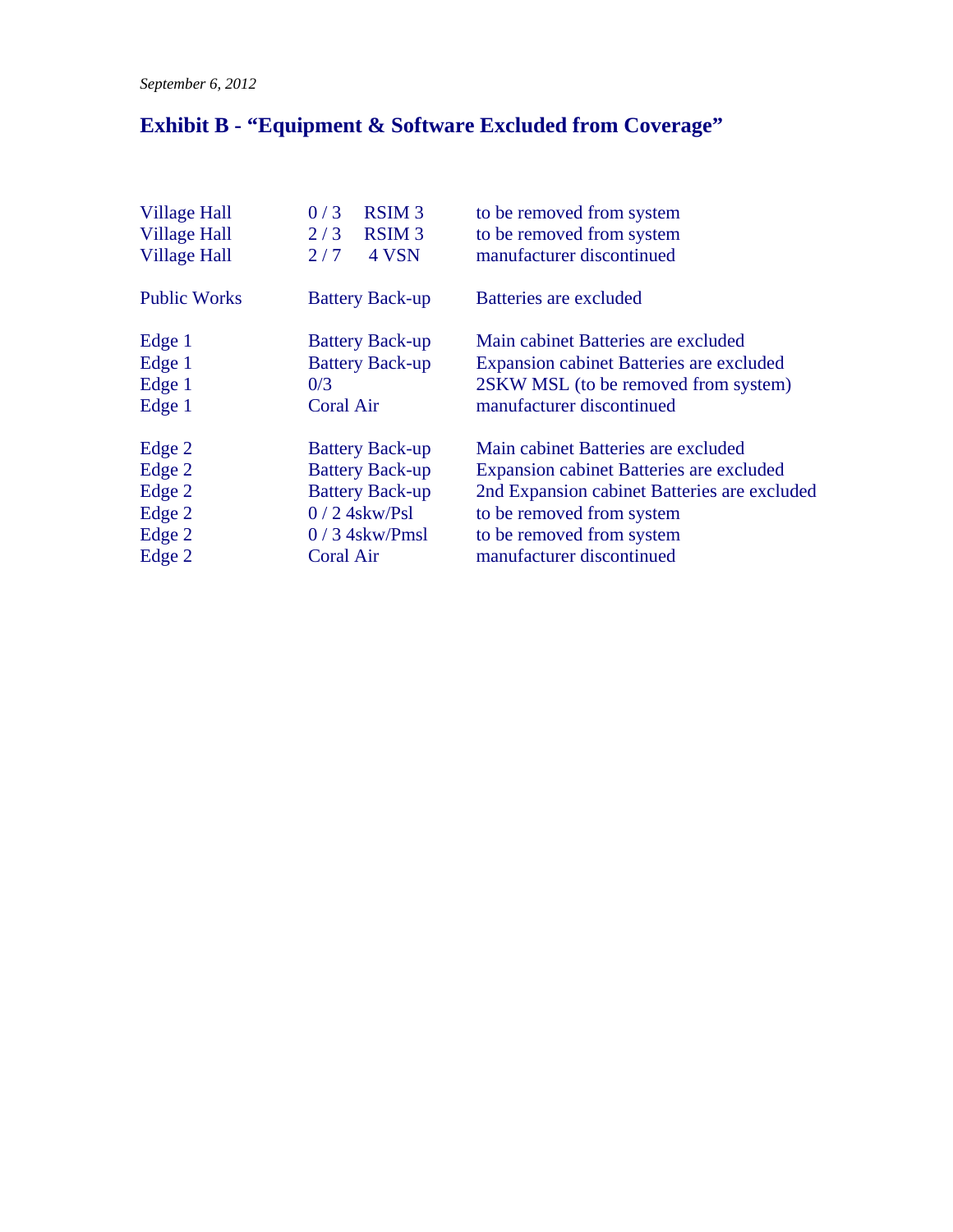#### **TYPE:** Ordinance **SUBMITTED BY:** Village Attorney **DATE**: September 5, 2012

**DESCRIPTION:** An Ordinance Amending and Restating Section 4-3-23 of the Bensenville Village Code to Prohibit Video Gaming Within the Village of Bensenville.

#### *SUPPORTS THE FOLLOWING APPLICABLE VILLAGE GOALS:*

*Financially Sound Village* X  $\vert X \vert$  *Enrich the lives of Residents Quality Customer Oriented Services* Major Business/Corporate Center *x* Safe and Beautiful Village View Vibrant Major Corridors

#### **COMMITTEE ACTION: N/A – consistent with previous Board action DATE: N/A**

**BACKGROUND:** Section 4-3-23 G. of the Village Code presently exempts video gaming at licensed liquor establishments and truck stops and fraternal and veterans' organizations having liquor licenses from Section 4-3-23's general prohibition against gambling. Therefore, video poker and other video gaming would arguably be allowed at these locations when conducted in accordance with the Video Gaming Act. Also, this exemption for video gaming is inconsistent with Sections 3-1-9, 3-3-15, and 4-3-30 J. of the Village Code, which prohibit the licensing of any amusement device that is a gambling device including, expressly, "video poker machines." Under Section 27 of the Video Gaming Act, 230 ILCS 40/27, the Village is authorized by ordinance to prohibit video gaming within the corporate limits of the Village;

**KEY ISSUES:** The purpose of this agenda item is to clarify the discrepancy currently in the Village Code as it relates to Video Gaming. Staff believes it was the intent of the Village Board to prohibit video gaming in Bensenville with the liquor license text amendments last year; therefore the attached text amendment reconciles the Village Code with the Board's intent. Due to our understanding of the previous legislative intent, this agenda item appears on the Standing Committee agenda of the Village Board rather than at Committee.

#### **ALTERNATIVES:**

- Allow Video Gaming pursuant to the Video Gaming Act, which would require other Code amendments
- Discretion of the Board

**RECOMMENDATION:** Staff recommends the adoption of this Ordinance amending Section 4- 3-23 G. to prohibit all video gaming within the Village limits based on previous Village Board action. In addition, legalized video gaming has burdensome costs of administration and enforcement and potential deleterious effects.

**BUDGET IMPACT:** The Video Gaming Act imposes a thirty percent (30%) tax on the net proceeds of all video gaming machines, one-sixth of which is distributable to a local government allowing video gaming. Also, non-home rule municipalities, like the Village, may impose an annual fee of up to twenty-five dollars (\$25.00) per machine.

**ACTION REQUIRED:** Recommend that the President and Board of Trustee adopt the Ordinance.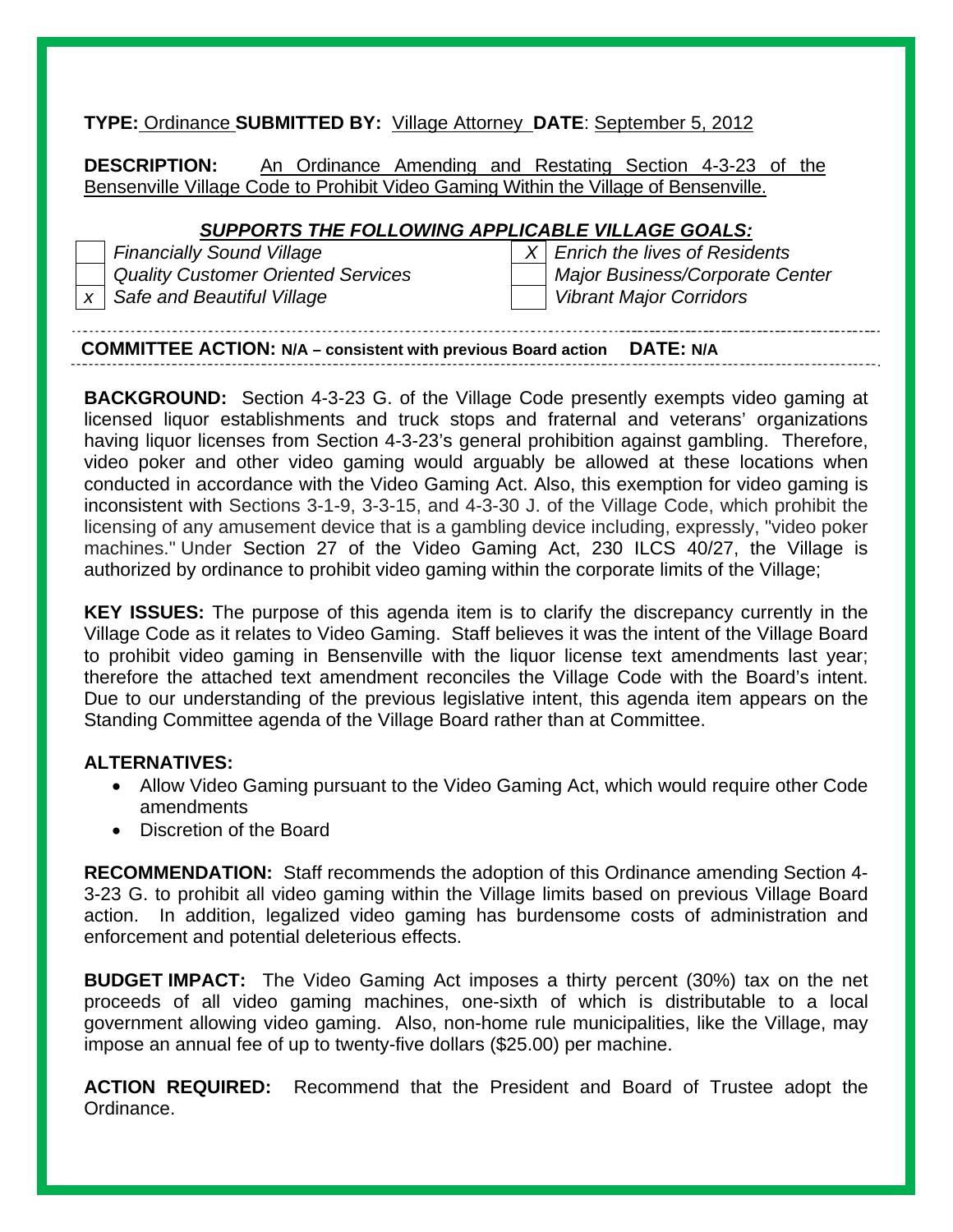#### **ORDINANCE NO. O-\_\_-2012**

#### **AN ORDINANCE AMENDING AND RESTATING SECTION 4-3-23 OF THE BENSENVILLE VILLAGE CODE TO PROHIBIT VIDEO GAMING WITHIN THE VILLAGE OF BENSENVILLE**

**WHEREAS**, the Village of Bensenville (hereinafter the "Village") is a duly organized and existing Illinois municipality pursuant to the Illinois Municipal Code, 65 ILCS 5/1-1-1, *et seq.*; and

**WHEREAS,** pursuant to Public Act 96-34, effective July 13, 2009, and codified as Section 27 of the Video Gaming Act, 230 ILCS 40/27, the Village is authorized by ordinance to prohibit video gaming within the corporate limits of the Village; and

**WHEREAS,** Section 4-3-23 G. of the Bensenville Village Code presently permits video gaming at licensed liquor establishments and truck stops and fraternal and veterans organizations having liquor licenses when conducted in accordance with the Video Gaming Act; and

**WHEREAS,** the President and Village Board of Trustees have determined that it is in the best interest of the Village and the welfare of its residents to exercise the Village's authority under Section 27 of the Video Gaming Act to prohibit all video gaming within the corporate limits of the Village,

**NOW, THEREFORE, BE IT ORDAINED** by the President and Board of Trustees of the Village of Bensenville, Counties of DuPage and Cook, Illinois, as follows:

**SECTION ONE:** The recitals set forth above are incorporated herein and made a part hereof.

**SECTION TWO:** Pursuant to Section 27 of the Video Gaming Act, Section 4-3-23 of the Bensenville Village Code is amended and restated in its entirety to prohibit video gaming within the corporate limits of the Village as follows:

#### **4-3-23: GAMBLING:**

- A. Playing: No person shall deal, play or engage in any device or game of chance or hazard, either as banker, dealer, player or otherwise, nor bet on any game others may be playing for the purpose of gaming.
- B. Possession of Gaming Device: No person shall bring into the Village or have in his possession in the Village, for the purpose of gaming, any table, thing or device of any kind or nature whereon or with which money or any other thing of value may be played for.
- C. Lottery: No person shall keep, maintain, direct or manage, or aid in the keeping, maintaining, directing or managing of, any lottery or thing for the drawing or disposing of money or any other property.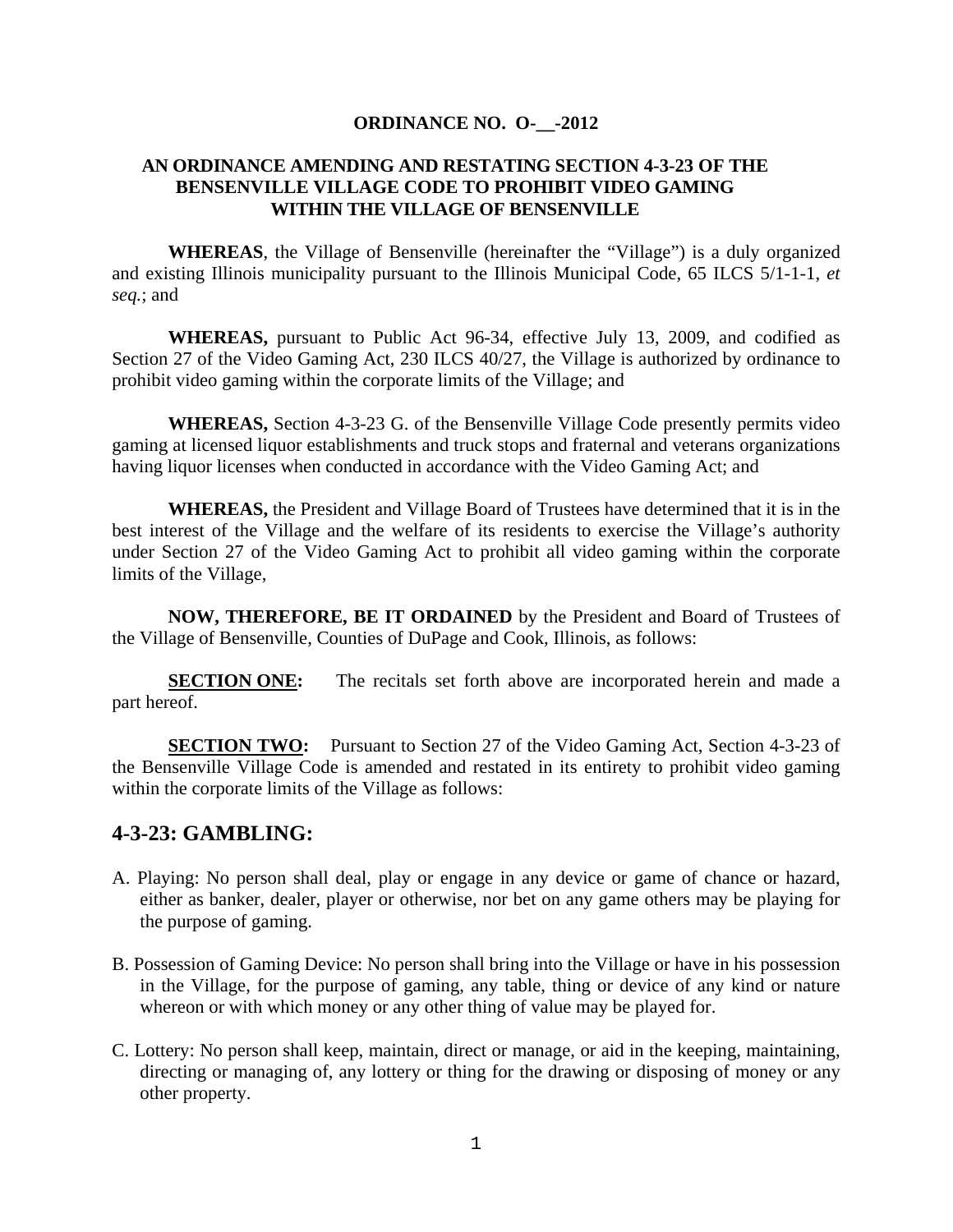- D. Seizing Gaming Devices: It is the duty of every member of the police force to seize any table, instrument, device or thing used for the purpose of gaming; and all such tables, instruments, devices or things shall be destroyed. No person shall obstruct or restrict any member of the police force in the performance of any act authorized by this Section.
- E. Delivering Wagers: No person shall engage in the business of delivering wagers or bets.
- F. Gambling Houses:
	- 1. Maintaining Or Patronizing: It shall be unlawful to maintain or patronize any establishment maintained for a gambling house or resort anywhere in the Village.
	- 2. Advertising: It shall be unlawful to advertise any gambling house or resort in any street, alley or other public place within the Village.
- G. Pursuant to Section 27 of the Video Gaming Act, 230 ILCS 40/27, video gaming of all kinds is prohibited within the corporate limits of the Village.
- H. The aforesaid subsections A through G shall not apply in the following circumstances:
	- 1. Agreements to compensate for loss caused by the happening of chance, including without limitation contracts of indemnity or guaranty and life or health or accident insurance;
	- 2. Offers of prizes, award or compensation to the actual contestants in any bona fide contest for the determination of skill, speed, strength or endurance or to the owners of animals or vehicles entered in such contest;
	- 3. Pari-mutuel betting as authorized by the law of Illinois;
	- 4. Manufacture of gambling devices, including the acquisition of essential parts therefor, and the assembly thereof, for transportation in interstate or foreign commerce to any place outside this State when such transportation is not prohibited by any applicable Federal law; or the manufacture, distribution, or possession of video gaming terminals, as defined in the Video Gaming Act, by manufacturers, distributors, and terminal operators licensed to do so under the Video Gaming Act, 230 ILCS 40/1 *et seq.*;
	- 5. Lotteries when conducted by the State of Illinois in accordance with the Illinois Lottery Law, 20 ILCS 1605/1 *et seq.*;
	- 6. Possession of an antique slot machine that is neither used nor intended to be used in the operation or promotion of any unlawful gambling activity or enterprise. An antique slot machine is one manufactured twenty five years ago or earlier;
	- 7. Raffles when conducted in accordance with the Raffles Act, 230 ILCS 15/0.01 *et seq.*;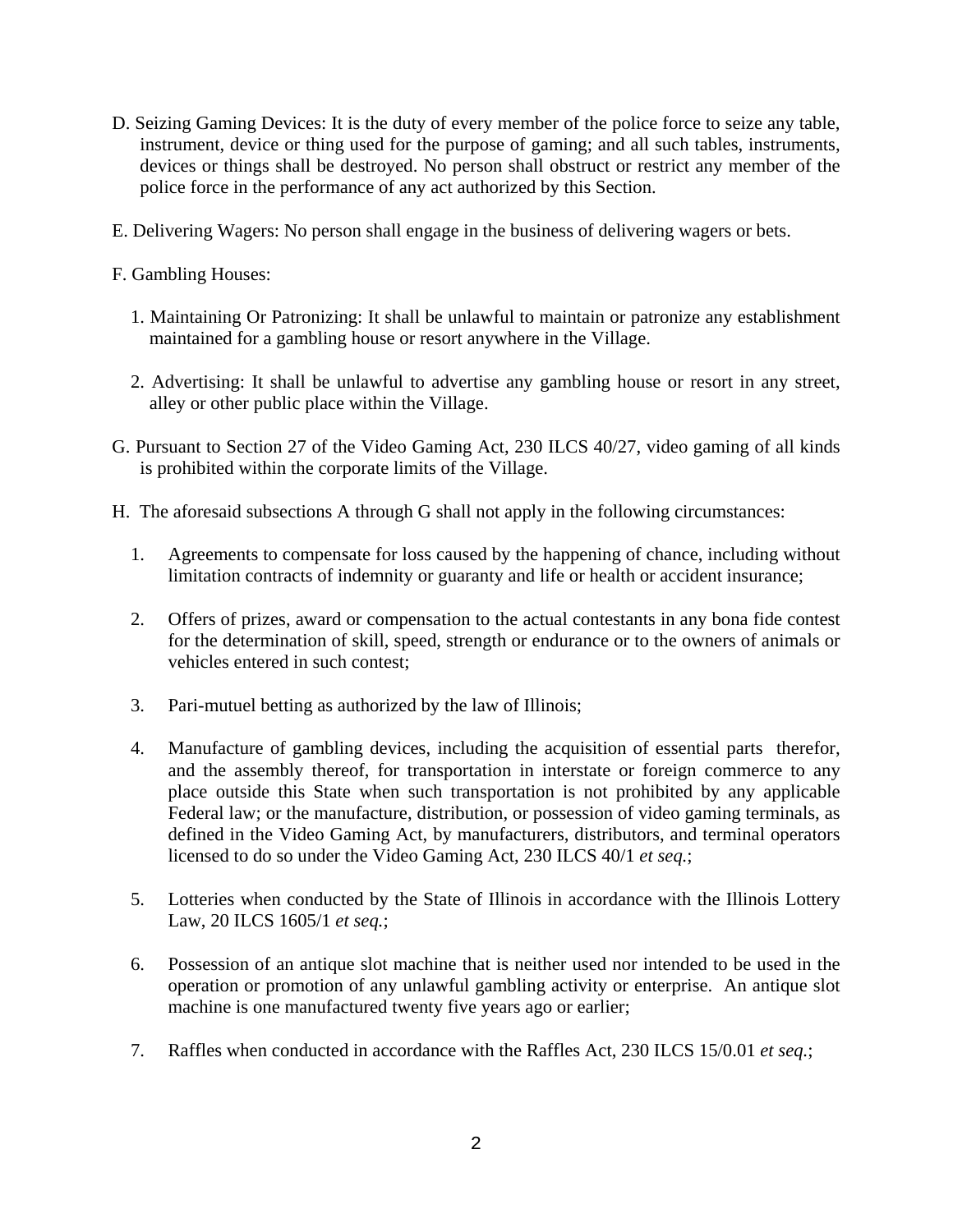- 8. Charitable games when conducted in accordance with the Charitable Games Act, 230 ILCS 30/1 *et seq.*;
- 9. Pull tabs and jar games when conducted under the Illinois Pull Tabs and Jar Games Act, 230 ILCS 20/1 *et seq.*;
- 10. Games of skill or chance where money or other things of value can be won but no payment or purchase is required to participate.

**SECTION THREE:** That all ordinances and resolutions, or parts thereof, in conflict with the provisions of this Ordinance are, to the extent of such conflict, expressly repealed.

**SECTION FOUR:** That this Ordinance shall be in full force and effect from and after its adoption, approval and publication in pamphlet form as provided by law.

**PASSED AND APPROVED** by the President and Board of Trustees of the Village of Bensenville, this \_\_\_ day of August 2012.

#### APPROVED:

Frank Soto, Village President

\_\_\_\_\_\_\_\_\_\_\_\_\_\_\_\_\_\_\_\_\_\_\_\_\_\_\_\_\_\_\_\_\_\_\_\_\_\_

ATTEST:

\_\_\_\_\_\_\_\_\_\_\_\_\_\_\_\_\_\_\_\_\_\_\_\_ Susan Janowiak, Village Clerk

AYES:

NAYS:

ABSENT:

F:\PKB\Bensenville\ordinances\Amend4-3-23GProhibVideoGaming.docx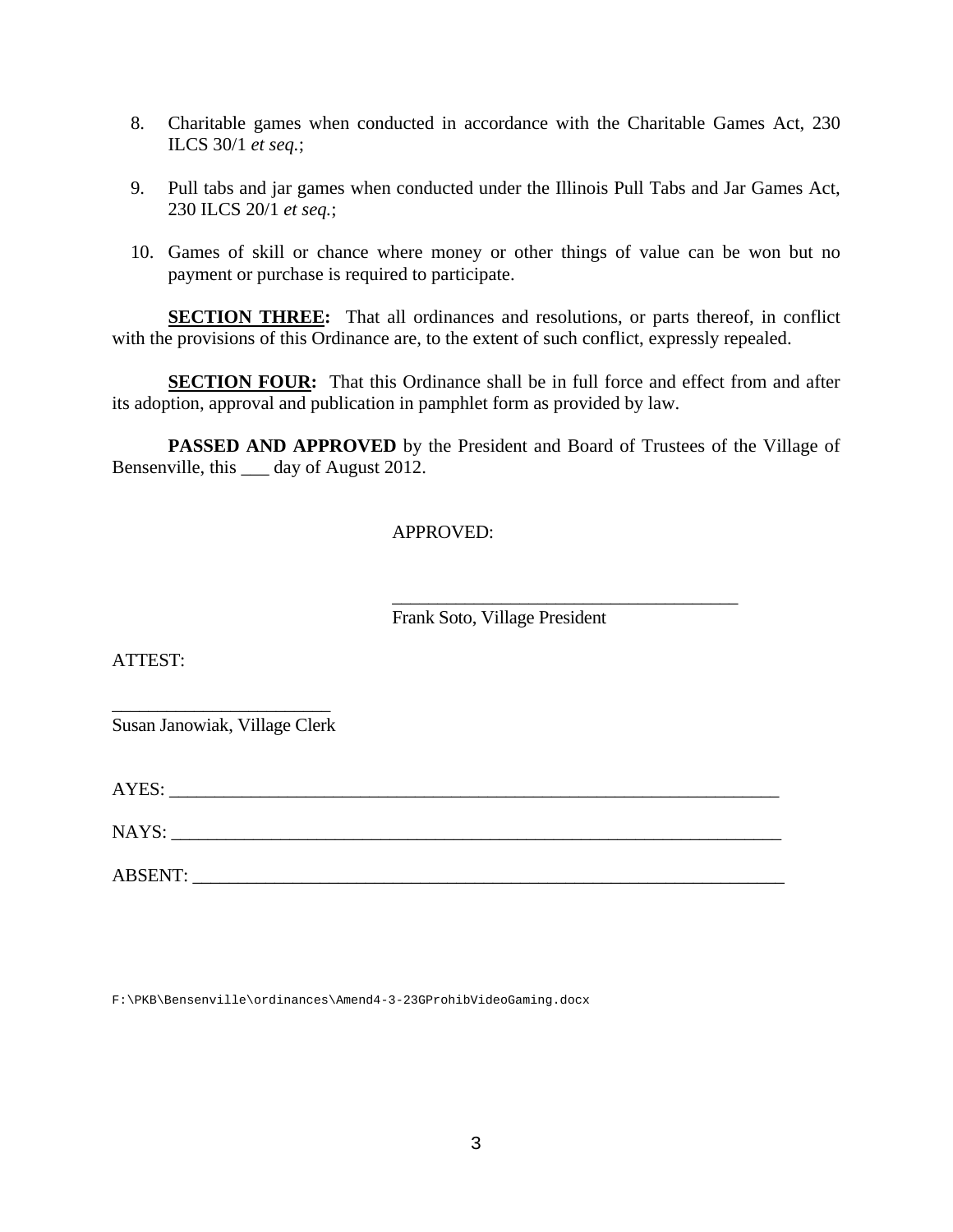#### **TYPE:** Resolution **SUBMITTED BY:** Corey Williamsen **DATE**: September 11, 2012

**DESCRIPTION:** Resolution Re-Appointing Michael Cassady and Robert Ridder to the Bensenville Police Pension Board

#### *SUPPORTS THE FOLLOWING APPLICABLE VILLAGE GOALS:*

|                                                                          | x   Financially Sound Village             |  | <b>Enrich the lives of Residents</b> |  |  |  |  |
|--------------------------------------------------------------------------|-------------------------------------------|--|--------------------------------------|--|--|--|--|
|                                                                          | <b>Quality Customer Oriented Services</b> |  | Major Business/Corporate Center      |  |  |  |  |
|                                                                          | Safe and Beautiful Village                |  | <b>Vibrant Major Corridors</b>       |  |  |  |  |
|                                                                          |                                           |  |                                      |  |  |  |  |
| <b>COMMITTEE ACTION:</b> Due to timing and the ministerial nature of the |                                           |  |                                      |  |  |  |  |

action this matter was not presented to the Public Safety Committee for review and recommendation. **DATE:** N/A

#### **BACKGROUND:**

The Village President is responsible for the appointment of two members of the Police Pension Board to serve as representatives for the Village of Bensenville. On December 8, 2009, President Soto appointed Mr. Michael Cassady and Mr. Robert Ridder to serve on the Bensenville Police Pension Board on behalf of the Village of Bensenville. At the time of the appointments, there was no expiration date given for their appointments.

#### **KEY ISSUES:**

Officer Chris Oliva is currently conducting a Police Pension Audit and noted the Village President is required to appoint two members to the Bensenville Police Pension on behalf of the Village. Their terms are for two years. Mr. Cassady and Mr. Ridder's appointments have now expired and are required to be re-appointed. According to the Police Pension Attorney, they Village of Bensenville are required to appoint members to a two year term, alternating years of expiration. It is Officer Oliva's suggestion and the Police Pension attorney agreed with him, to appoint Mr. Cassady to the Police Pension Board with a term to expire on April 30, 2013 and to appoint Mr. Ridder to the Board with a term to expire on April 30, 2014. This way everything is in compliance for the state.

#### **ALTERNATIVES:**

- Approve the Resolution
- Discretion of the Board

#### **RECOMMENDATION:**

Staff recommends approval of the Resolution appointing Michael Cassady and Robert Ridder to serve as members of the Bensenville Police Pension.

#### **BUDGET IMPACT:**

No impacts in that current officers/staff are being recommended for designation.

#### **ACTION REQUIRED:**

Board action on the Resolution.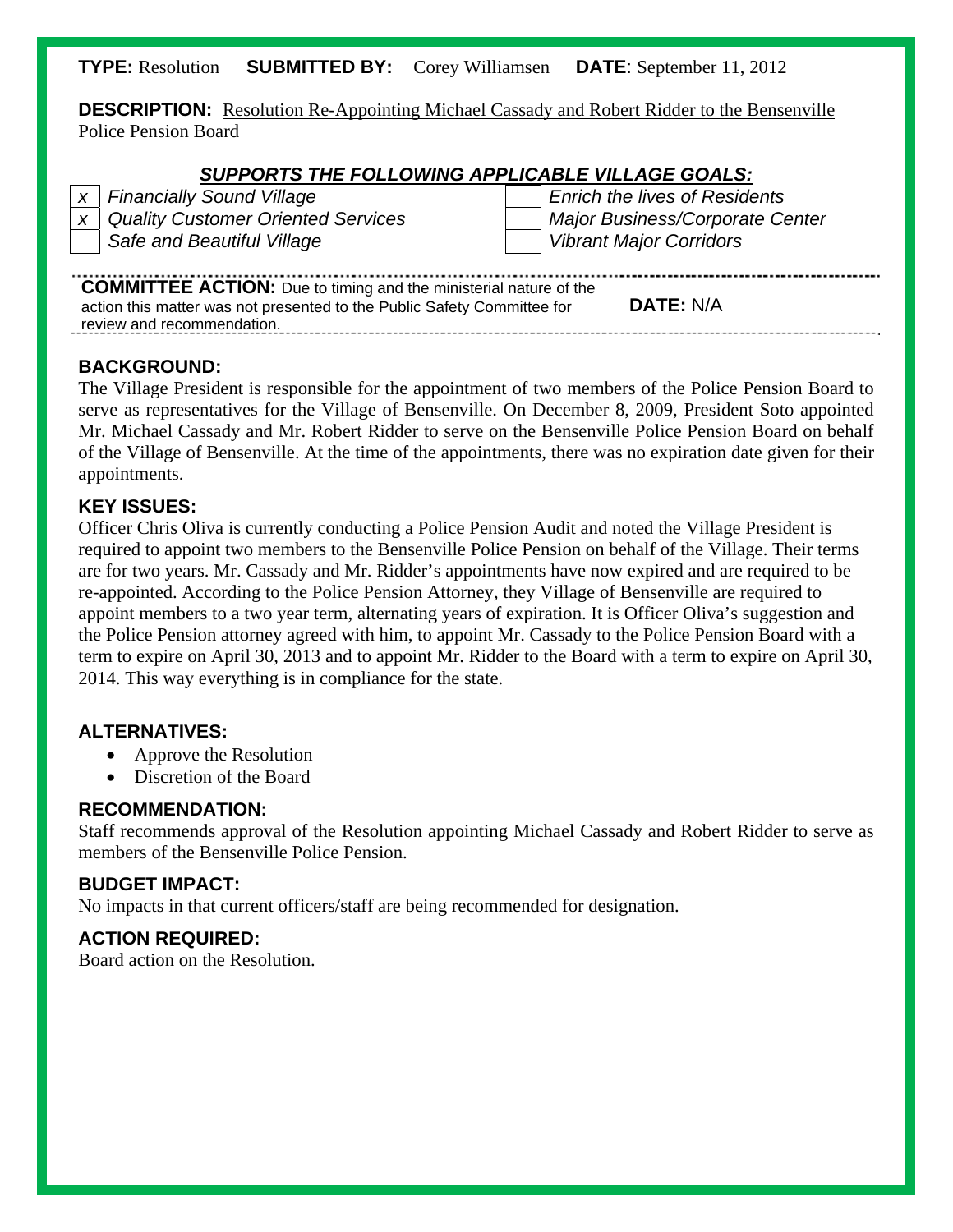#### **RESOLUTION NO.**

### **A RESOLUTION GRANTING THE ADVICE AND CONSENT TO THE PRESIDENT'S APPOINTMENT OF MICHAEL CASSADY AND ROBERT RIDDER TO THE POLICE PENSION BOARD**

 **WHEREAS,** the Village of Bensenville (hereinafter referred to as the "Village") is a body politic and corporate, organized and existing pursuant to the Illinois Municipal Code, 65 ILCS 5/1-1-1 *et seq*.; and

**WHEREAS,** Michael Cassady and Robert Ridder were previously appointed as members of the Police Pension Board; and

**WHEREAS,** Michael Cassady and Robert Ridder's terms has now expired; and

**WHEREAS,** the President and the Village Board find that Michael Cassady and Robert Ridder are qualified to continue to hold the position on the Police Pension Board; and

**WHEREAS,** the President has recommended the appointment of Michael Cassady to be reappointed to an unexpired one year term beginning on September 11, 2012 and expire on April 30, 2013; and

**WHEREAS,** the President has recommended the appointment of Robert Ridder to be reappointed to full two year term beginning on September 11, 2012 and expire on April 30, 2014

#### **NOW, THEREFORE, BE IT RESOLVED BY THE PRESIDENT AND BOARD OF TRUSTEES OF THE VILLAGE OF BENSENVILLE, DUPAGE AND COOK COUNTIES, ILLINOIS, AS FOLLOWS:**

**SECTION 1.** The recitals set forth above are hereby incorporated herein by reference and made part hereof.

**SECTION 2.** The Village Board gives its advice and consent to the Village President's appointments and Michael Cassady is hereby reappointed as a member of the Police Pension Board to fill an unexpired term beginning on September 11, 2012 through April 30, 2013 and Robert Ridder is hereby reappointed to a member of the Police Pension Board to fill a full two year term beginning on September 11, 2012 through April 30, 2014.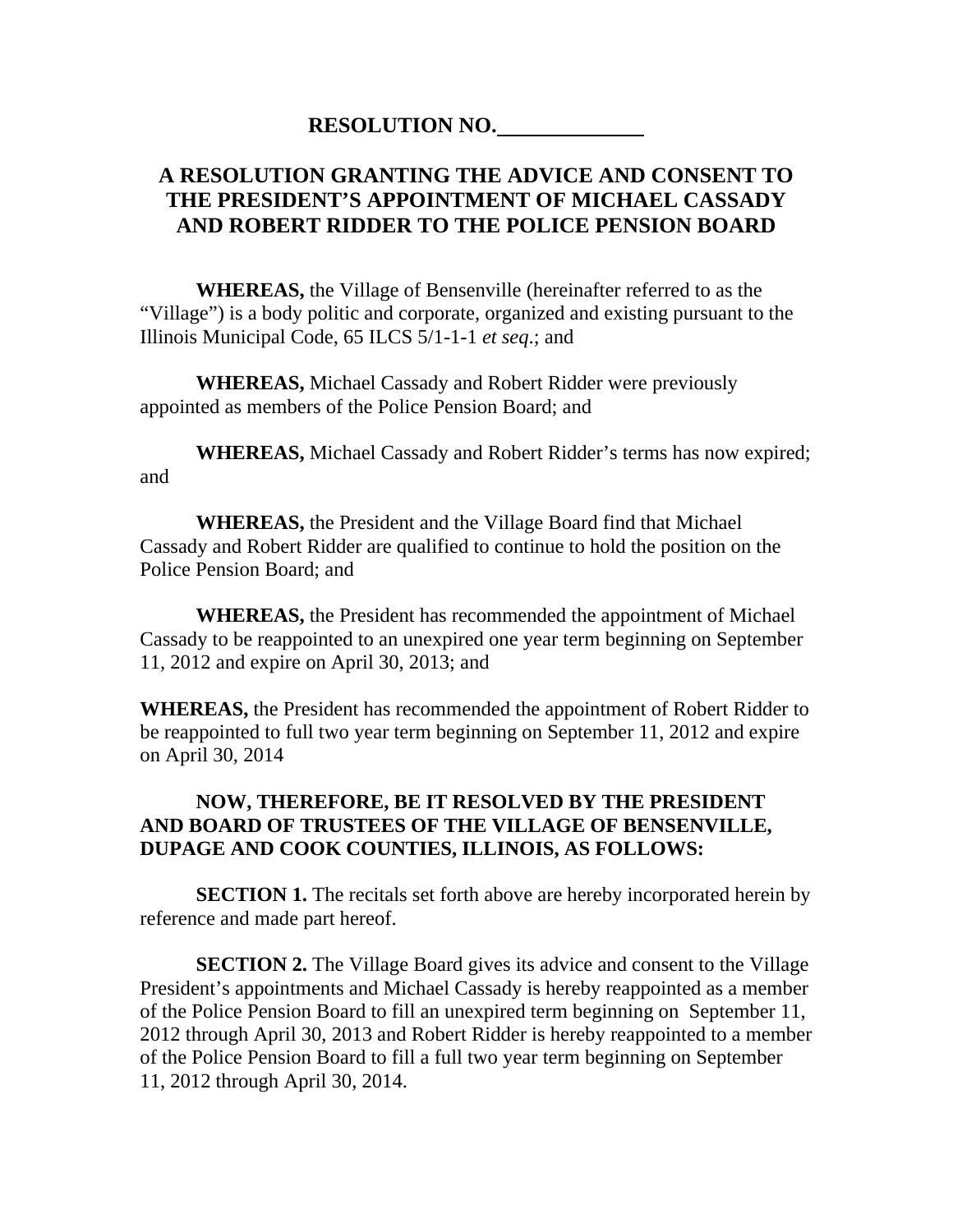**SECTION 3.** The Village Clerk shall update the list of Police Pension Members to accommodate the addition of the above-referenced appointed Members and maintain said list in the Office of the Clerk.

**SECTION 4.** The Resolution shall be in effect immediately upon its passage and approval, as provided by law.

**PASSED AND APPROVED** by the President and Board of Trustees of the Village of Bensenville, Illinois, this  $11^{th}$  day of September, 2012.

APPROVED:

Frank Soto, Village President

ATTEST:

 $\overline{\phantom{a}}$ Susan Janowiak, Village Clerk

AYES:

NAYS: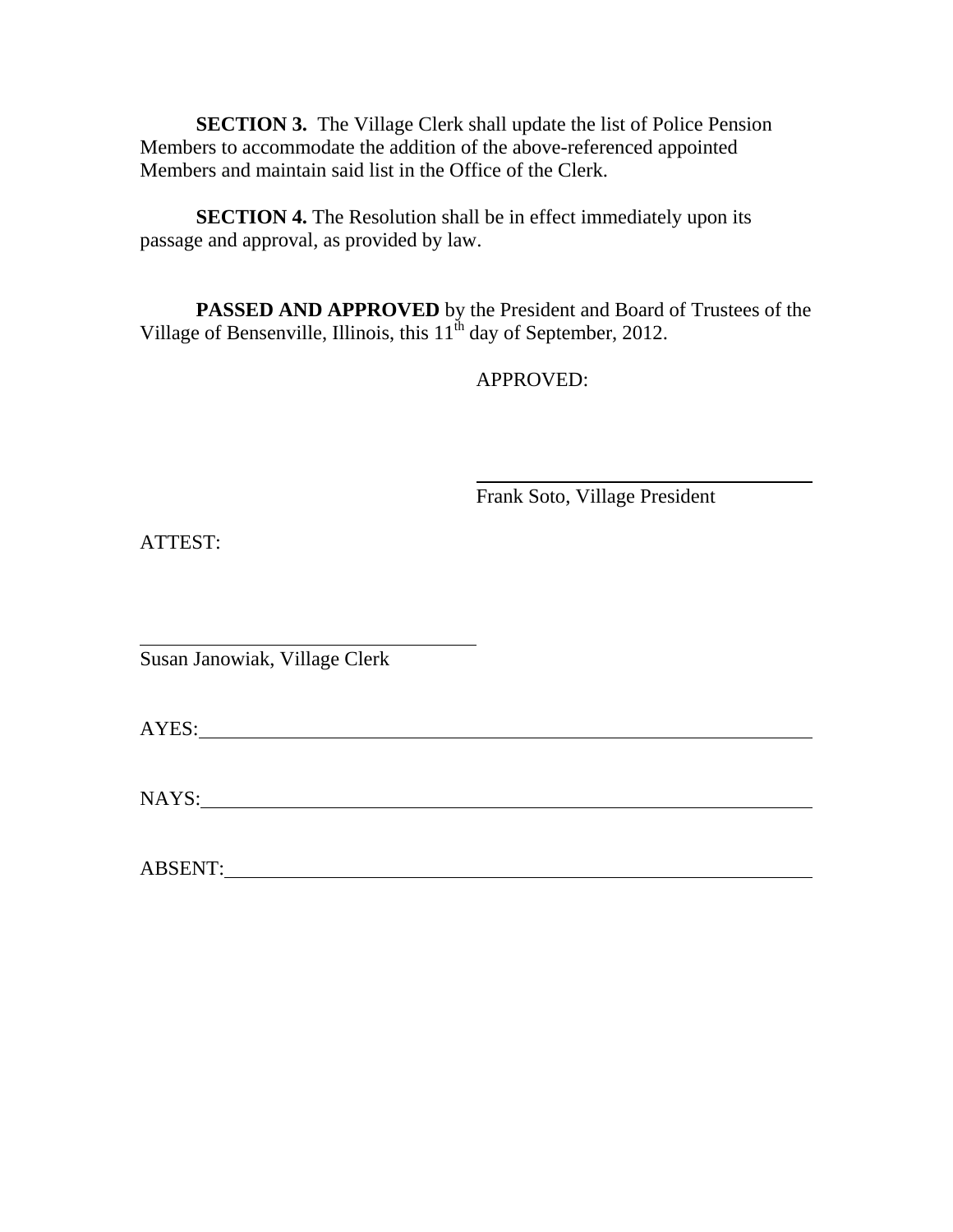#### **TYPE:** Proclamation **SUBMITTED BY:** Mary Rivera **DATE**: 09/11/12

**DESCRIPTION:** The Illinois Municipal League has requested all Illinois Municipalities to issue a proclamation against texting while driving.

#### *SUPPORTS THE FOLLOWING APPLICABLE VILLAGE GOALS:*

| <b>Financially Sound Village</b>          | $X$ Enrich the lives of Residents |
|-------------------------------------------|-----------------------------------|
| <b>Quality Customer Oriented Services</b> | Major Business/Corporate Center   |
| $X$ Safe and Beautiful Village            | <b>Vibrant Major Corridors</b>    |

| <b>COMMITTEE ACTION: None</b> | <b>DATE: 09/11/12</b> |
|-------------------------------|-----------------------|
|-------------------------------|-----------------------|

#### **BACKGROUND:**

In recent years, there has been a spike in the number of car crash- related injuries and fatalities specifically caused by texting while driving. It has become an emerging public safety issue. A partnership between the Illinois Municipal League and AT&T has been designed to raise awareness and ensure that everyone arrives to their destinations safely.

#### **KEY ISSUES:**

According to one study, wireless users who text while driving were 23 times more likely to become involved in a car crash that could have been preventable. AT&T's campaign "It Can Wait" provides a clear message about the dangers of texting while driving.

Gov. Quinn is supporting the effort by urging drivers to take this pledge by proclaiming September as "Texting and Driving Awareness Month" in Illinois. Specifically, he is proclaiming September 19, 2012 as "No Text on Board - Pledge Day" in our state and urges all Illinois Municipalities to issue their own proclamation.

#### **ALTERNATIVES:**

None.

#### **RECOMMENDATION:**

The Village of Bensenville is committed to raise awareness of the dangers and potential deadly consequences of texting while driving. We know that education is the key, because no text message is worth dying for. The Village pledges to proclaim September 19, 2012 as "No Text on Board – Pledge Day."

#### **BUDGET IMPACT:**

None.

#### **ACTION REQUIRED:**

Proclaim September 19, 2012 as "No Text on Board – Pledge Day" in the Village of Bensenville.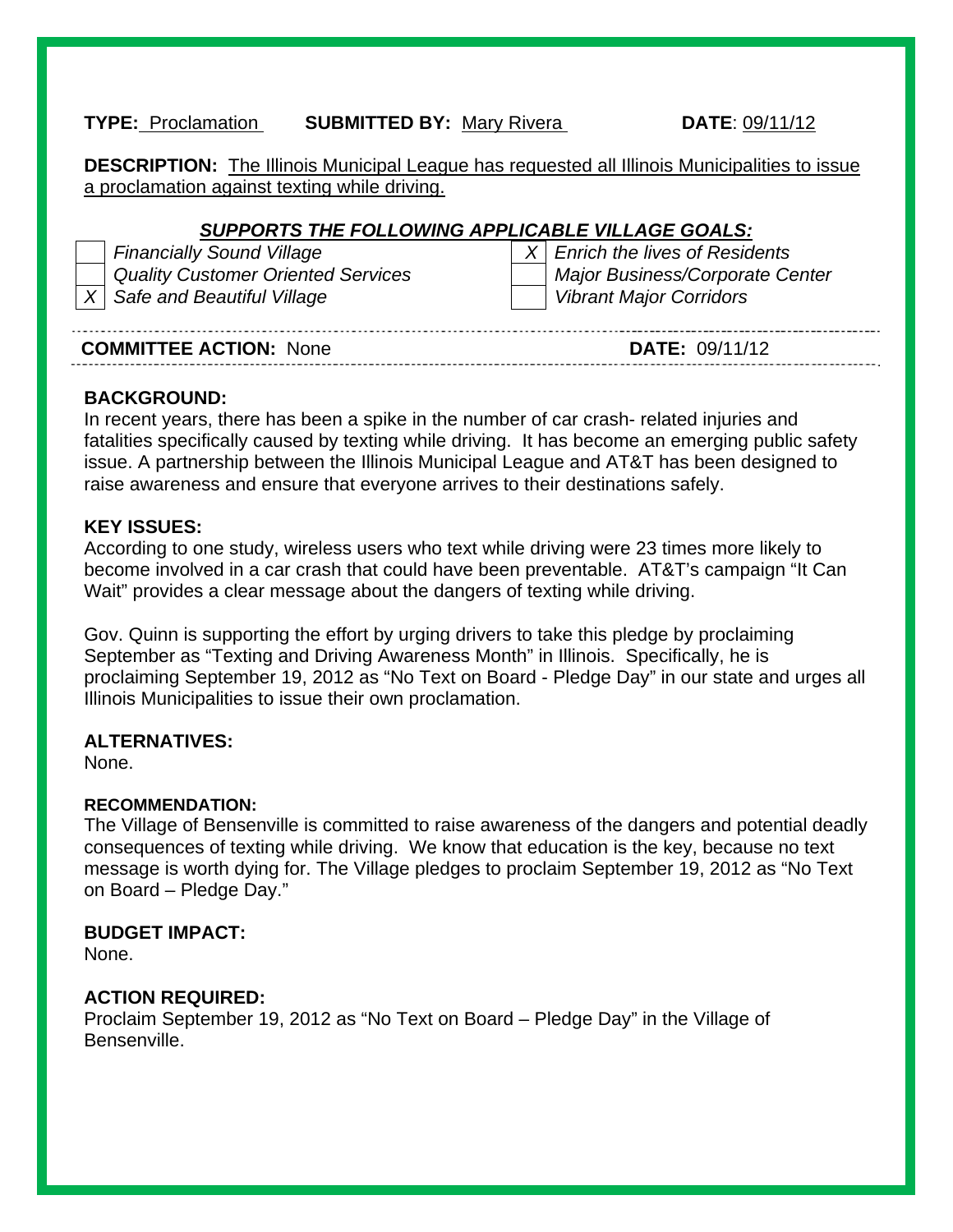### **PROCLAMATION**

## **"NO TEXT ON BOARD – PLEDGE DAY"**

**Whereas**, The Village of Bensenville holds the health and safety of its young adults as a chief concern; and

**Whereas**, Text messaging is the main mode of communication for most American teenagers with half of all teens sending between 21 and 70 texts a day; and

**Whereas**, 90% of American teenagers expect a reply to a text message within five minutes; and

**Whereas**, Texting takes one's eyes off the road for an average of five seconds; and

**Whereas**, In an AT&T survey, 43% of American teenage drivers admitted to texting while driving even though 97% know it is dangerous; and

**Whereas**, A recent study showed those who send text messages while driving are 23 times more likely to crash; and

**Whereas**, A driver that sends a text message while driving not only jeopardizes his or her safety, but also the safety of passengers, pedestrians, and other drivers.

NOW, THEREFORE, BE IT PROCLAIMED, that the Village of Bensenville proclaim September 19, 2012 as "No Text on Board – Pledge Day" and encourages all drivers to take the pledge to never text and drive again.

**IN WITNESS WHEREOF, Dated this 11<sup>th</sup> Day of September, 2012** 

*Susan V. Janowiak Frank Soto*

 *Village Clerk Village President*